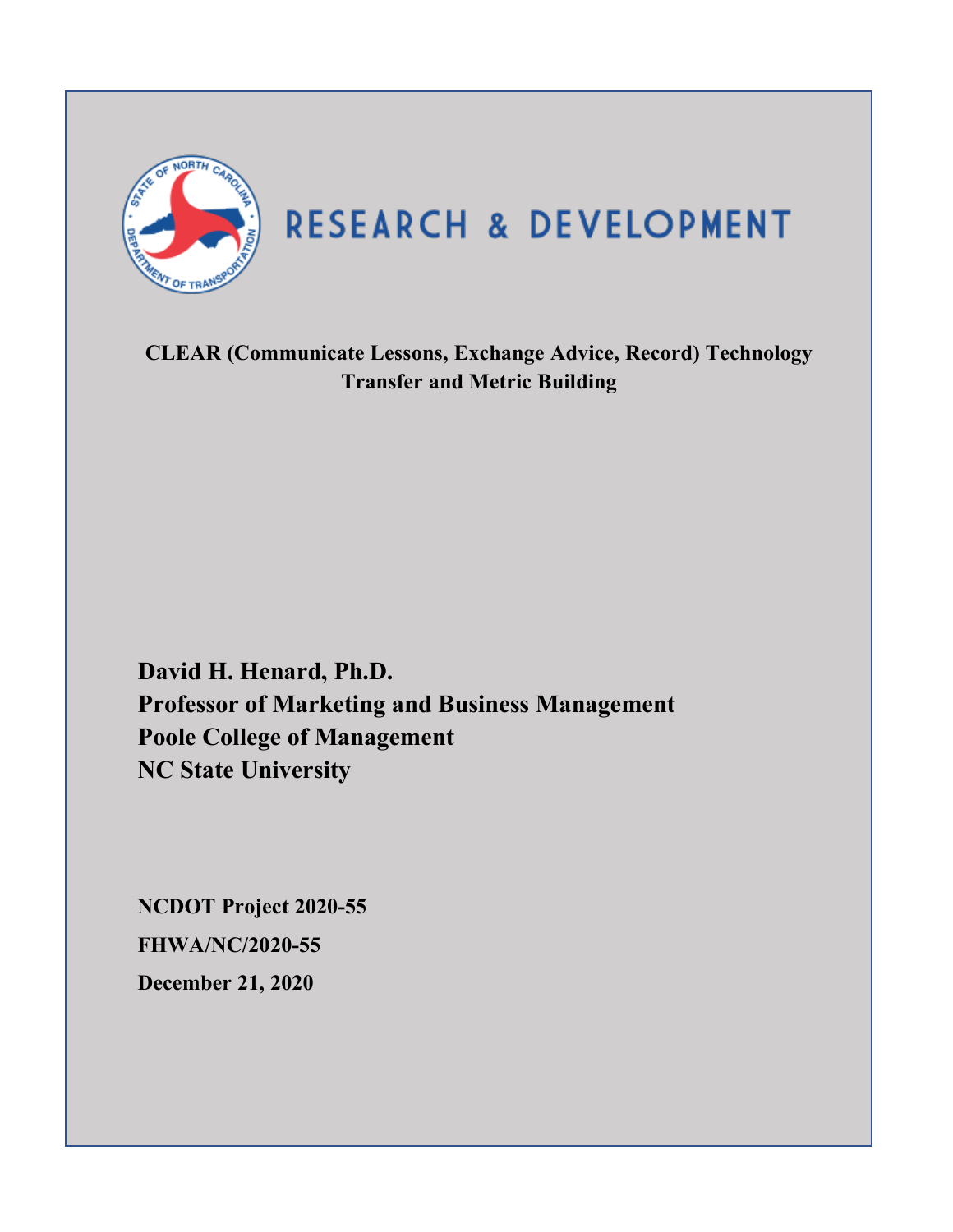# **CLEAR Technology Transfer and Metric Building**

**Presented by**

**David H. Henard, Ph.D. Professor of Marketing and Business Management Poole College of Management NC State University**

**December 21, 2020**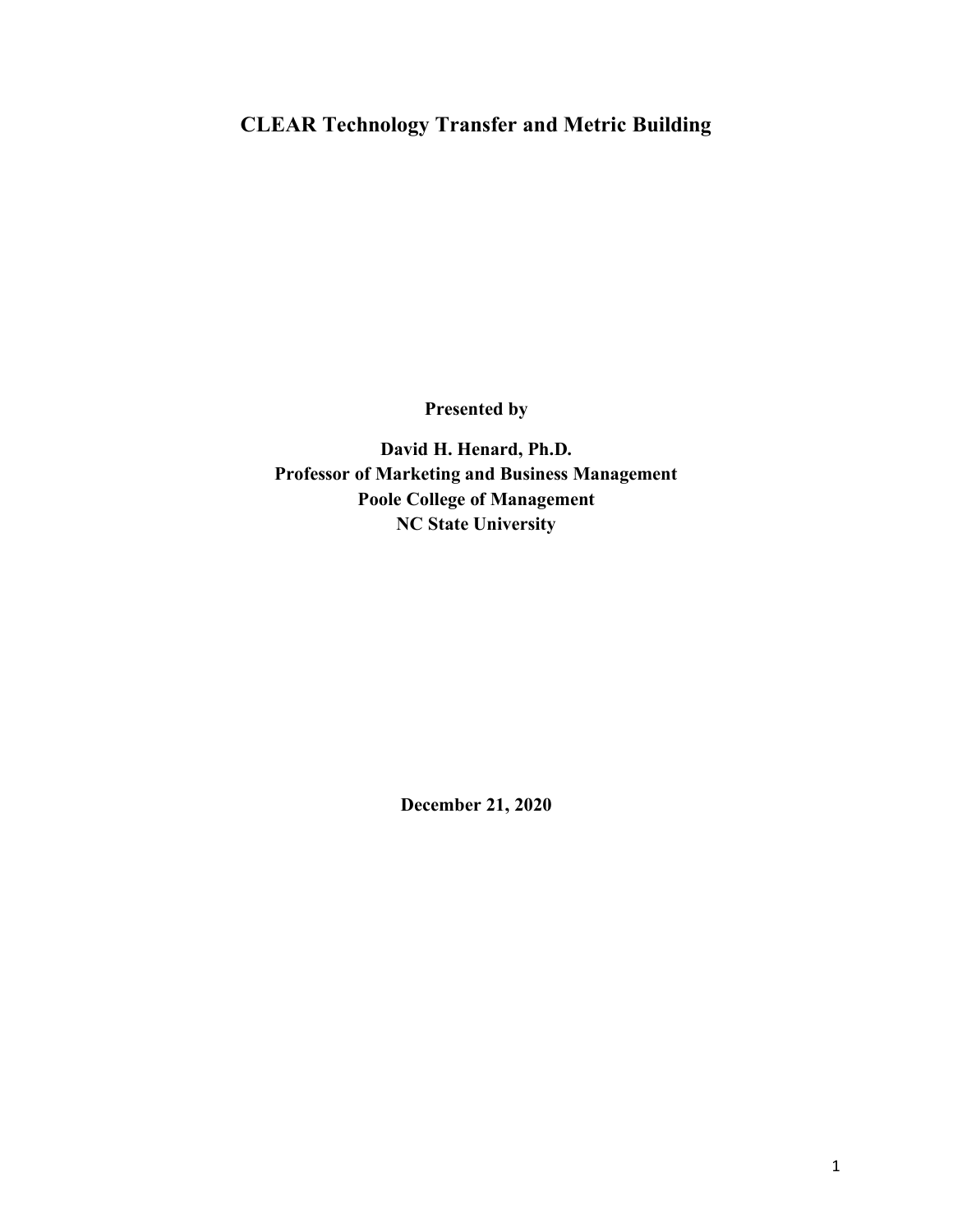# **Technical Report Documentation Page**

| 1. Report No.<br>RP# 2020-55                                                                          | Government Accession<br>2.<br>No.<br>$$ leave blank | 3. Recipient's Catalog No.<br>$$ leave blank               |
|-------------------------------------------------------------------------------------------------------|-----------------------------------------------------|------------------------------------------------------------|
| 4. Title and Subtitle<br>CLEAR Technology Transfer & Metric Building                                  |                                                     | <b>Report Date</b><br>5 <sub>1</sub><br>December 21, 2020  |
|                                                                                                       |                                                     | Performing Organization<br>6.<br>Code<br>leave blank       |
| 7. Author(s)<br>David H. Henard, Ph.D.                                                                |                                                     | Performing Organization<br>8.<br>Report No.<br>leave blank |
| Performing Organization Name and Address<br>9.<br>NC State University Box 7229 Raleigh, NC 27695-7229 |                                                     | 10. Work Unit No. (TRAIS)<br>leave blank                   |
|                                                                                                       |                                                     | 11. Contract or Grant No.<br>leave blank                   |
| 12. Sponsoring Agency Name and Address<br>North Carolina Department of Transportation                 |                                                     | 13. Type of Report and Period<br>Covered<br>Final Report   |
| Research and Development Unit                                                                         |                                                     |                                                            |
| 104 Fayetteville Street                                                                               |                                                     | February – November, 2020                                  |
| Raleigh, North Carolina 27601                                                                         |                                                     |                                                            |
|                                                                                                       |                                                     | 14. Sponsoring Agency Code<br>NCDOT Project #2020-55       |
| <b>Supplementary Notes:</b>                                                                           |                                                     |                                                            |
| leave blank                                                                                           |                                                     |                                                            |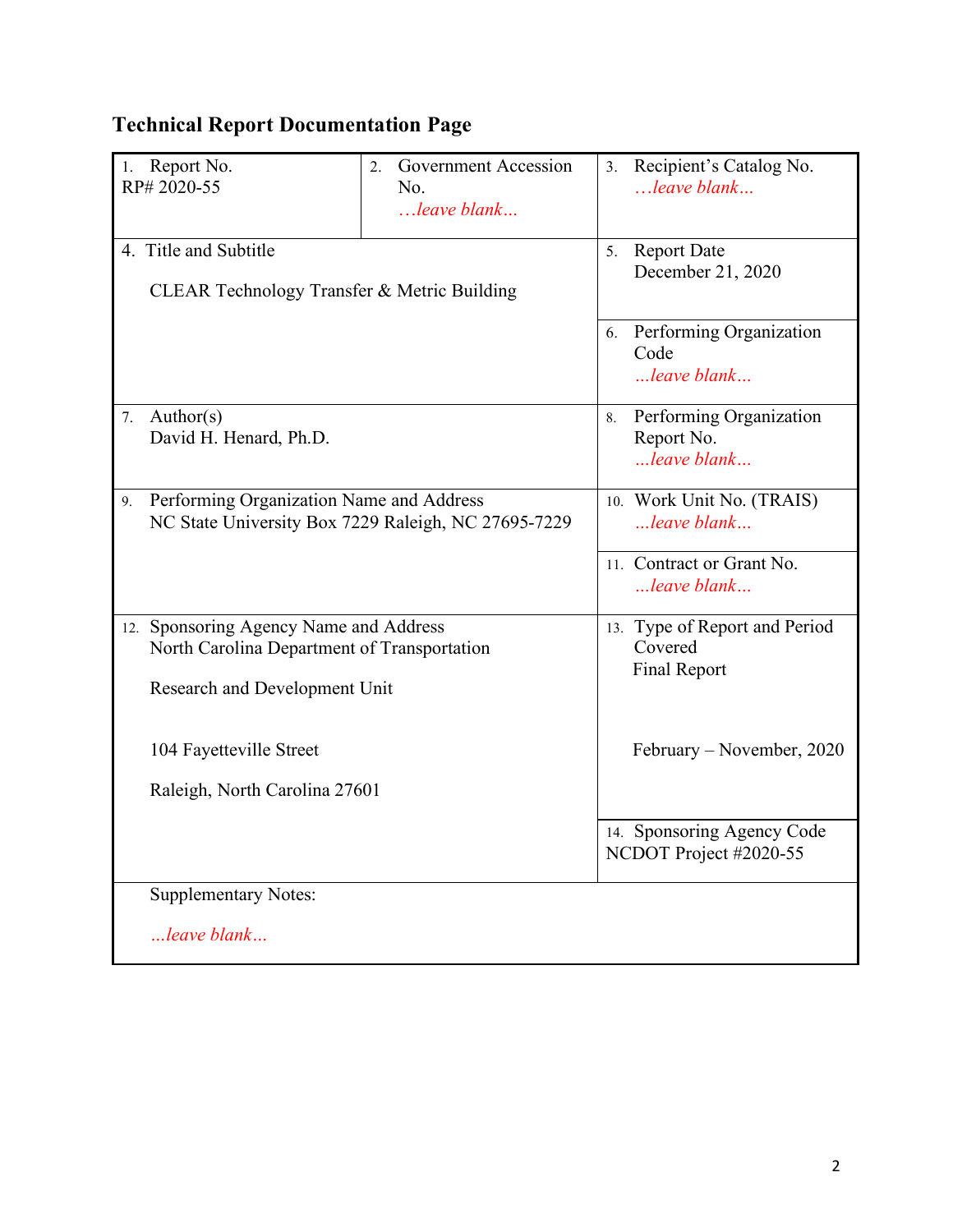#### 16. Abstract

Managing knowledge is centered on deciding what is to be shared, by/with whom, and how to share it. Ultimately, organizational value is produced when the shared knowledge is used and reused. Consistent value is created when there is an atmosphere of mutual trust, when employees are motivated to share knowledge, and when there is a systematic process to find existing knowledge, create new knowledge, and communicate with others on a simple to use platform.

In order for organizations to achieve sustained growth in an efficient and effective manner, knowledge sharing practices are uniformly believed to be an integral ingredient. Creating a knowledge sharing culture is never trouble-free and usually requires a great deal of effort on the part of those who are charged with developing and leading the initiative. This research is an effort to catalogue many of the best practices from previous knowledge management (KM) program successes as well as the several barriers and risks to the endeavor. Ultimately, a successful program will depend upon four overarching things:

- (1) Employees must be motivated, encouraged, and rewarded so that they willingly capture, disseminate, and generate useful knowledge.
- (2) The organizational structure must be designed to facilitate transparent knowledge flows, processes, and resources so that a general culture of continuous learning and sharing exists.
- (3) Organizational strategy, goals, and expectations must be clearly communicated and continuously supported by the leaders of the organization.
- (4) Technology must be purposefully integrated into existing social knowledge networks providing a platform that employees are comfortable using.

| 17. Key Words                                                          |                       | 18. Distribution Statement     |                        |                             |
|------------------------------------------------------------------------|-----------------------|--------------------------------|------------------------|-----------------------------|
| Knowledge management; innovation;<br>culture; communication; knowledge |                       | $m$ leave blank                |                        |                             |
| sharing                                                                |                       |                                |                        |                             |
| 19. Security Classif. (of<br>this report)<br>Unclassified              | page)<br>Unclassified | 20. Security Classif. (of this | 21. No. of Pages<br>42 | 22. Price<br>leave<br>blank |

**Form DOT F 1700.7** (8-72) **Reproduction of completed page authorized**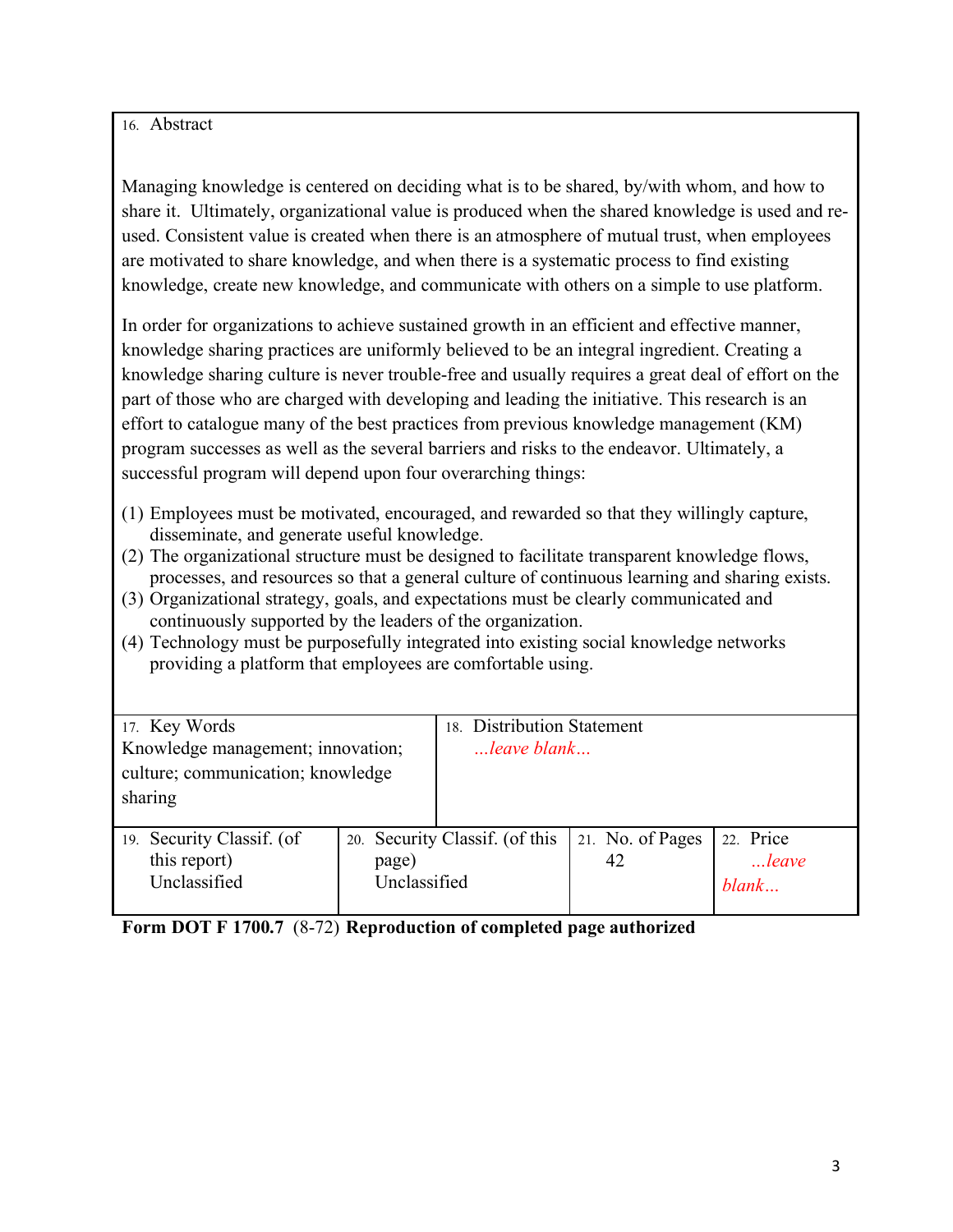## **DISCLAIMER**

The contents of this report reflect the views of the author(s) and not necessarily the views of the University. The author(s) are responsible for the facts and the accuracy of the data presented herein. The contents do not necessarily reflect the official views or policies of either the North Carolina Department of Transportation or the Federal Highway Administration at the time of publication. This report does not constitute a standard, specification, or regulation.

## **ACKNOWLEDGEMENTS**

The author would like to thank numerous individuals at the NCDOT for their participation in and contribution to this research project. Special thanks and recognition go out to Clare Fullerton, Alyson Tamer, Curtis Bradley, Todd Meyer, Stephen Morgan, and Matt York.

# **EXECUTIVE SUMMARY**

For the NCDOT CLEAR program (**C**ommunicate **L**essons, **E**xchange, **A**dvice, **R**ecord) to be effective, the focus will need to be on understanding the senders and receivers of knowledge, focusing on the structure and content of that knowledge, and designing the appropriate medium(s) with which to transmit the knowledge. This research project was organized such that the initial sections offer readers with little past knowledge management (KM) experience an overview of past knowledge management initiatives, including a presentation of key definitions and best practices. The report discusses various aspects of individual and organizational learning and how these relate to the CLEAR program. Likewise, the impact of organizational culture is explored so that KM lessons learned from both for-profit and non-profit organizations can be used to assist in the development of an appropriate NCDOT program.

In summary, the general conclusions of this research are as follows:

- 1. Many KM initiatives fail to persist beyond the launch or early stages of program rollout. There are several reasons for failure that the NCDOT must avoid in order to ensure the longterm success of the CLEAR program. Top management support, appropriate information technology (IT) platforms, and an appropriate structural approach to the initiative are keys to success. The long-term success of the CLEAR program will be heavily dependent upon an organization-wide approach to development, launch, and maintenance of the initiative.
- 2. KM programs are organic initiatives that can only be sustained if the programmatic environment is supported at both the individual employee (bottom-up) and upper management (top-down) levels. This can only be achieved by developing clear and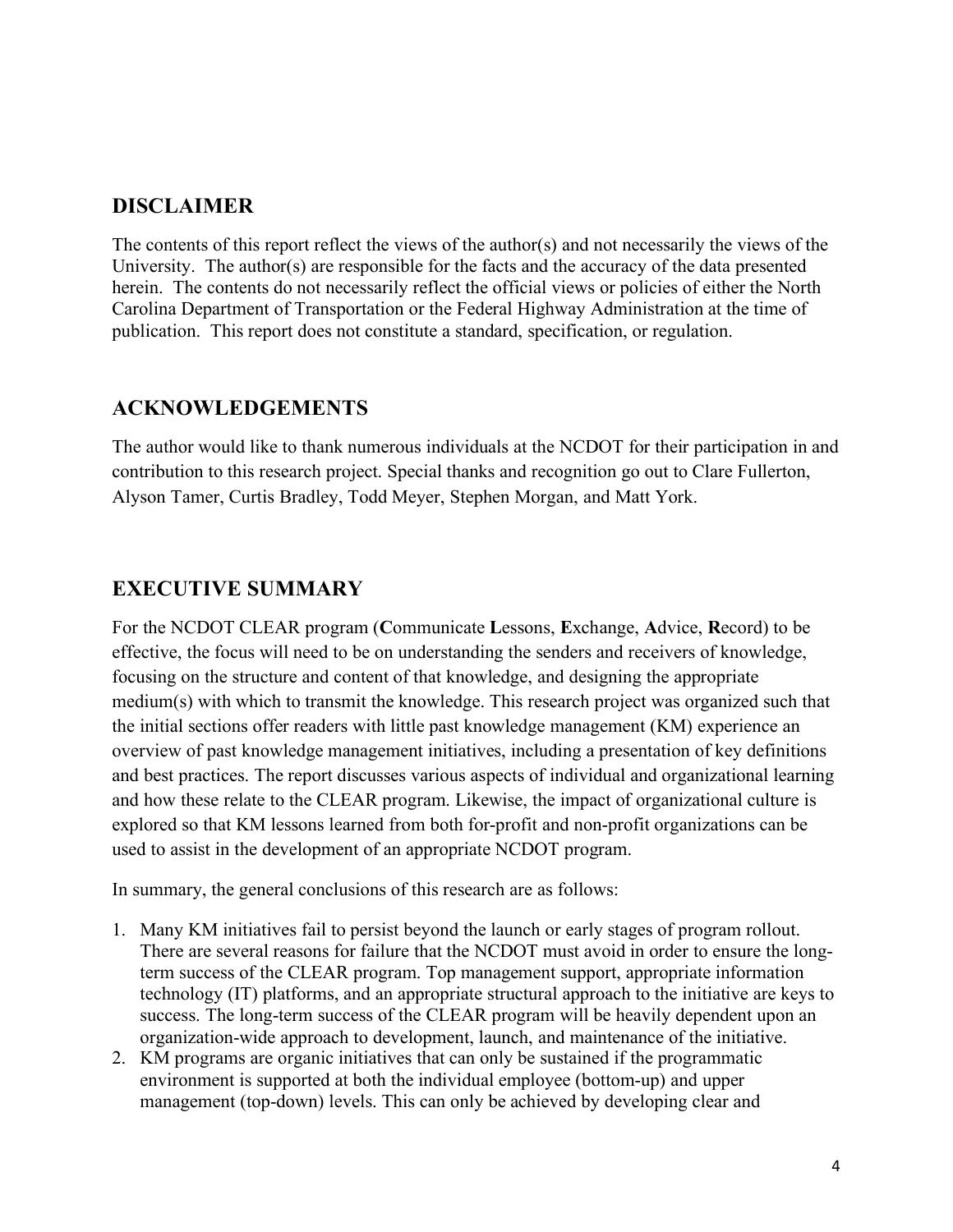transparent communication channels that regularly promote – both formally and informally – the operational and organizational value of the CLEAR program and why the NCDOT is doing it.

- 3. A culture of knowledge sharing must either be developed or enhanced at the NCDOT in order for the CLEAR program to be successful. Any lack of an existing sharing culture will slow the growth of the program. Communication and organizational barriers must be eliminated or reduced to the greatest extent possible to facilitate programmatic success. Employees and managers must be appropriately empowered and socialized to understand the importance of knowledge sharing (both successes and failures) to both the individual employee, their respective division, and the organization as a whole.
- 4. The greatest barriers to CLEAR programmatic success are likely to be internal cultural resistance and technological roadblocks. While IT problems can be largely anticipated and mitigated, the internal cultural resistance will be real and problematic even though the CLEAR program is beneficial and logical for the long-term viability of the organization. The identification of influential knowledge champions and respected subject matter experts will be crucial to ensure success. The link between the CLEAR program and NCDOT goals must be made crystal clear to employees. Likewise, appropriate levels of compensation will need to be developed. Processes and communications must be transparent to all employees.
- 5. In order to maximize the probability of programmatic success, the CLEAR initiative must be presented to employees as a tool to solve the NCDOT's pressing challenges. It must be employee- and stakeholder-centric in nature such that the eventual form that the platform takes fits as seamlessly as possible with current forms of cross-employee engagement and knowledge sharing. The platform must be customizable to the greatest extent possible such that different divisions are able to make appropriate adaptations. CLEAR cannot be a onesize-fits-all approach.
- 6. KM initiatives are long-term propositions and require a commitment of extended support both financial and human. Organizational gains will come slowly at first, but will build rapidly over time. Through enhanced knowledge collection efforts and improved communication channels, individual employee knowledge gains will grow and further develop organization-wide learning and the overall knowledge stock. The result will be an organization that transforms from a reactive to a predictive posture.
- 7. The NCDOT will need to identify, by division, what information/knowledge (i.e., "knowledge objects") needs to be collected and categorized. For organizations that are new to KM initiatives, a simple classification framework into *must-have* knowledge and *nice-tohave* knowledge works well initially. The must-have objects can be fine-tuned incrementally over time as the program evolves. This accomplishes two things. First, it enables employees to quickly grasp which types of knowledge are relatively more important. Second, the simpler the knowledge task, the less the cultural resistance.
- 8. In non-profit (NFP) organizations, KM capabilities are shown to benefit from an "elementary" initial approach that is scalable and evolves over time rather than when a radical change is instituted. Further, the organizational size, employee diversity, operational breadth, and geographic spread of the NCDOT necessitates that the CLEAR program would likely benefit from a controlled pilot rollout of the initiative (i.e., "beta" launch) versus an organization-wide rollout. One to three divisions should be selected for pilot rollout on the basis of identifying which divisions are either a microcosm of other, larger divisions or represent unique perspectives that will help proactively shape a full organization rollout.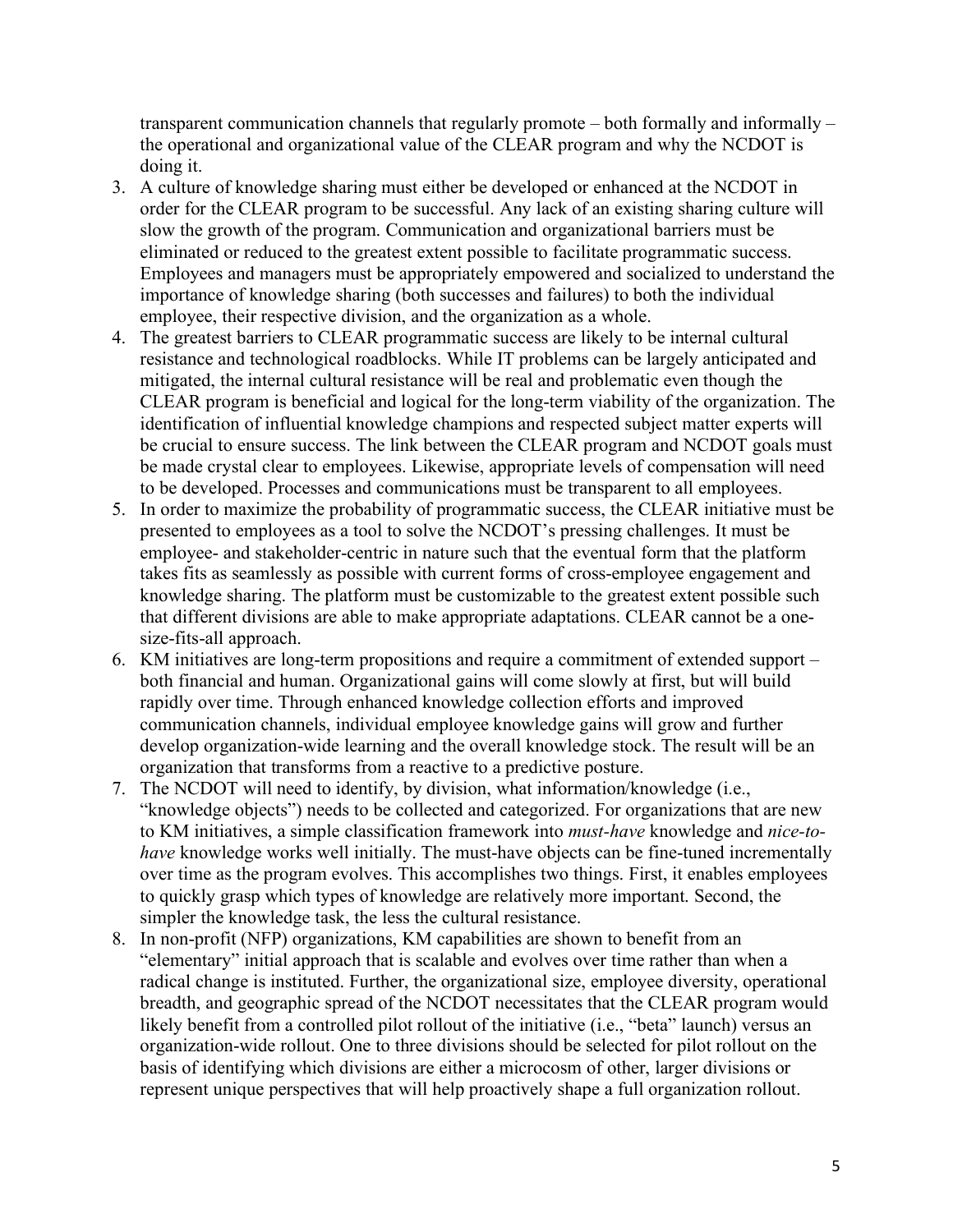NCHRP 20-108 identifies maintenance, construction, traffic operations, and public involvement as likely division candidates.

- 9. NCDOT employees will only participate in the CLEAR program initiative when the effort is valuable enough to justify the time of both those who input knowledge into the platform and those that withdraw it. Thus, a brokering model must be created whereby the system is designed to connect people, not simply collect information.
- 10. Internal marketing (IM) efforts should be largely focused on socialization strategies such as workshops, training, and information sessions rather than traditional communication vehicles such as mailings, intranets, and newsletters. A two-pronged approach to IM is recommended with traditional marketing used to generate organizational awareness and socialization strategies used to induce appropriate behavioral change. The identification of subject matter experts and influential individuals is essential in this effort. These efforts should be leadership inspired, yet employee embraced.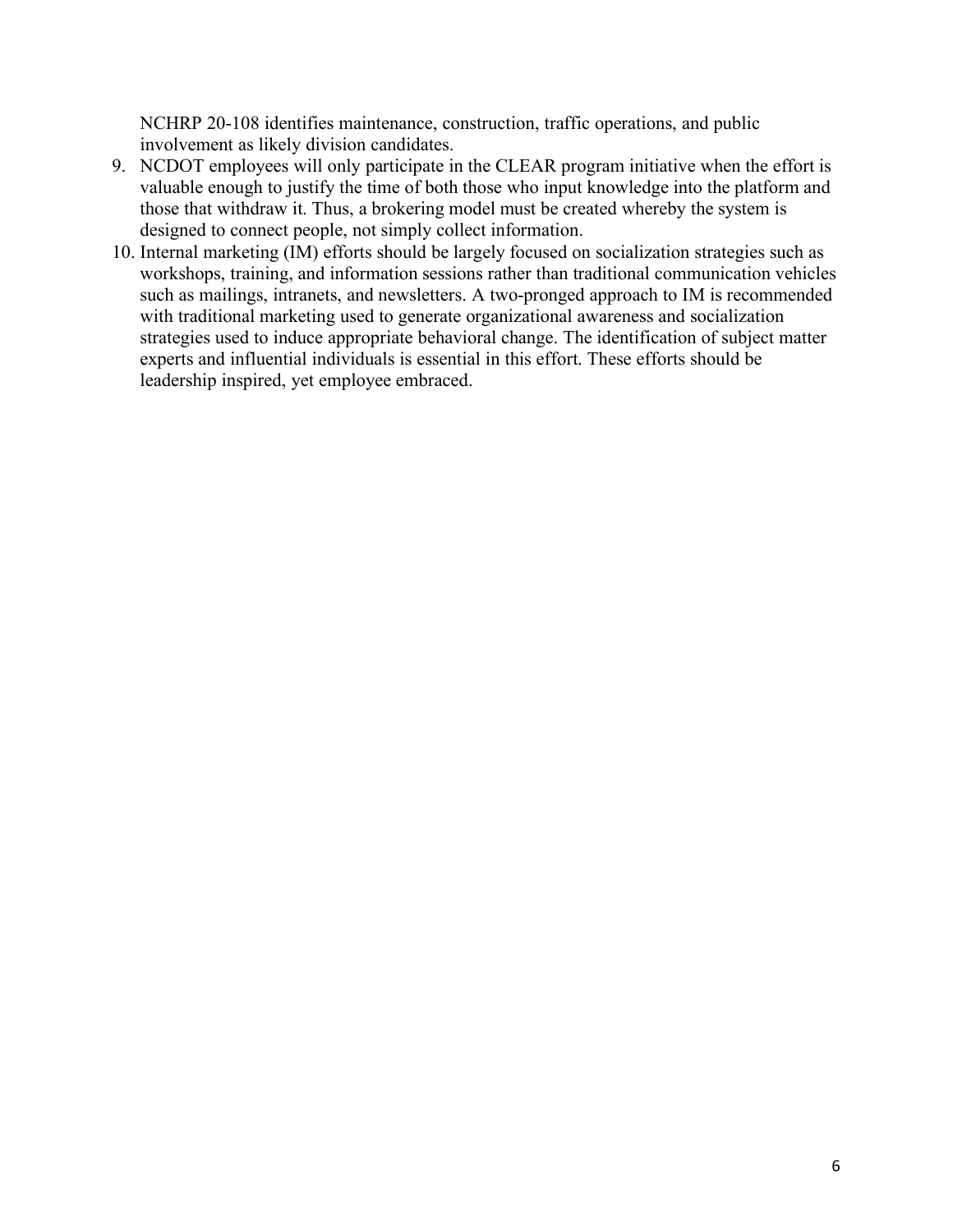# **TABLE OF CONTENTS**

| 1.              |  |
|-----------------|--|
| 2.              |  |
| 3.              |  |
| 4.              |  |
| 5.              |  |
| 6.              |  |
| 7.              |  |
| 8.              |  |
| 9.              |  |
| 10 <sub>l</sub> |  |
| 11.             |  |
| 12.             |  |
| 13.             |  |
| 14.             |  |
| 15 <sub>1</sub> |  |
| 16.             |  |
| 17.             |  |
|                 |  |
| 18.             |  |
| 19.             |  |
| 20.             |  |
| 21.             |  |
|                 |  |
|                 |  |
|                 |  |
|                 |  |
| $A_{\cdot}$     |  |
| <b>B.</b>       |  |
|                 |  |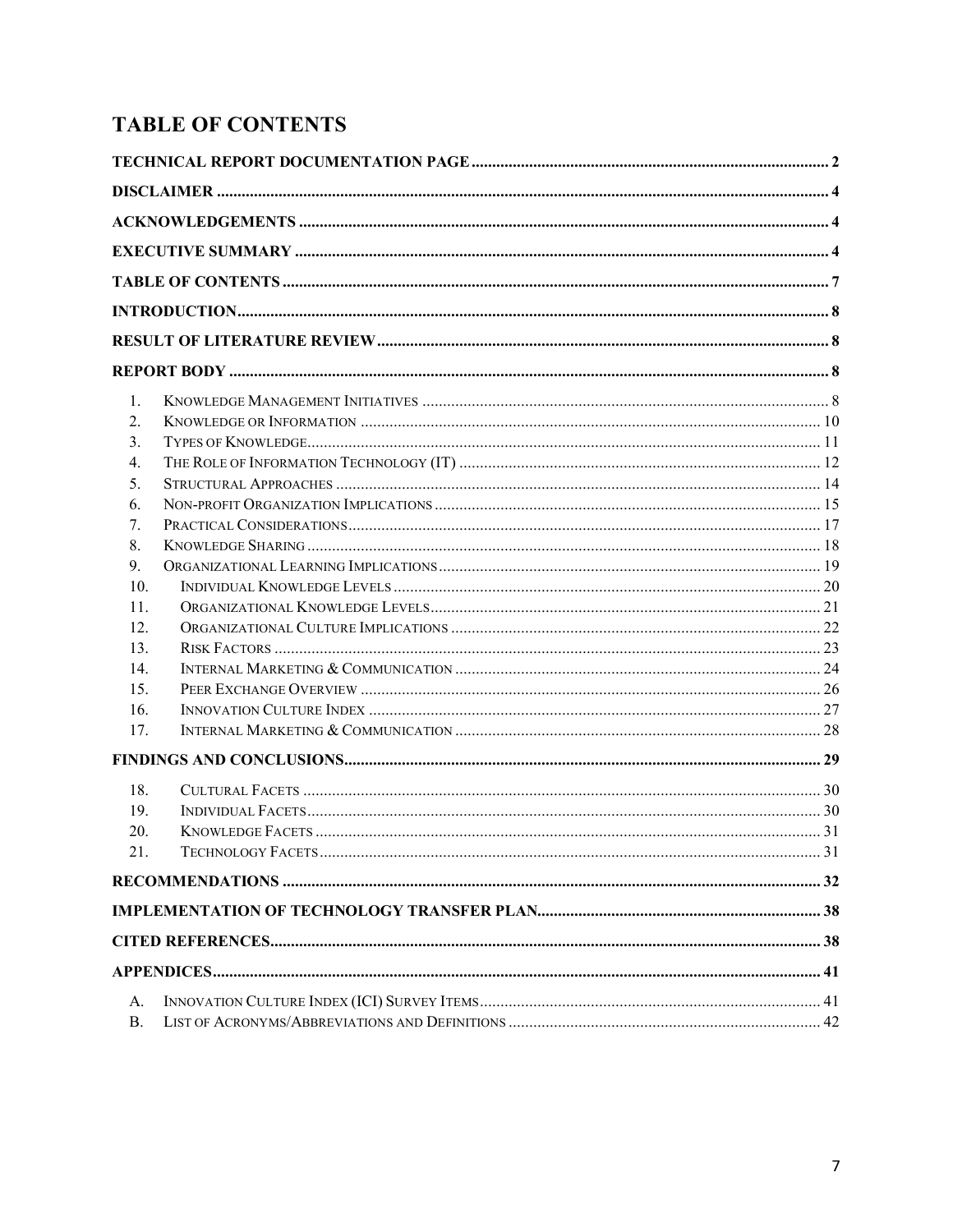# **INTRODUCTION**

In order for the CLEAR initiative (**C**ommunicate **L**essons, **E**xchange, **A**dvice, **R**ecord) to be effective over the long run, the organizational focus will need to be on several factors: (a) understanding the organizational culture and adapting CLEAR program facets to current modes of operation; (b) developing a training program for both NCDOT management and front-line personnel; (c) creating a multi-faceted communication platform focused on the various stakeholders (internal and external); and (d) developing a program governance structure that can persist in an atmosphere of funding uncertainty and employee turnover.

This research initiative resulted in five (5) deliverable reports to the P.E., Clare Fullerton. These reports (as noted below) go into much greater detail than this current report and should be consulted by any reader desiring more detailed information regarding academic and managerial conclusions drawn from this research project as well as more specific recommendations for action by the NCDOT. The individual research deliverable reports are:

- 1. Scholastic research report on Knowledge Management Program Best Practices (March 2020)
- 2. Research report on USDOT and FHWA Peer Exchange partner DOTs (August 2020)
- 3. Research report on internal NCDOT personnel with regard to perceptions of cultural innovation (June 2020)
- 4. Research report on Lessons Learned from the CLEAR program launch (September 2020)
- 5. Research report on a Communication Plan for the CLEAR program launch (November 2020)

# **RESULT OF LITERATURE REVIEW**

All literature sourced for the development of this research project are cited within the report text as footnotes. A full bibliography citation for each footnote can be found at the end of this report. The personal business experience of the author in both KM and related enterprise-wide initiatives was also used to provide insights into this investigation. These insights are not explicitly footnoted in the text but are presented directly in the report text.

## **REPORT BODY**

#### **1. Knowledge Management Initiatives**

Capturing and managing the collective intellectual capital of organizations is a dominant theme across a diverse range of companies and organizations. It has been a priority of the USDOT and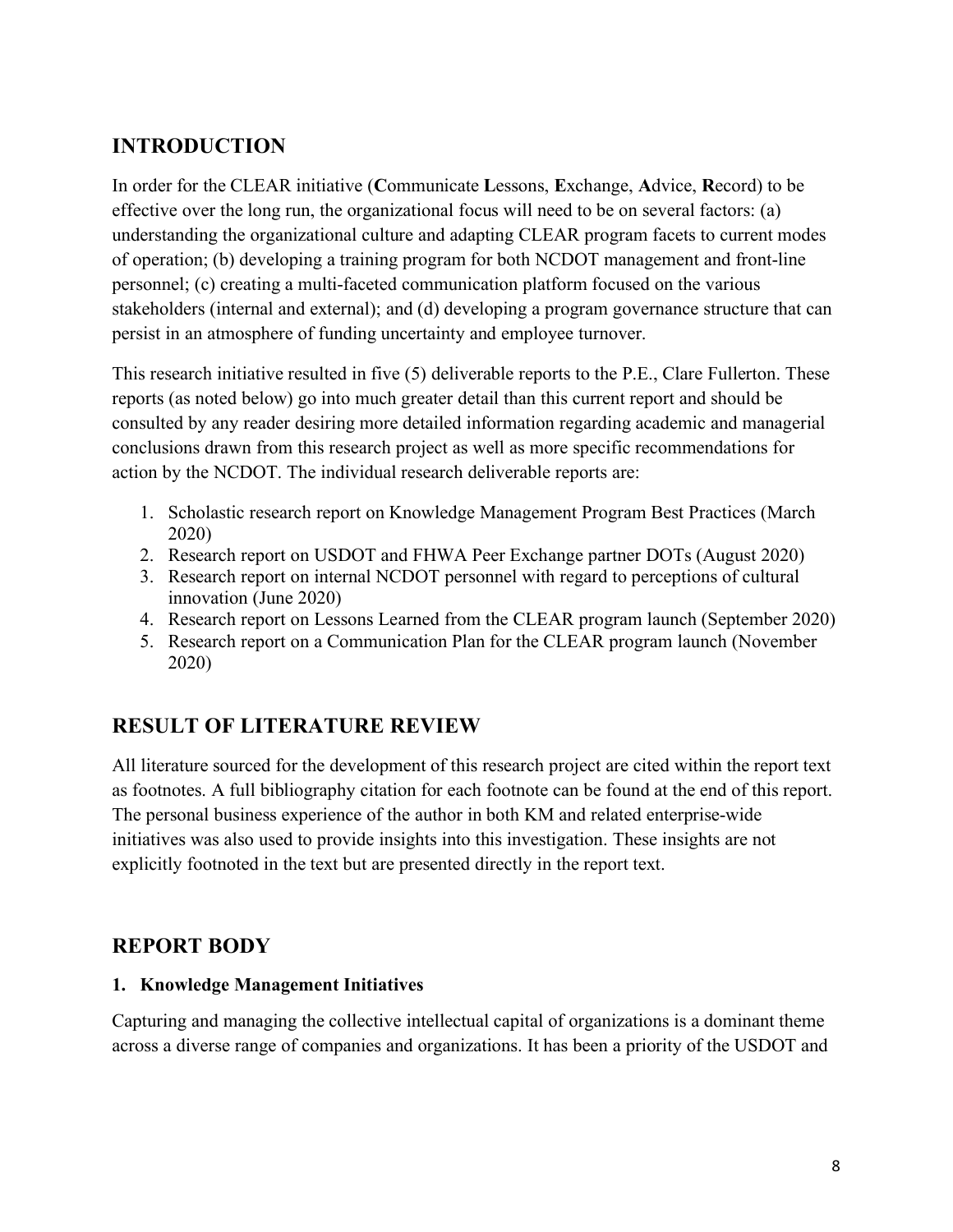FHWA for several years<sup>1</sup>. Numerous organizations have launched knowledge management (KM) initiatives over the past 20 years – with mixed results<sup>2</sup>. Knowledge management typically refers to an organization's investment to improve the internal exchange of proprietary information via dialogue or codified content. While knowledge is commonly acknowledged to be a source of competitive advantage, the fact remains that most of an organization's crucial knowledge resides with individuals, not the organization.

Individual learning does not often translate into organizational learning<sup>3</sup>. When individuals leave an organization, their repository of knowledge leaves with them. Most knowledge transfer in organizations is limited to face-to-face interactions between individuals. Likewise, discoveries and best practices from one part of an organization rarely, if ever, get shared with other parts of the organization due to cultural or organizational barriers. This lack of knowledge sharing often leads to lost productivity, individual frustration, and operational inefficiencies.

While individual knowledge can be highly valuable, it is self-contained and difficult to both extract and disseminate. Knowledge sharing is difficult even in small organizations and the problem of KM is magnified when the number of divisions is in the teens and the number of employees is in the hundreds or thousands<sup>4</sup>. Yet, while the task of capturing diffuse knowledge is difficult, the power of such large-scale knowledge sharing greatly overshadows what individuals or small teams can accomplish on their  $own<sup>5</sup>$ . Hence, the CLEAR program is a welcome attempt to advance the NCDOT on an organizational level.

Most organizations recognize the need for KM initiatives, but these are often delegated to the IT departments (or, at times, HR) without tying it to an overall corporate or organizational strategy. Leading a KM initiative with IT is a common recipe for failure<sup>6</sup>. The problem with many of these initiatives is that the organization merely creates an inventory of individual knowledge without parsing out the knowledge that is strategically relevant. A *strategic* management of organizational knowledge entails focusing on those knowledge assets that are critical to the organization's competitive performance.

Organizations that have created effective and efficient KM initiatives typically embrace three broad concepts7. First, they have a dedication to *knowledge gathering* and are committed at all levels of the organization to the collection of objective data. Top management teams are overtly supportive of the collection initiative. Second, they make a clear commitment to *knowledge* 

 $\overline{a}$ 

 $5$  Adler (2020), Ballantine (2000), Burk (1999), Colyar & Jodoin, Malhotra, et al. (2017), Valentine (2018).

<sup>&</sup>lt;sup>1</sup> cf. NCHRP Research Report 885 (2018).

<sup>&</sup>lt;sup>2</sup> cf. Bryan (2004), Choi & Chandler (2020), Chong & Choi (2005), Davenport (1998), Gilmore (2003), Lang (2001), Spender (1996).

 $3$  Cohen & Levinthal (1990), Dixon (2000), Henard & McFadyen (2006; 2008), Jaworski & Kohli (1993), Rossi, et al. (2015).

 $4$  Hume, et al. (2012a; 2012b), Lettieri, et al. (2004).

 $6$  Donahue (2001), Chang & Lin (2015), Goh (2002).

<sup>7</sup> Jaworski & Kohli (1993), Henard & McFadyen (2008), Peters (2000).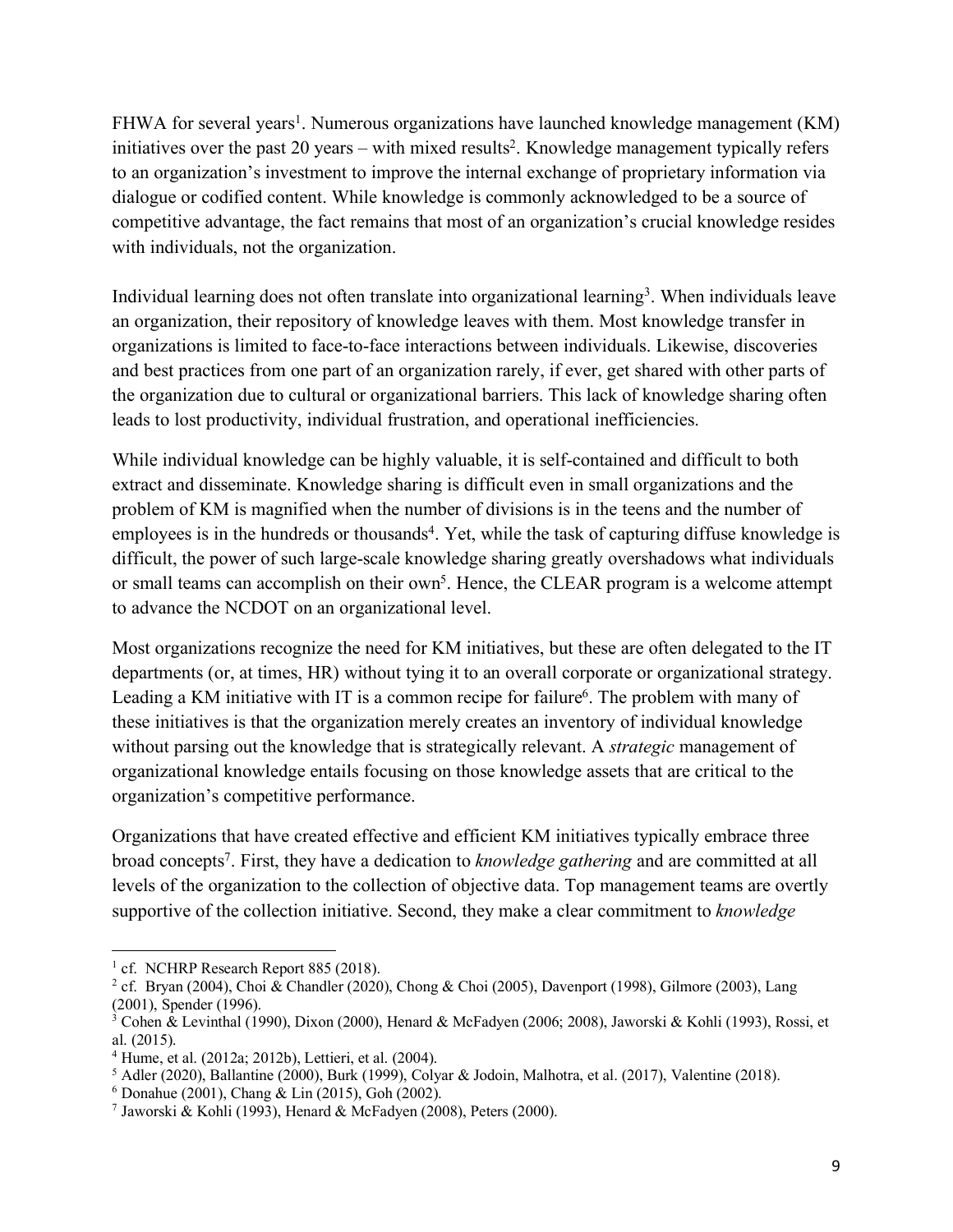*sharing*. Organizational or cultural silos that inhibit this cross-organizational sharing are eliminated or modified in order to facilitate the transfer of knowledge. Third, they are driven to use the knowledge platform to make objective, *market-based decisions*. In essence, past lessons learned help to guide contemporary decisions. Over an extended time, advanced organizations use lessons learned from the knowledge platform to *predict* the probability of future events.

There are two broad emphases in scholastic KM research: the concept of *knowledge* and the concept of *knowing8* . The concept of knowledge is generally viewed in a couple of ways. One way is to view knowledge as being comprised of three main elements: declarative (know what), procedural (know how), and causal (know why) knowledge. Another way is to view it as a level of diffusion within a reference environment whereby knowledge is held by individuals, groups, larger organizations, and multiple organizations. The concept of knowing is viewed as an organic entity that is accumulated dynamically due to an incremental process whereby available information is synthesized with the memory of both the individual and the organization. The sharing of knowledge (which leads to knowing) is widely recognized as an intangible activity that resists attempts to constrain it by strict control mechanisms. This sharing cannot be coerced. Individual knowledge will only be shared on a voluntary basis.

Quantifiable organization-level performance improvements from extant KM initiatives have been modest at best. Simply capturing best practices or lessons learned has performance limitations. While there is value in communicating discrete practices from the past, the moment that you capture lessons learned and make them explicit knowledge capital, the value begins to decay. While having a lessons learned database is certainly preferable to the alternative, it is not a panacea. The database alone cannot be the extent of the platform. To ensure programmatic success, a KM initiative must be multi-faceted and multi-level. Knowledge must be differentiated from information. The crucial roles of management, technology, and culture must be harnessed. Likewise, program risks must be understood and mitigated. In the following pages, I explore each of these issues more fully.

#### **2. Knowledge or Information**

Creating an effective KM platform begins with making a distinction between knowledge and information. While these terms are often used interchangeably, they are quite different. *Information* is the input data that is used to inform a decision. *Knowledge* is what provides the context to how individual's think and approach a decision. In most organizations, knowledge typically has a much longer shelf life than information; yet even the most proprietary knowledge has an eventual half-life whereby it eventually becomes common knowledge. In most organizations, intangible knowledge is underutilized. Non-profit organizations, in particular, often underestimate the value of knowledge assets<sup>9</sup>. Effective KM initiatives must therefore

l

<sup>8</sup> Ihrig, et al. (2011), Im, et al. (2016).

 $9$  Hume & Hume (2016).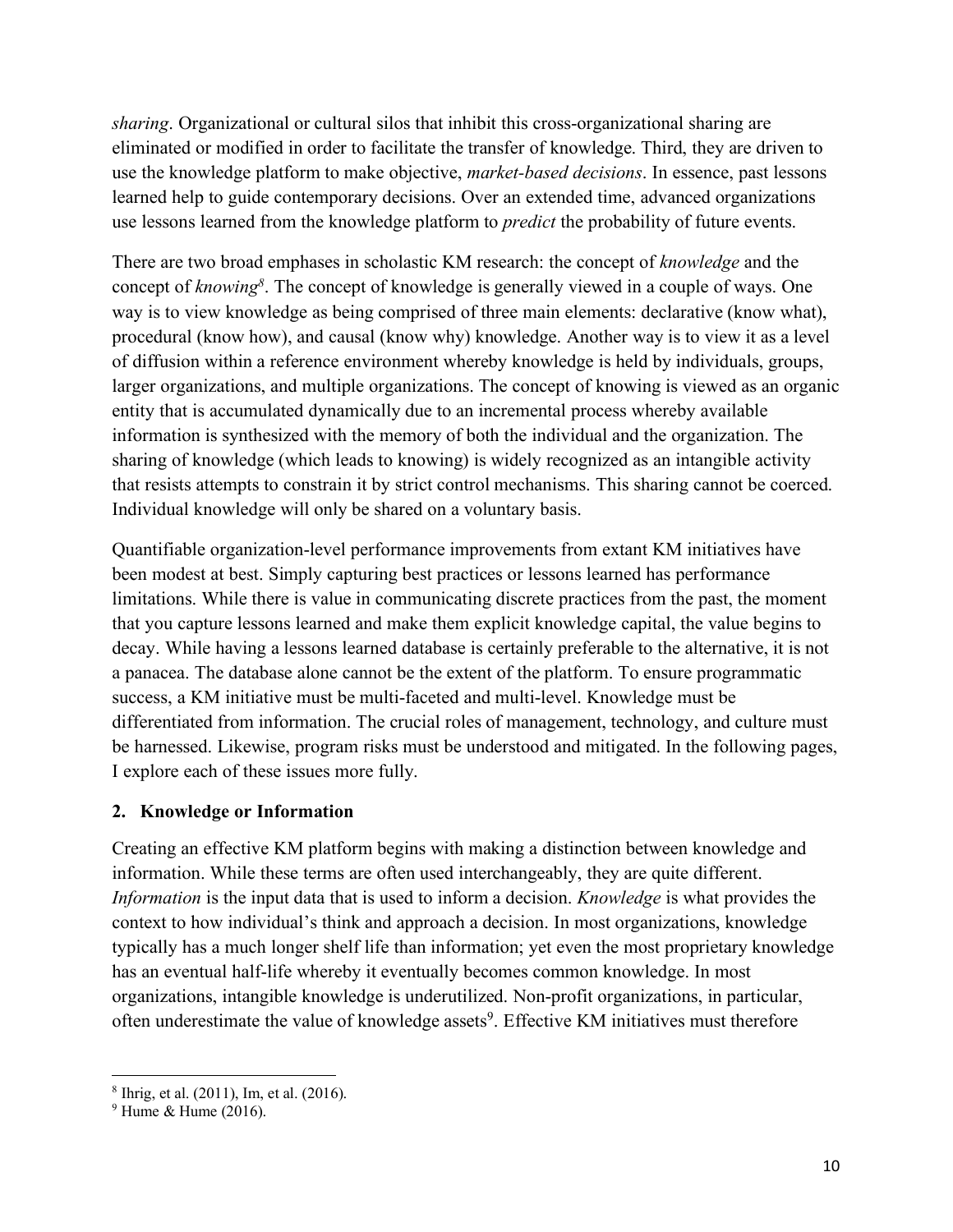enable an organization to cultivate and share new ideas. The issues that most organizations face when launching a KM initiative are determining:

- How to differentiate information from knowledge
- How much of each type to collect and archive
- How to structure the exchange platform so that users can easily identify the two

In large or diverse organizations, a competitive advantage from knowledge management comes through the internal exchange of insights that help employees to think differently when they are making decisions or taking action. Knowledge exchange helps to minimize duplication of work activity and assists in learning for future activities and product or service improvements.

While transmitting explicit information is relatively straightforward and low in cost, accomplishing the exchange of knowledge is more difficult for organizations because people must be persuaded that the quality of the thoughts, the facts, and the logic presented to them by others is superior to what they already know. Motivating employees to use the knowledge of others can sometimes be just as difficult as motivating them to share their own knowledge.

Conversely, organizations must motivate employees to contribute valuable knowledge to the platform. By designing a strong platform for knowledge sharing and creating a culture that encourages individuals with distinctive knowledge to produce and share that content, organizations can effectively aggregate the multiple ad hoc, face-to-face knowledge management mechanisms that already exist into a larger repository that is available to the organization at large<sup>10</sup>. Some crucial questions, however, are to determine which insights are most relevant to collect, how much to collect, and from whom.

Employees will only participate in a KM initiative when the effort is valuable enough to justify the time of both those who input knowledge into the platform and those who withdraw it. As such, organizations need to create a marketplace atmosphere around the initiative. Common knowledge, much like information, does not require trading. To incentivize individuals to consume common knowledge, the platform needs to make sure that this knowledge is insightful and informational. It should also be easier to find, gain access to, and assimilate than by existing conventional means. If possible, the knowledge should be supported by an opportunity to interact with the author of the content. Most organizations fail at this task.

## **3. Types of Knowledge**

Knowledge is typically categorized into *explicit* knowledge and *implicit (*or *tacit)* knowledge. Explicit knowledge answers the questions of 'what' and 'how,' whereas implicit knowledge answers the relatively more important question of 'why.' Explicit knowledge is akin to "information" that was discussed previously. This is easily codifiable material such as processes,

l <sup>10</sup> Adler (2020), Burk (1999), Lorenz (2018), Rossi, et al. (2015), Salgado, et al. (2020), Wenger & Snyder (2000).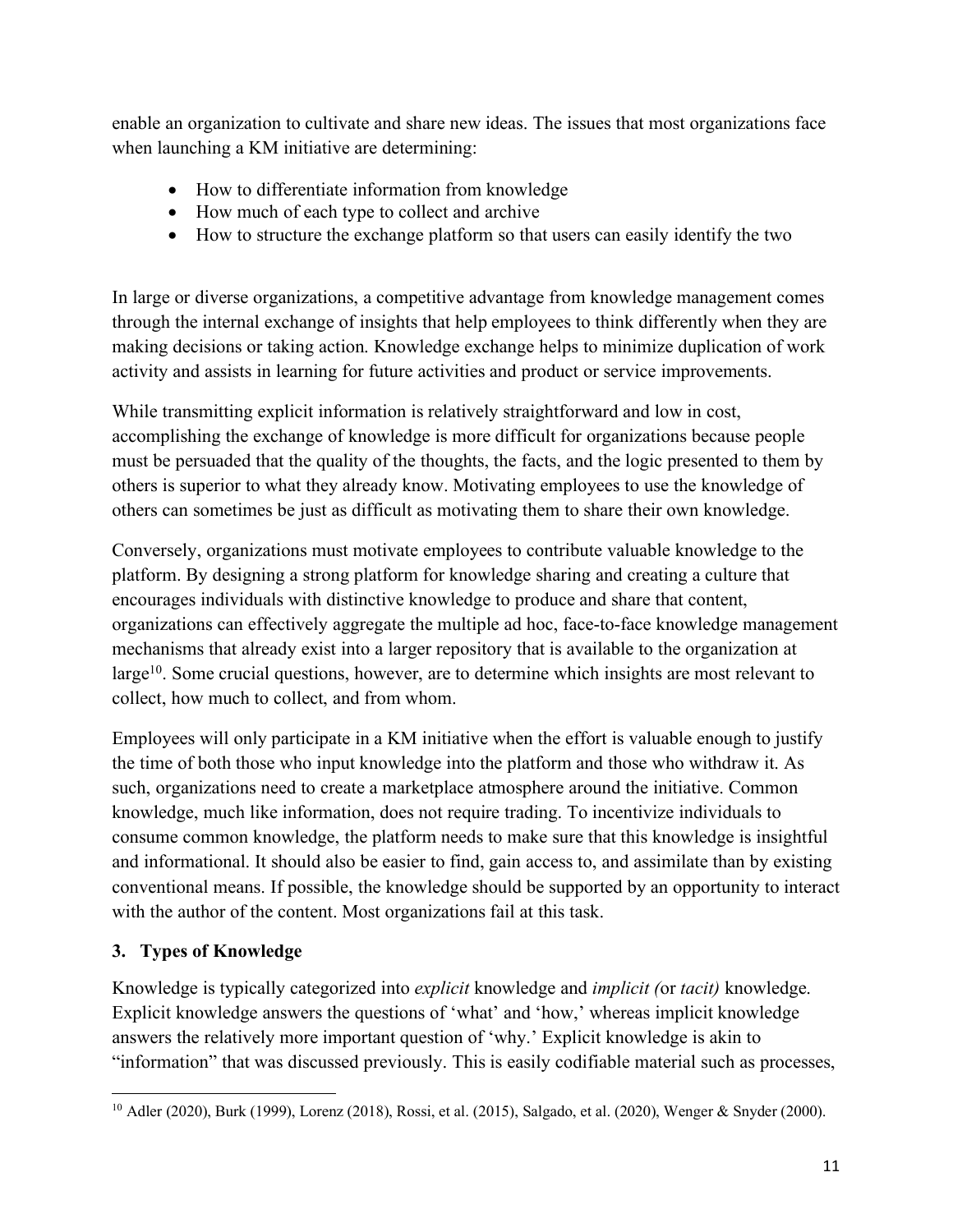procedures, policies, and specifications. Explicit information can be easily transmitted across individuals via books, manuals, or databases. Capturing this type of knowledge is the dominant focus of most contemporary KM initiatives, yet it is arguably the least valuable of the two types. A substantial number of organizations continue to try to derive competitive advantage from their individual stock of explicit knowledge – most often to the detriment of the KM initiative.

Implicit knowledge is more difficult to ascertain. It is often referred to as "sticky" knowledge because it resides in the heads of employees, customers, and suppliers. It is difficult to quantify, yet far more valuable to organizations than explicit knowledge. The very nature of its stickiness also makes it difficult to capture and transmit to others. One of the central goals of KM is to make implicit knowledge more explicit, which serves to boost the overall organizational intelligence. In other words, organizations need to transform individual information/knowledge into organization-wide information/knowledge. Individual knowledge easily moves in and out of the organization (i.e., "knowledge leakage") because it "sticks" with a particular employee. Conversely, organization-wide knowledge is "social" in that it becomes collectively embedded in the company's routines, norms, and culture. Greater social knowledge helps to reduce organizational knowledge leakage even when individual employees are lost.

Organizational knowledge has arguably become a strategic factor of production in many organizations. As such, contemporary managers must focus on the production of knowledge in an organization at least as much as they do the production of labor or capital. The questions of how knowledge is produced, acquired, applied, and retained are important organizational concerns. Managers should view the organization as a *body of knowledge* that needs to be tapped and managed. Importantly, KM programs and platforms should not solely be top-down initiatives. Upper level managers are better served by providing an atmosphere where employees at every level of the organization become independent agents, take personal responsibility, experiment, and learn as they strive for continuous personal and organizational improvement.

While individual knowledge is routinely differentiated as being either explicit or implicit in nature, organizational knowledge is better viewed as the skilled process of leveraging resources to the point that knowledge is permanently embedded in the organization. Organizations can only collectively learn and freely share their knowledge experiences when employees' sense of self and identity is malleable and becomes influenced by the social identity of the organization. Individual employees need to be socialized into an organization such that they share in, and contribute to, the collective knowledge that underpins the organization as a whole. KM initiatives like the CLEAR program are crucial to this socialization.

### **4. The Role of Information Technology (IT)**

It should be noted that IT systems play an important role in KM initiatives and without active IT involvement, many initiatives would be less effective and applications of knowledge less timely.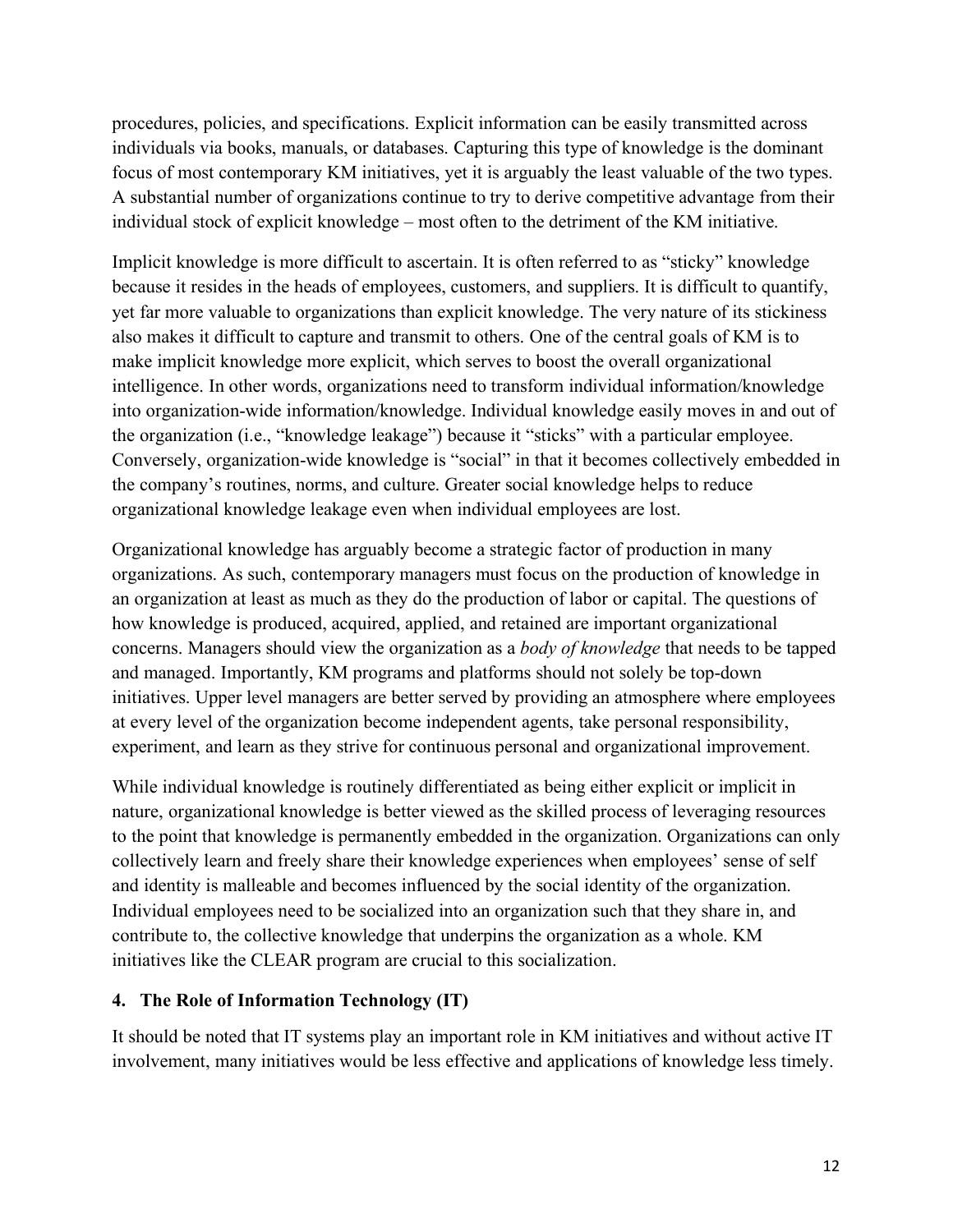Yet, an optimal KM platform entails developing a human-technology hybrid solution $1<sup>1</sup>$ . Managers often have a difficult time disassociating the IT aspects of a KM initiative from the management of knowledge itself. The trick is to think of technology and data/document management as only one part of the larger organizational KM program. KM champions and top management need to be careful to support the current non-linear way that work gets accomplished in any organization. In essence, prior to a KM initiative, organizational knowledge is *socially constructed*. If the new system or platform does not accommodate the organization's current social aspects, the results will be underwhelming and employee adoption will suffer.

Technology should only be a portion of a larger KM system with an emphasis on connecting people, not collecting information. Leading a KM initiative with technology produces only modest gains at best. IT is typically overly focused on capturing explicit knowledge because that is what is easiest to accomplish. There is even some anecdotal evidence to support the assertion that an overreliance on a technically-driven database can lead to organizational inefficiencies. For more experienced employees, the time spent analyzing databases can prove somewhat wasteful in trying to solve a particular problem. For these employees, time seems to be better spent connecting with experienced others. That said, more junior or inexperienced employees seem to derive the most benefit from static databases; thus, IT systems for codified knowledge need to be established and maintained but their usage by individuals might vary according to career stage.

Most companies find it somewhat difficult to create an environment where individuals want to share what they know and learn with others. Technology helps organizations to offer instant access to large amounts of data and to foster cross-functional and long-distance collaboration. There is little doubt that technology is a necessary component of any KM program. It is, however, not a sufficient component. The critical task is to choose and implement a suitable IT platform that provides a fit between people. This is an organization-specific task, yet the technological barriers that IT can have on knowledge management initiatives are fairly generalized and include:

- Lack of integration of KM technology into existing, legacy technology systems
- Lack of technical support for problems uploading or accessing knowledge
- Unrealistic expectations of employee technological capabilities
- Lack of training on relevant KM system platforms

• Lack of communication on the advantages of the KM system platform Thus, for any KM initiative, it is imperative that IT play both a technologically and organizationally appropriate role.

Perhaps the dominant complaint of IT systems is the lack of system availability in the field. Mobile access is often lacking as are convenience aspects such as photographic reporting of information. In non-profit (NFP) organizations, much of the captured knowledge is stored on

l <sup>11</sup> Donahue (2001), Hume & Hume (2015), Ihrig, et al. (2011), March & Gavin (1997), Riege (2005).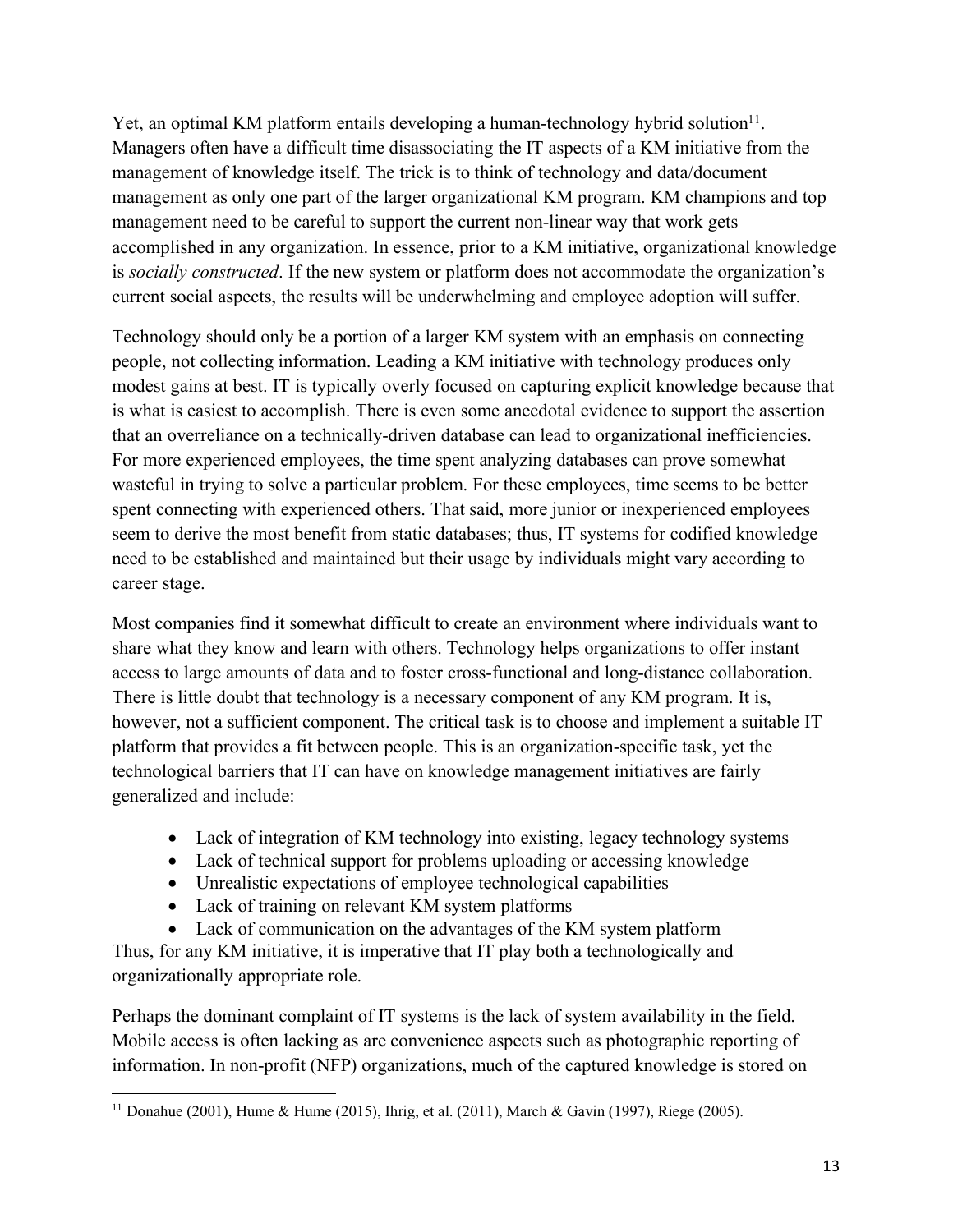local file servers and paper-based filing systems with no formal socialization strategies to create and document future knowledge or to amplify it across multiple groups or divisions. The IT aspects of KM systems in NFP organizations are often office-based (e.g., PCs, local servers, intranet), which leads to a frustration amongst employees when trying to utilize the system outside of the office. In fact, IT is often seen as the most frustrating element of the KM system. While IT is a key enabler to KM initiatives, it is not sufficient in isolation without effective support, continuous upgrading, and overall alignment with the general strategy. IT services must be planned, managed, and supported from the onset of a KM initiative.

The services literature – specifically service failure research – has some parallels that are important to consider in a KM context. Service failure interactions (i.e., leading to customer dissatisfaction) are often broken down into two aspects: (a) the *outcome* of the expected service fails, or (b) the *interaction* with the company or representative during the service fails. With (a), what the consumer expected to receive did not materialize (e.g., they were bumped from a flight). With (b), the interaction with the company/representative was less than satisfactory (e.g., the gate attendant was rude). Overwhelmingly, individuals are more upset when there is a failure with the interaction (i.e., process failure) than when there is a failure with the outcome. In a KM program, the IT platform interface represents the interaction point and failure on this level can have deep, negative implications with regard to employee motivation to participate in a knowledge sharing system. Thus, the design of the IT interface is crucial to the success of the CLEAR program.

### **5. Structural Approaches**

To date, organizations have taken three broad approaches to launching KM initiatives and developing the associated platforms. One option is the *self-directed approach*. In this approach, the organization initially provides employees with a database of information. Most, if not all, of the database content is populated from corporate staff. The database can expand over time as employees are encouraged to add to it by contributing current insights and lessons learned from their specific activities. Individuals can hunt for information via a keyword search. This is a relatively low-cost option, which is why it is the dominant form of most KM initiatives. This low cost is its primary selling point. The downside of a self-directed approach includes: (a) if the search engine is not optimized to reflect appropriate key words or if the data is not arranged "properly," employees become discouraged and cease searching in the future, (b) employees are naturally more inclined to retrieve data than they are to contribute it, and (c) employees are reticent to input negative information.

A second option is the *knowledge network approach*. In this approach, networks of employees share best practices with peers. This is akin to storytelling and has strong anthropological underpinnings. Here, employees have regular meetings to discuss lessons learned. A knowledge database is also employed, as in the self-directed method, but it takes on a somewhat secondary role to the human interaction. Lessons learned via discussion (face-to-face or distance) are added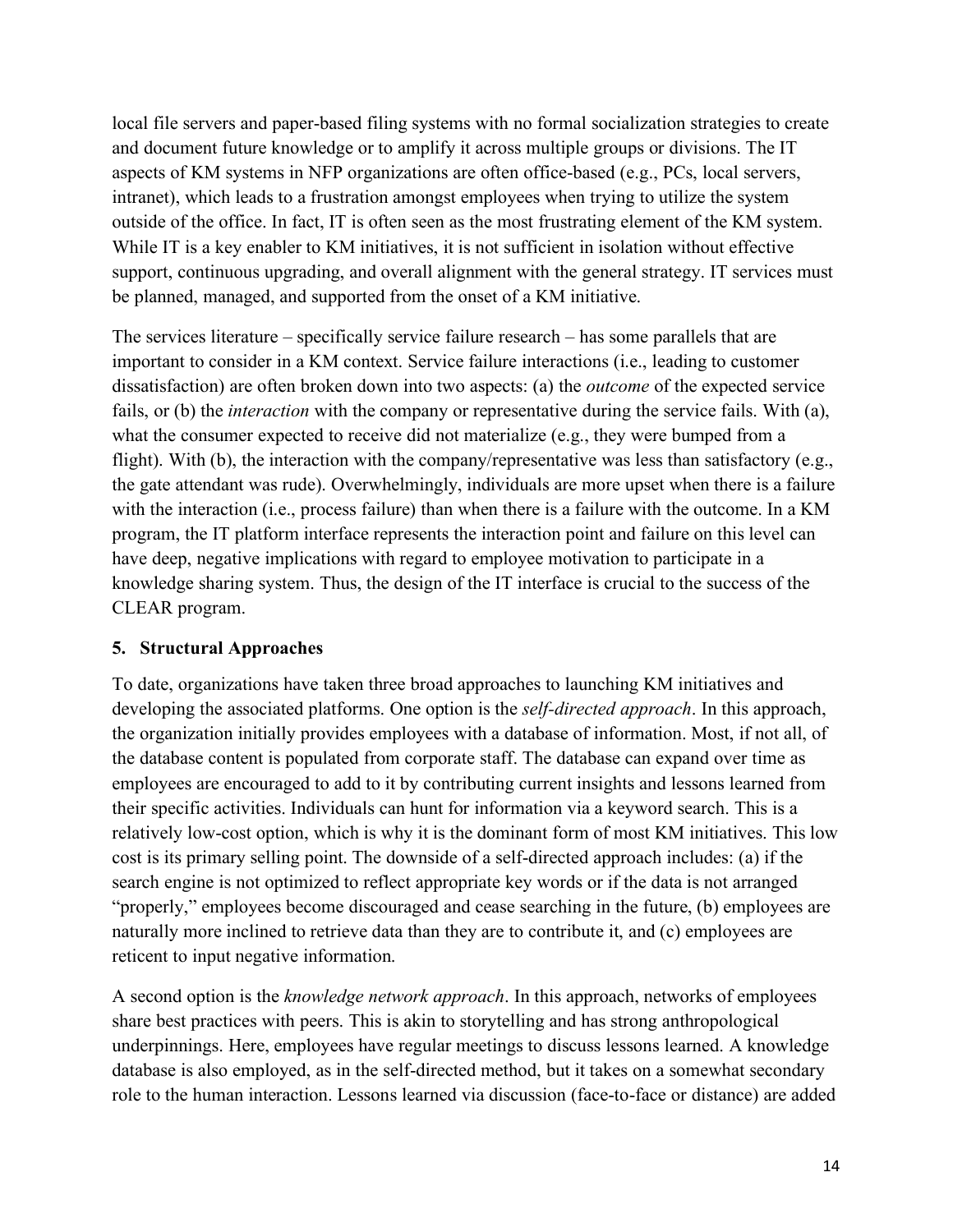to the existing database. While still a relatively low-cost option, this approach complements the existing social relationships that are already at play in the organization. Cross-functional or cross-departmental knowledge is captured. New knowledge added to the database has the benefit of being vetted by multiple people as well as providing individual "cover" for the inclusion of any negative information. The downside to this approach is that it: (a) is slower to build stored knowledge than other approaches, (b) takes time away from primary job responsibilities for those involved, and (c) is subject to manipulation by those in higher level positions.

The third option is the *facilitated transfer approach*. This is a full-service approach to knowledge management. Here, specific employees are overtly designated as knowledge managers whose job it is to integrate best practices across the organization or their specific department/division. These people are responsible for directing those with specific questions or needs to those who possess the knowledge to satisfy those needs. This is typically someone who is has a lengthy tenure with an organization and/or someone who is well connected with members across the department or organization. Surprisingly, the most effective of these people are *not* individuals who are of high organizational rank. The benefits of this method are that it relies on the human element, which is typically the most preferred method of knowledge transfer in most organizations. The downside includes the enormous time that being a facilitator takes. This is why such individuals are often those who are facing retirement in a few years or have returned from retirement to act in a service capacity. Of course, the loss of these individuals (with no backup plan) produces the same knowledge loss that the KM initiative was created to avoid.

Often, KM programs are built upon what is termed a *publishing model*, whereby data is collected and stored, its availability is advertised to the organization, and managers sit back and wait to see what happens. Many of these efforts collapse because the knowledge catalogued is often primarily explicit knowledge that becomes obsolete almost as soon as it is generated. Next generation KM strategies place relatively greater emphasis on connecting individuals who have the requisite knowledge with those who need it (i.e., a *brokering model*) than they do in codifying tacit knowledge. Key personnel need to be explicitly noted (e.g., "yellow pages") and the relationships between people in a network need to be visible to the entire organization. Quite often, the individuals who are most connected and provide a so-called social glue for the organization are not those in positions of power or higher paid high salaries. They are often found on the periphery of an organizational network. Paradoxically, the more that some organizations let knowledge/information reside in employee's heads and use technology to connect people (rather than attempting collect it all), the more individuals choose to share their knowledge with others.

#### **6. Non-profit Organization Implications**

Non-profit organizations are under increasing pressure to adopt for-profit practices such as knowledge management. The vast majority of both scholastic and practical evidence on knowledge management centers on large, for-profit organizations. These insights provide us with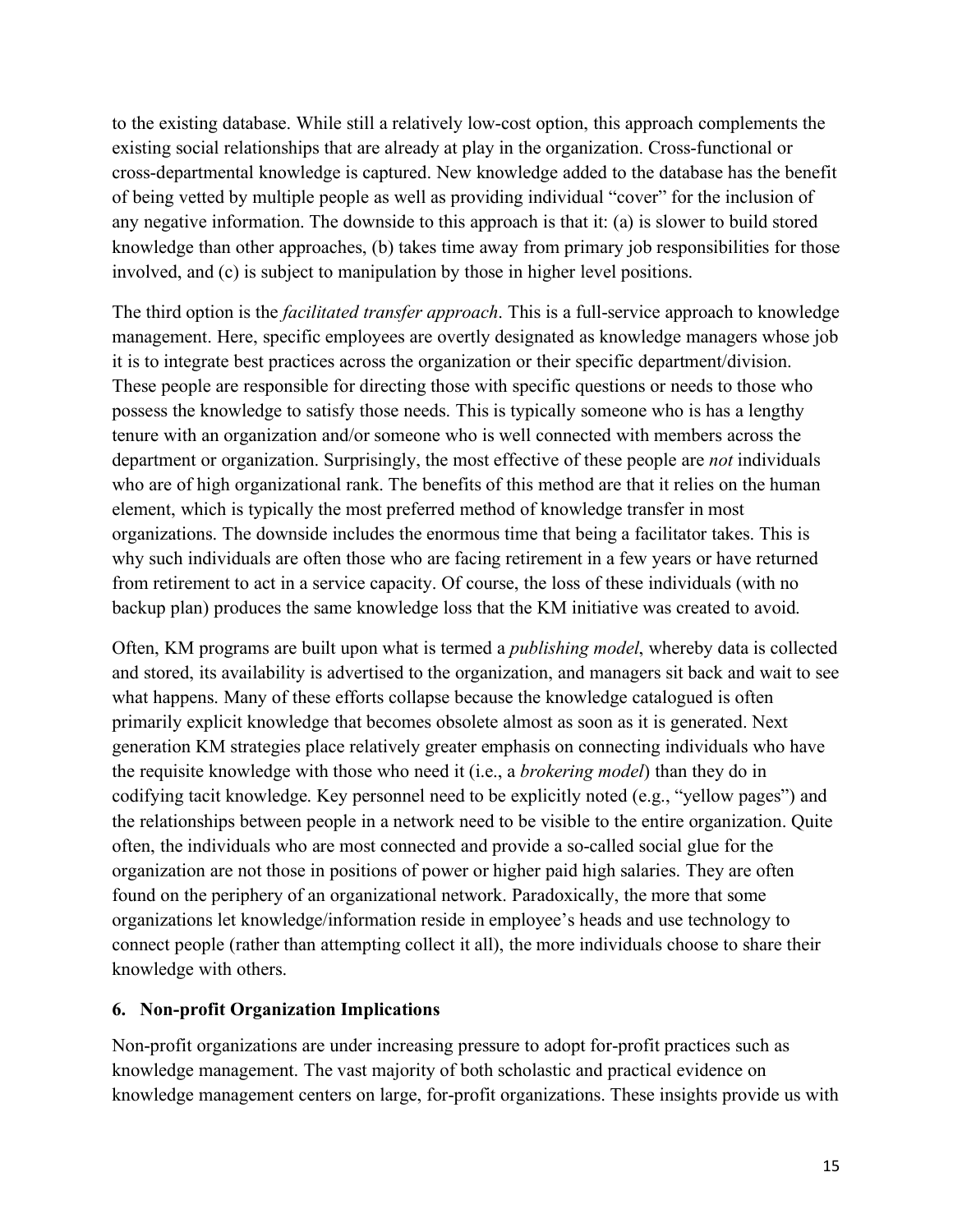some common characteristics to examine – some of which are often absent or deficient in nonprofit organizations. Relative to for-profit organizations, non-profit entities, such as government agencies, often suffer from a lack of professional staff focused on knowledge capture, mature process management systems, performance measurement systems, and proficiency in implementing organizational change initiatives<sup>12</sup>. Importantly, NFPs do not typically recognize the creation of profit for stakeholders as their primary mission. A shared profit motive is often credited with generating employee buy-in to KM initiatives.

In contrast to for-profit firms, non-profit organizations typical operate locally and specifically to their mission. The heterogeneity of the sector makes it difficult to define a generalized roadmap to excellence. NFPs typically have limited resources, financial constraints, strict protocols of decision-making governance, legislative oversight, and lack of funding for information technology solutions. They also suffer from a lack of focus on internal marketing programs designed to promote knowledge contribution, capture, and diffusion. Throughout rank and file NFP employees, there is commonly little understanding of the performance enhancing role that KM can play. There is also often a perception that knowledge is too unwieldy to manage and should not distract employees from focusing on their core daily activities.

NFPs can be complex due to a mix of part-time, full-time, and tenured employees that neither understands nor embraces the practice of knowledge capture and knowledge sharing. Likewise, external stakeholders (e.g., general public, legislators) can be complex. Non-profit organizations often tend to have rigid governance structures and institutionalized organizational silos. Regardless of organization type, all KM initiatives require strong leadership and widespread organizational support to succeed. These are often in relatively short supply in NFP organizations. Changing government policies, political positioning, and shifting organizational structures each contribute to the unique difficulties that non-profit organizations face, relative to their for-profit peers. Geographic coverage also creates challenges for communication management and dissemination of knowledge in NFPs. It should be noted that NFP organization size does not directly translate into the KM initiative's organizational capabilities. The most successful NFP organizations are those more strongly correlated with a broad understanding of KM principles than with size.

Even as more and more NFPs seek to adopt stakeholder-oriented governance models based on inclusiveness and broad employee participation, KM initiatives are often viewed as a *strategic* activity (i.e., the responsibility of upper management) that is very complex and expensive. When employees are unsure of basic KM concepts, they tend to view the initiative as residing in the domain of upper management and not something that they are directly responsible for. The desire to "act locally" is also strong in geographically dispersed NFP organizations. Within NFP organizations, knowledge is generated and flows across four increasingly broader levels: from

l

 $12$  Hume, et al. (2012a), Hume & Hume (2016), Lettieri, et al. (2004), Rossi, et al. (2015), Swanson (2013), Taylor & Taylor (2013).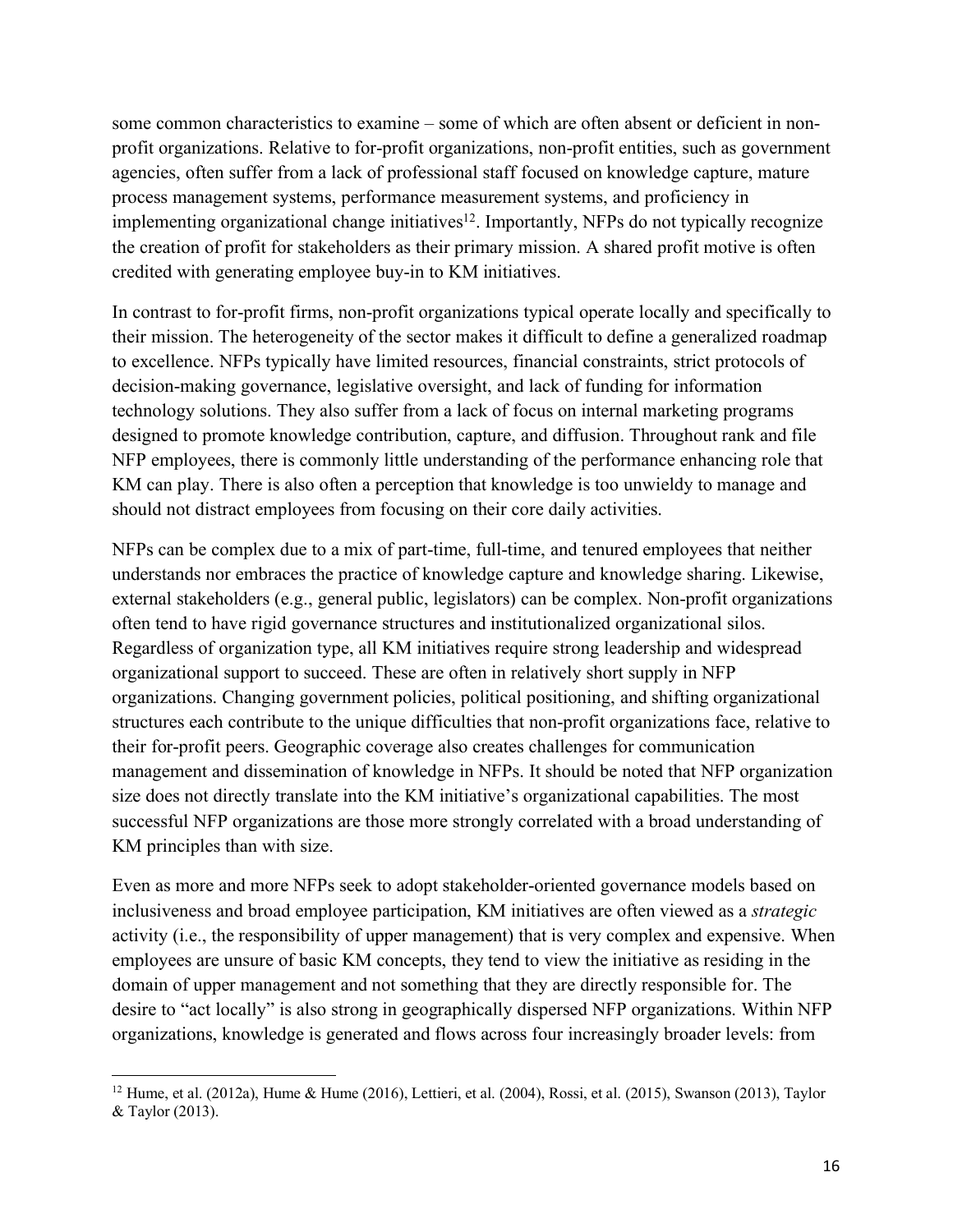the individual level to the group level, then to the organization level, and finally to the community at large. NFP case study analyses indicate, however, that there is a strong tendency for employees to maintain knowledge at an individual level even when that knowledge could be codified and shared across the organization. To facilitate a flow of information, it is important for organizations to take care of existing social relationships when developing a KM program.

Capturing and managing knowledge as well as the subsequent filtering and codification of information is a common challenge for NFP employees. Too often, there is a misalignment in structures, support, and strategy across the organization. Whereas the motivation for KM in forprofit organizations is typically widely understood and shared, the same does not hold for NFPs. NFP employee adoption of KM practices is largely limited in scope, informal in nature, and rarely viewed as a priority investment that is operationally supportive. When current organizational knowledge is predominantly captured and shared in an informal or unintentional manner, it becomes highly important for managers to communicate why a change in knowledge management capture (i.e., CLEAR) is worthwhile to the organization.

Knowledge sharing in NFPs is often met with both passive and active resistance<sup>13</sup>. If the employee population is relatively transient, the need to present KM as non-threatening and personally beneficial increases. Building trust with the organization's stakeholders takes longer than with for-profit counterparts. Subject matter experts and their associates need to be "socialized" within their own divisions to share knowledge and lessons learned. Over time, communities of practice that span multiple divisions can be useful in promoting a KM culture. Creating forums, events, and other activities that foster engagement and discourse is paramount to developing trust across an NFP organization. Performance measurement can be exacerbated by numerous stakeholders across multiple, often diverse, divisions or groups. This fact lends support to the view that any performance measurement system for a KM initiative must be based on a stakeholder perspective with a measurement of both process delivery and outcomes.

#### **7. Practical Considerations**

Best practices in knowledge management initiatives<sup>14</sup> often come down to four basic and practical steps:

- 1. Create a setting for sharing knowledge
- 2. Reduce or eliminate communication filters
- 3. Prioritize tasks for individuals
- 4. Keep a time budget

 $\overline{\phantom{a}}$ 

Step number one deals with both organizational structure and top management support. Since knowledge is perhaps the only resource that actually grows when it is shared with others, it is vital to create an organizational environment where everyone is encouraged to share and is

<sup>13</sup> Lin, et al. (2011), Riege (2005).

<sup>14</sup> cf. Bryan (2004), Choi & Chandler (2020), Chong & Choi (2005), Davenport (1998), Gilmore (2003), Lang (2001), Spender (1996).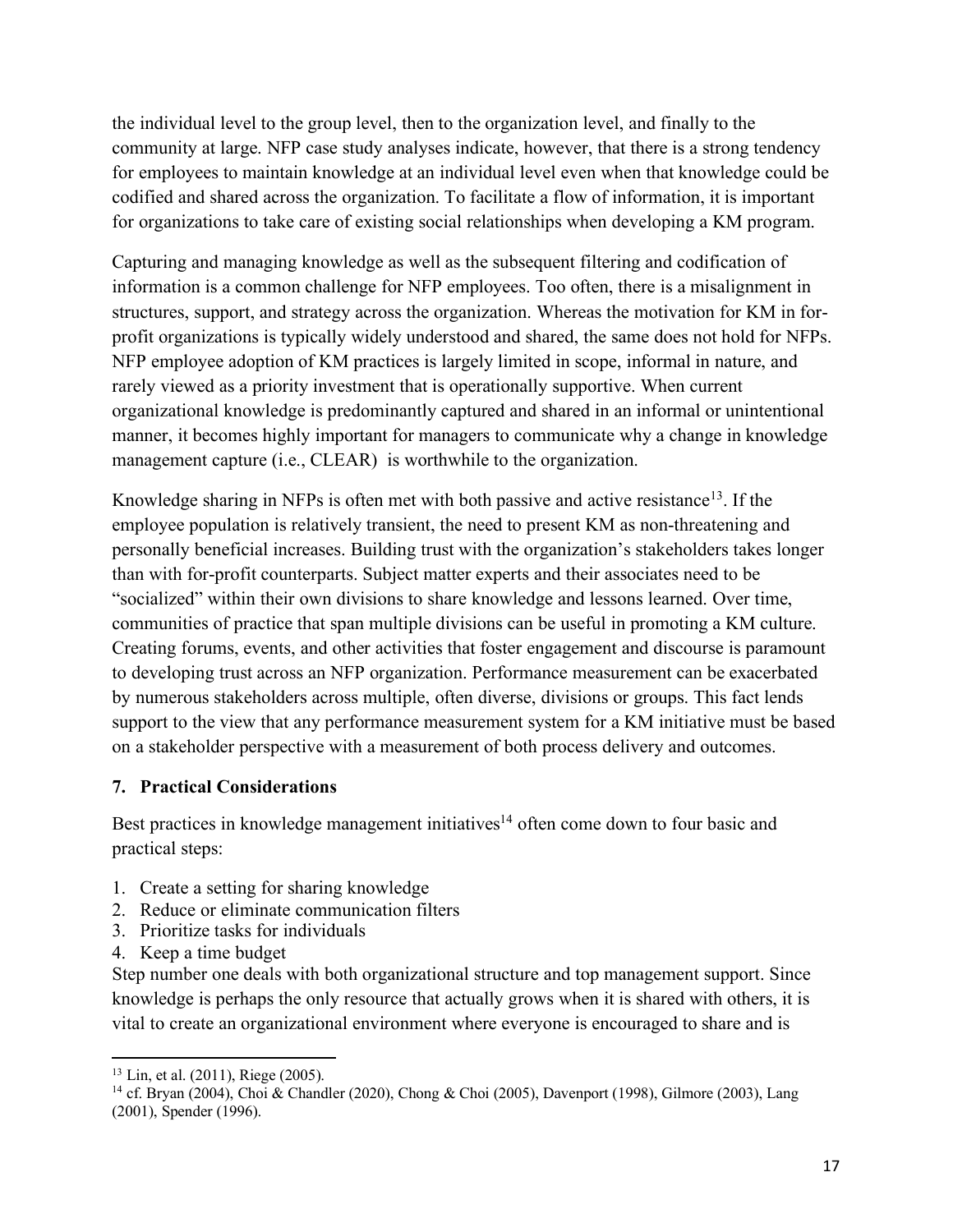invited to participate. Thus, meetings should be open-door and transparent. Platform tools (e.g., SharePoint, Notes, workshops, etc.) should be accessible to all employees. Organizational silos and cross-functional politics typically interfere with information sharing and tend to reduce the effectiveness of any KM initiative. When it comes to knowledge sharing, the platform developed needs to allow individuals to cross departments, skip organizational levels, and provide anonymity where appropriate.

Prioritizing tasks helps to align organizational effort behind those aspects of KM that are strategic and truly important to the organization as a whole. Senior management needs to assess and prioritize tasks for the organization – clearly and without obfuscation. Of course, prior consultation with key individuals who will implement the initiative should be used to shape strategy and tactics. The final step takes place in either a pilot or full rollout of the program. That is to measure how much time individuals are spending on KM activities and which activities they are focused on. Everyone should be encouraged to allocate a specific amount of time each week, for example, on KM. However, early assessments of time management can identify areas of inefficiency as well as help to prioritize future activities. What is asked of employees must work within the specific organizational context such that it is subject to resource availability and the strategic orientation of the organization.

The most valuable insights from a KM initiative are accomplished relatively slowly. Capturing knowledge is not a straightforward, technological issue such as finding the right configuration of databases or platforms. It is first and foremost a *human capital issue* that requires distinctive tools and understanding. Often, such initiatives produce more questions than answers, which calls for an overall strategy that favors flexibility. Since knowledge itself is not static, the platform for sharing it should be designed to be flexible and adaptable. Understanding how your organization works and how it is likely to evolve in the future is critical to developing an initial KM strategy. Organizational culture cannot be changed overnight and forcing employees to adopt a KM platform that is dramatically different than their current methods of knowledge sharing is likely to result in initiative failure. Thus, it is important to ensure that employees can continue to use their preferred mode of knowledge sharing even while the migration to a new platform is underway.

#### **8. Knowledge Sharing**

l

Knowledge can be shared in a variety of ways. Prior to commencing a KM initiative, it is imperative to understand which types of knowledge and what levels of knowledge sharing are relevant to the organization. These insights help to shape the short-term and long-term objectives of the organization. Scholars have classified five general levels of knowledge sharing15:

<sup>&</sup>lt;sup>15</sup> e.g., Burk (1999), Bryan (2004), Chong & Choi (2005), Dixon (2000), Donahue (2001), Henard & McFadyen (2006), Im, et al. (2016).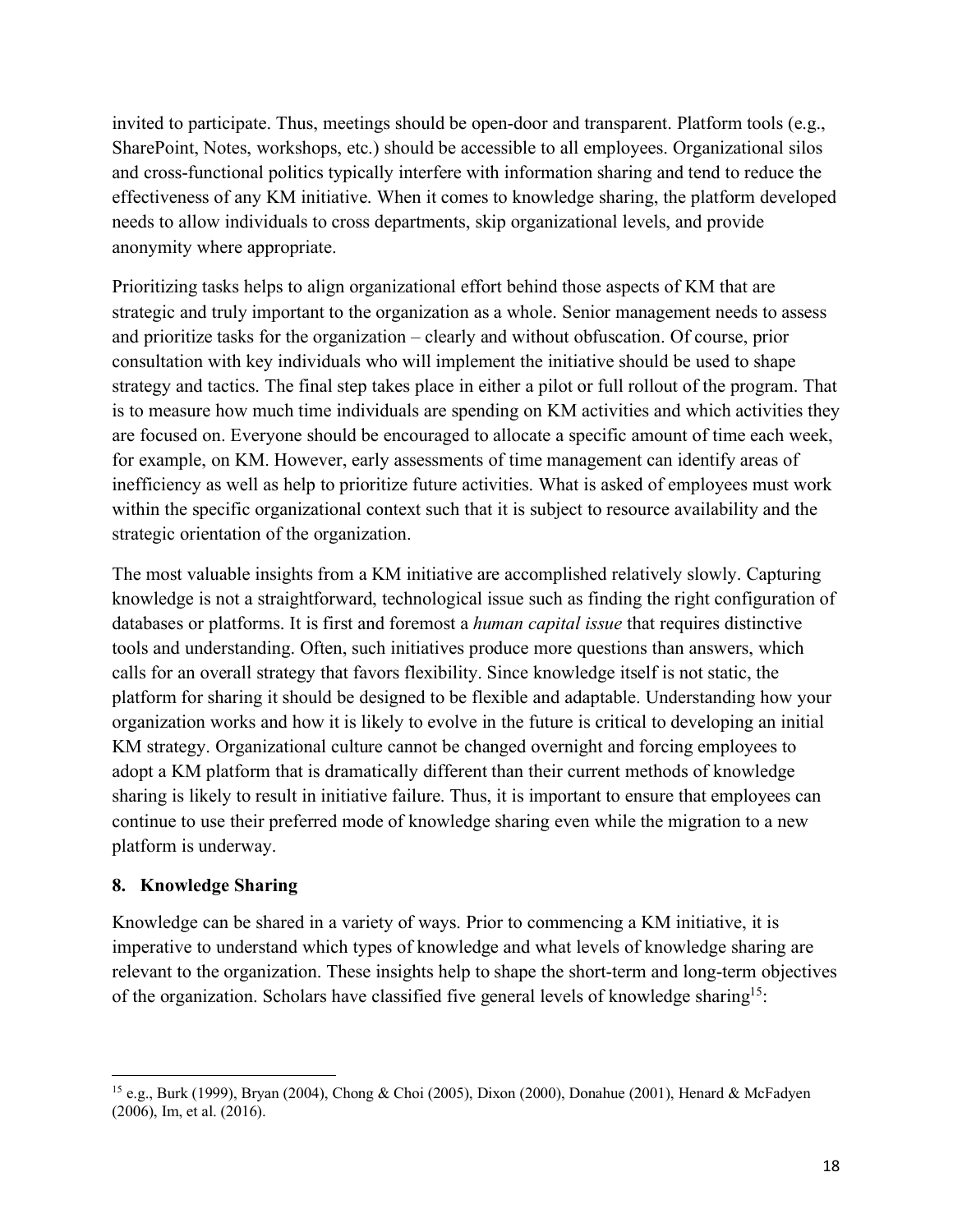- 1. *Serial knowledge transfer*. This is where explicit knowledge is shared among employees in a similar environment (e.g., same team, division, etc.) to either solve an issue in a current setting or to transfer explicit knowledge from a previous encounter to a similar one in a different setting. This type of knowledge is storable and retrievable from personal records or memory (i.e., codified).
- 2. *Near knowledge transfer*. This is where explicit knowledge from personnel in one division or team is replicated in other similar situations encountered by the same division or team. This type of knowledge benefits situations where a group of individuals faces task/solution similarities across various intra-group work settings.
- 3. *Far knowledge transfer*. This is where implicit knowledge from personnel in one division or team is used to guide personnel in other situations or settings across different divisions or teams. This type of knowledge also takes advantage of the fact that similar situations might be encountered by different groups within the same organization, albeit in a different group or team.
- 4. *Organizational know-how*. This is knowledge (explicit and implicit) that is needed to complete a task that individuals encounter on an infrequent or rare basis. This knowledge represents all the knowledge embedded in an organization's social and institutional practices, systems, and culture. Even knowing which questions to ask or with whom to consult with are difficult tasks and often require a collective effort.
- 5. *Expert knowledge transfer*. This is knowledge that requires an expert in a field either internal or external to the organization – to complete a task. The information needed to successfully traverse the situation can only be obtained from a select few number of individuals. This knowledge is not easily stored or codified.

### **9. Organizational Learning Implications**

Organizational learning has been studied for about three decades. At its core is the concept of "absorptive capacity" – both at an individual and organizational level<sup>16</sup>. Absorptive capacity is simply the belief that individuals and organizations must have a sufficient stored amount of prior, or existing, knowledge in order to recognize and assimilate relevant new knowledge. Knowledge is often viewed from two broad perspectives: *depth* and *breadth*. A depth of knowledge is developed over time as one learns information and develops skills. As this information is shared across individuals, the organization-wide depth of knowledge also increases. A breadth of knowledge occurs by incorporating information from sources that are external to the individual. These sources can take multiple forms and can arise from both inside and outside the organization. The ability to exploit external knowledge is a crucial component of innovative capabilities, yet without a depth of knowledge, it is difficult to recognize new knowledge that might be applicable to a current problem.

Boosting both the depth and breadth of employee knowledge is important on a host of levels<sup>17</sup>. Since learning is cumulative, learning performance is at its greatest when the object of learning is

l

<sup>&</sup>lt;sup>16</sup> Cohen & Levinthal (1990), Jaworski & Kohli (1993).

<sup>17</sup> Henard & McFadyen ( 2006; 2008).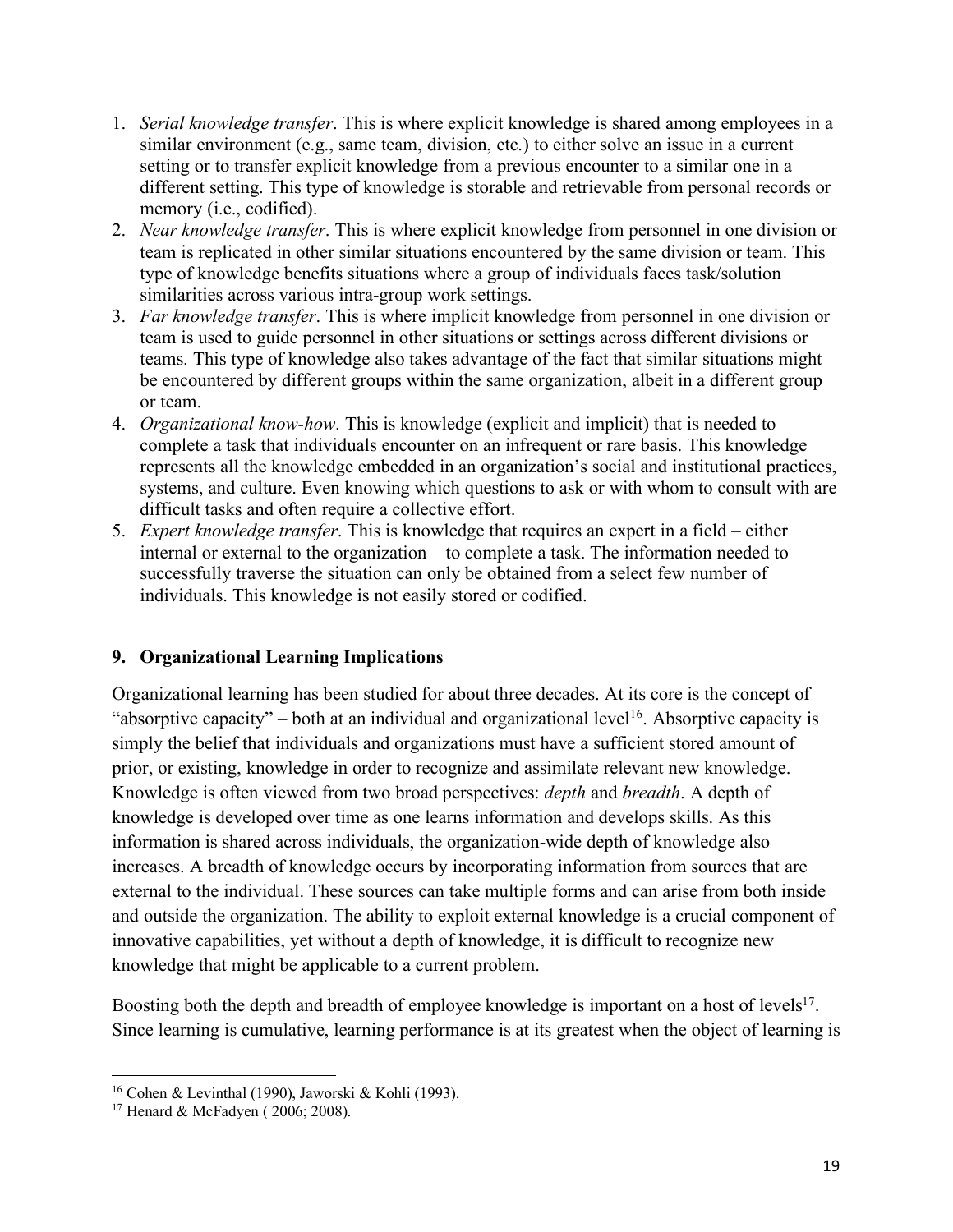related to what is already known. Individual problem-solving capabilities increase with experience and training. Likewise, experiences in one setting can influence and improve performance in another setting. Organizational learning is not simply the sum of individual employee knowledge levels, but they are related and KM initiatives such as CLEAR are often the bridge that connects the two. Following, I discuss these two aspects of learning.

#### **10. Individual Knowledge Levels**

Employee knowledge is arguably the principal intangible resource that organizations possess. This knowledge is largely idiosyncratic and takes time to develop. Researchers categorize individual knowledge into three hierarchical levels<sup>18</sup>, which are depicted in the following diagram. *Acquired knowledge* is the base knowledge resource that an individual offers an organization. This level of knowledge is available to others and is often shared within and across teams or divisions. It is necessary, but not sufficient, in order to operate at higher levels of knowledge. Because this level of knowledge is the base for higher levels of learning, it is key to boost this level of knowledge across as many individuals as possible.

*Unique knowledge* requires a higher level of cognitive processing. Here, individuals have the ability to use their acquired knowledge to recognize, obtain, and integrate new knowledge from other sources. Moving to this level of knowledge dramatically increases an individual's absorptive capabilities and they begin to think beyond narrow, functional silos. *Creative knowledge* represents the highest level of knowledge activity. Here, individuals capitalize on their acquired and unique knowledge and become alert to possibilities that can lead to breakthrough ideas. Creative knowledge capabilities go beyond making connections between two or more sources of information to actually creating new ideas from those connections (i.e., innovation). Individuals who attain this level are extremely powerful resources and their efforts work to boost the capabilities of other employees.



l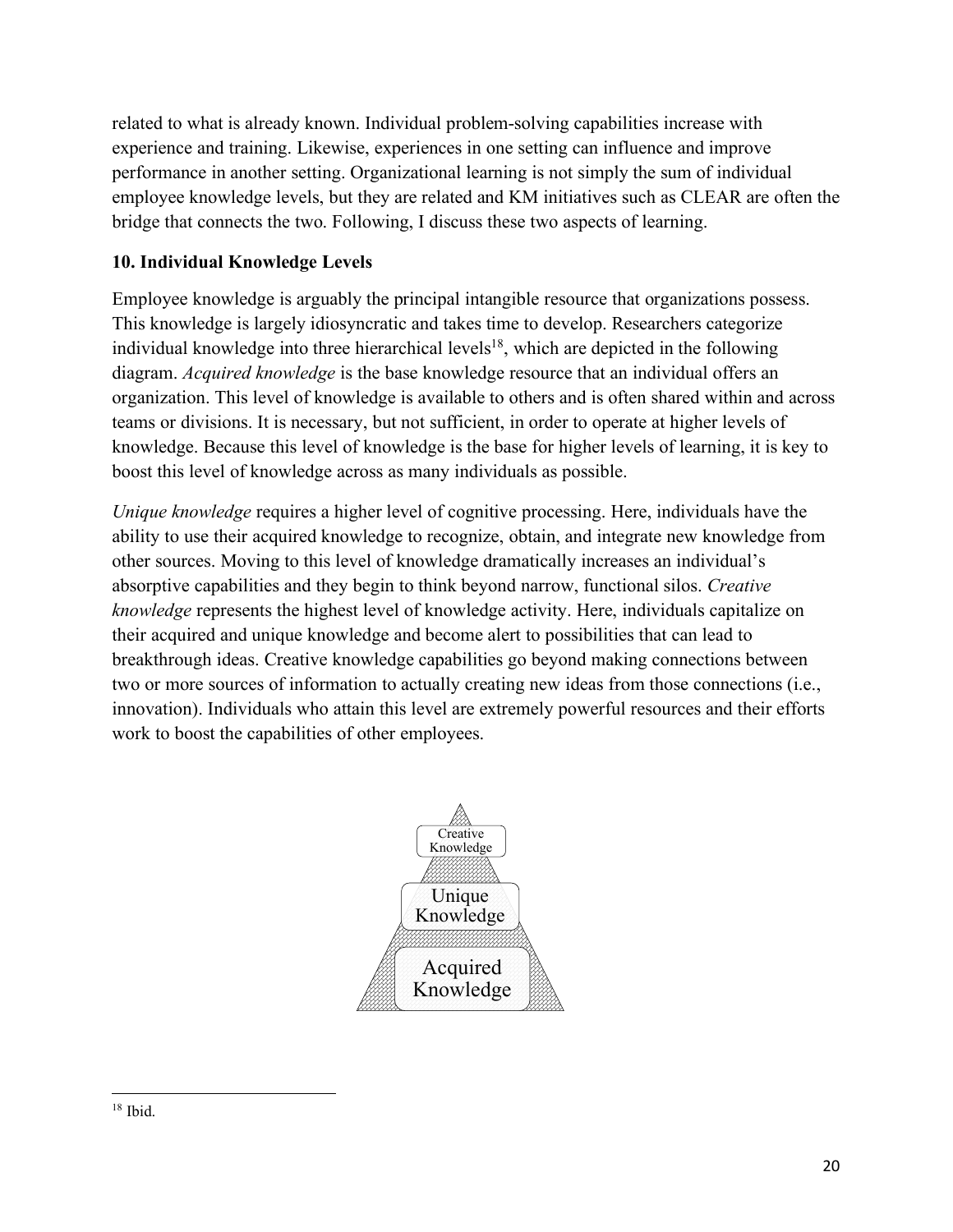The key question for managers is how to develop the cognitive capabilities of individual employees because this is the foundation for organization-wide capabilities. There are five steps to help organize for this knowledge development:

- 1. *Adopt a capability mindset*. Managers must embrace individual employee knowledge as a crucial organizational facet. Knowledge enhancing activities must be openly valued and acknowledged, while failure to participate in knowledge sharing must be discouraged and, in some instances, punished.
- 2. *Promote cross-pollination*. Where feasible, managers should consider rotating individuals to various responsibilities over time. Rotating employees across teams or to new responsibilities within a current team is a good way to promote unique cognitive capabilities.
- 3. *Reduce barriers to growth.* In order to move up the knowledge pyramid, individuals must have the freedom to interact with others within and outside of their teams or divisions. Managers need to break down functional and hierarchical silos that interfere with this.
- 4. *Reward knowledge sharing activity.* Employees will act in a manner that is consistent with their compensation/reward structure. Sharing knowledge and moving up the pyramid entails engaging in activities beyond current roles. Managers must reward these efforts.
- 5. *Don't forget the bottom line.* Sometimes, overzealous employees devote so much time to knowledge sharing activities that their core job function can suffer. While KM should be encouraged, managers must remain mindful that there is still a fundamental job that needs to be accomplished.

### **11. Organizational Knowledge Levels**

Organizational learning involves balancing the generation, development, and acquisition of new knowledge (i.e., *exploration*) with integrating, disseminating, and applying that newfound knowledge (i.e., *exploitation*) 19. It is sometimes viewed as the process of improving work practices. An organization's absorptive capacity depends upon the absorptive capacity of its individual members and its success or failure rests heavily on how well (or poorly) knowledge is communicated within and across divisions. Assuming sufficient levels of knowledge overlap from these exchanges, an organization's capacity for both recognizing new/unique knowledge and making novel/new associations far exceeds that of what any single individual could accomplish.

If an organization does not develop its individual and organizational absorptive capacity, it is likely to suffer what scholars refer to as "lockout." When there is an insufficient depth and breadth of knowledge within an organization, individuals begin to look inwardly at past solutions for answers to current problems. Employee beliefs and viewpoints tend not to change because the organization as a whole might not be aware of marketplace signals and opportunities that would otherwise alter its view on any given situation. When new opportunities arise, these organizations might not recognize or appreciate them.

l <sup>19</sup> cf. Cohen & Levinthal (1990).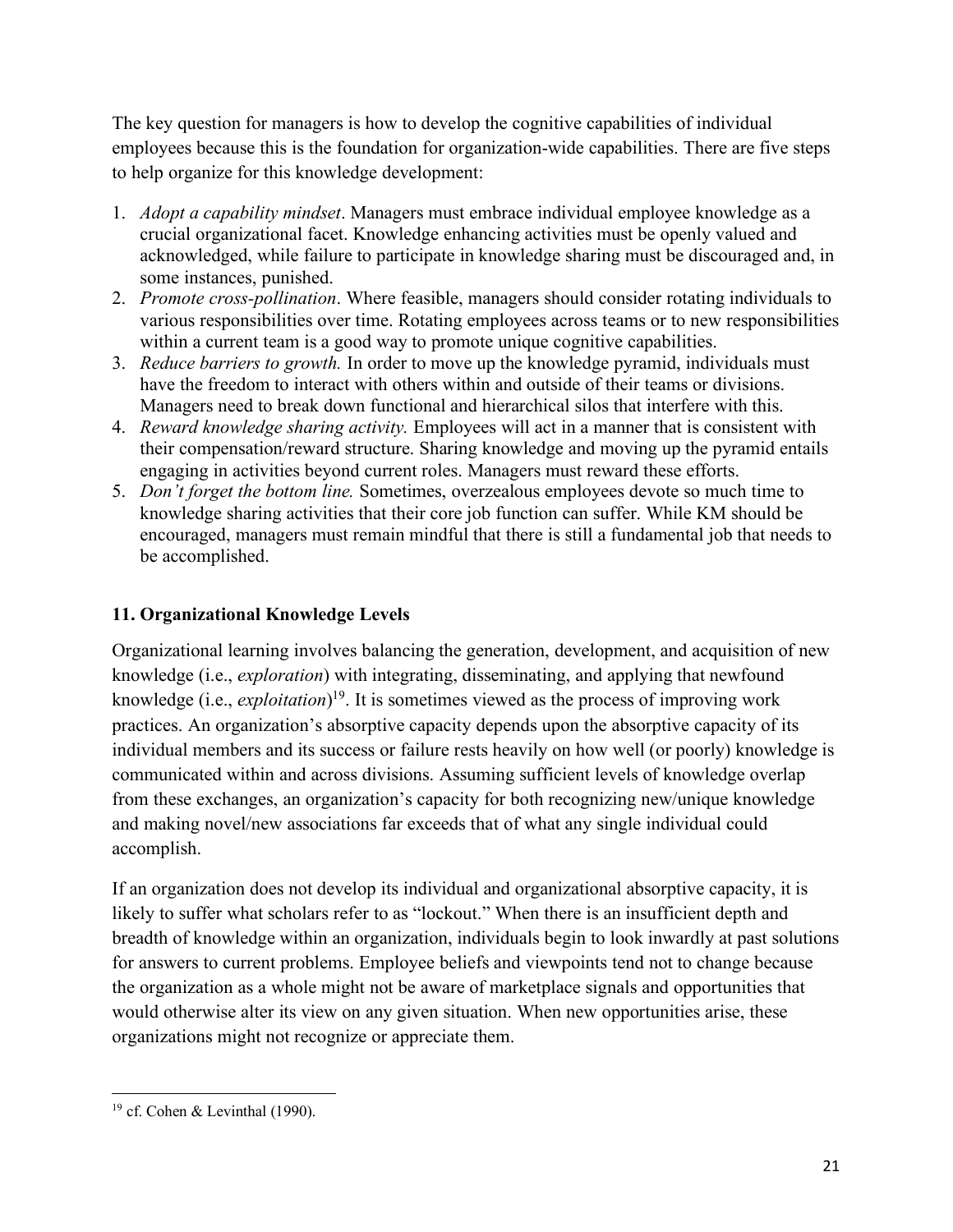Organizations with higher levels of absorptive capacity tend to be more proactive, be less parochial, and exploit opportunities that present themselves. Those with relatively lower levels tend to be reactive and overly focused on responding to current failures or crises. Interestingly, if organizations do not develop these capabilities relatively early on, the not invented here (NIH) syndrome seals in this lockout effect as new ideas, practices, technologies, etc. might be too distant from the organization's existing knowledge base to be appreciated. In sum, KM-oriented organizations need to have a dual focus. Efforts to boost individual knowledge levels should be coupled with a platform that promotes communication and engagement. This is how overall organizational learning occurs and matures over time.

## **12. Organizational Culture Implications**

As research on KM has matured, efforts have increasingly shifted from a technological focus of inputs and outputs to an emphasis on altering the nature of organizations to facilitate knowledge flow. The NCHRP notes that having a culture of innovation in DOT organizations that accepts and encourages innovation is an important contributor to agency success<sup>20</sup>. Such a culture enables the speed of knowledge sharing and adoption and leads to enhanced performance. In knowledge sharing initiatives however, the efforts by individuals often clash with organizational culture. In fact, organizational culture is uniformly noted as the greatest barrier to widespread KM adoption. Far more KM program failures are attributable to cultural factors than to technology barriers.

KM typically requires a major shift in organizational culture as well as a commitment at all levels to make it work. Yet, culture runs deep and employees are often unaware of the underlying assumptions and mechanics of their culture until they encounter initiatives to change that culture. While shaping culture is paramount to developing a successful KM program, top managers often make organizational assumptions (with regard to change initiatives) that fail to materialize. Among the culture assumptions NCDOT managers should avoid are:

- *Assuming that individuals will naturally adapt to the new changes in how business is conducted*. Outside of a few narrow exceptions, most individuals are resistant to change. Employees need to be convincingly motivated by incentives (or fear) to adopt changes.
- *Individuals will function rationally*. The belief is that when presented with a logical argument for why the new initiative is necessary or beneficial that employees will "fall in line." This is often a fallacy and flows from the previous assumption. Even if something new is in the best interest of an individual, it often takes more convincing than planned.
- *Organizational change will occur automatically*. The assumption here is that once a direction is dictated by someone in authority that everyone will adhere to the changes. Without overt and persistent support, sufficient resources, and individual incentives, the wheels of change will move slowly and can often be resisted.
- *Organizational culture is easy to change.* As noted previously, most people are resistant to change initiatives. They must be incentivized (positively or negatively) to change. Changing

l  $20$  Lorenz, et al.  $(2018)$ .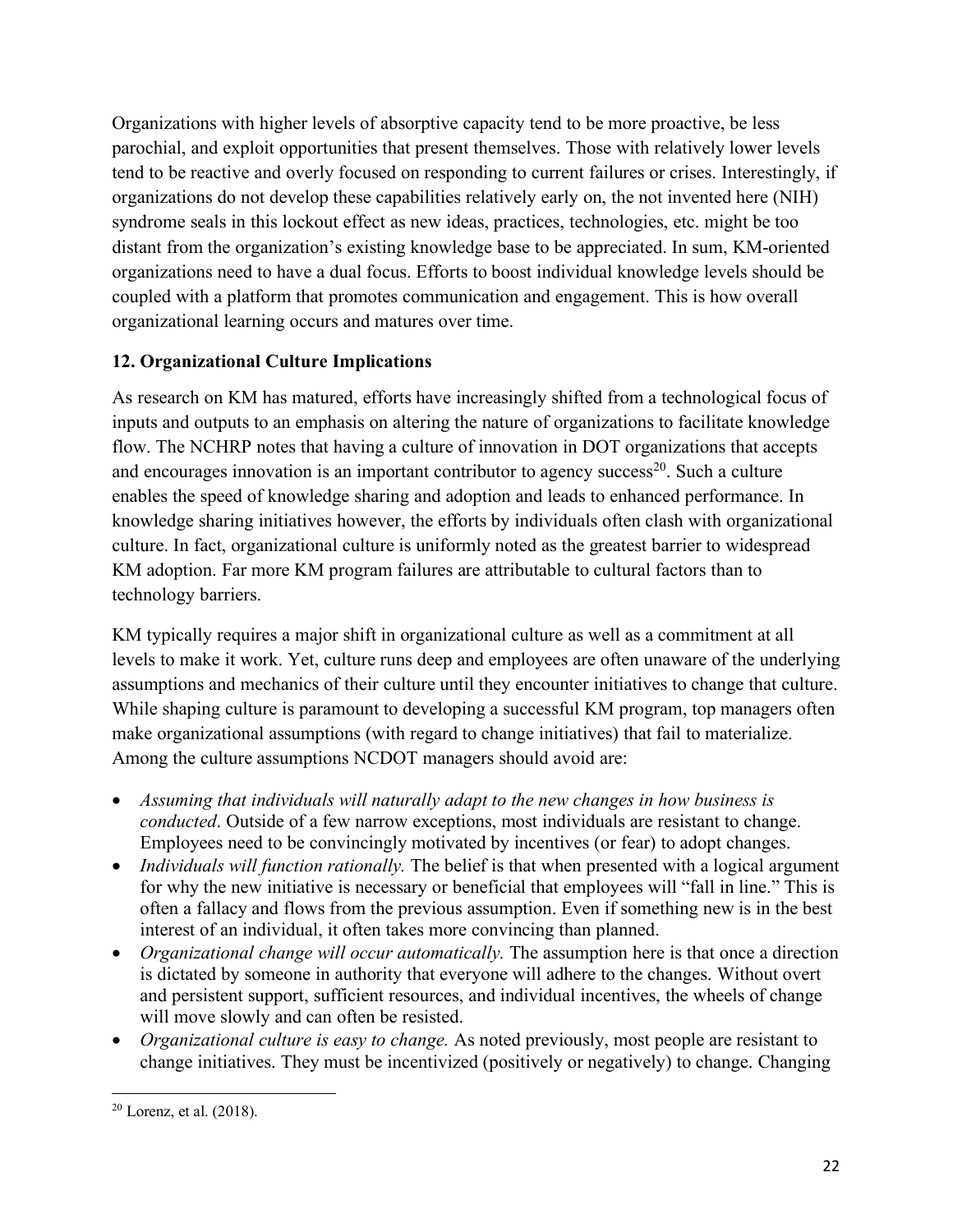a culture is the most difficult part of any major strategic initiative, which is why it is important to design new programs in a fashion that works within (as closely as possible) current social networks and organizational practices.

Knowledge transfer requires the willingness of individuals to work with colleagues and share knowledge to their mutual benefit. As such, knowledge transfer is unlikely to occur in organizations whose existing culture does not promote sharing. Employees must have some level of cooperative behavior in order for a KM initiative to have chances of success. Without a natural extant tendency to share or collaborate, creating such a culture from scratch is nearly impossible. Trust between individuals and in the organization is also a critical existing component to developing a knowledge sharing culture. Without a fundamental level of organizational trust, mechanisms to encourage collaboration will not work.

The organizational hierarchy in place has a pronounced impact on culture. Regardless of whether the established hierarchy is structurally defined (i.e., org chart) or socially defined (i.e., sub-unit value determinations), it is very often detrimental to the cause of learning and innovation. Those either in the out-group or lower in the hierarchy are often too intimidated to engage in the critical cognitive behaviors that are essential to KM. Biases across divisions – resulting from funding disparities, organizational castes, etc. – can also create barriers to organization-wide adoption of KM initiatives. At times, personality barriers are created between specific individuals within the organization that impedes adoption.

Dictatorial, top-down approaches to securing KM adoption are also often resisted, especially in geographically dispersed NFP organizations. When considering cultural change initiatives, it is crucial to identify the key aspects of the current social architecture (i.e., the collective ways employees work together to accomplish tasks). In many NFP organizations, these are often informal. When there is formality in processes, it is often largely imposed by individuals who are either directly responsible for the associated action or by employees with greater relative tenure in the organization.

### **13. Risk Factors**

Too often, organizations undertake firm-wide initiatives because the focus is solely on the perceived positive outcomes. While this is understandable, it is only one side of the equation when it comes to launching a strategic program. The flip-side of the calculation is to assess potential risks that pose a threat to programmatic success. In the realm of knowledge management initiatives, there are several risk factors to be aware of  $2^1$ :

• *Implementing a KM system prior to developing a customer-centric and/or employee-centric strategy*. Prior to the launch of a KM initiative, it is important to develop a comprehensive

l <sup>21</sup> cf. Chong & Choi (2005), Davenport (1998), Gilmore (2003), Hume & Hume (2015), Ihrig, et al. (2011), Riege (2005).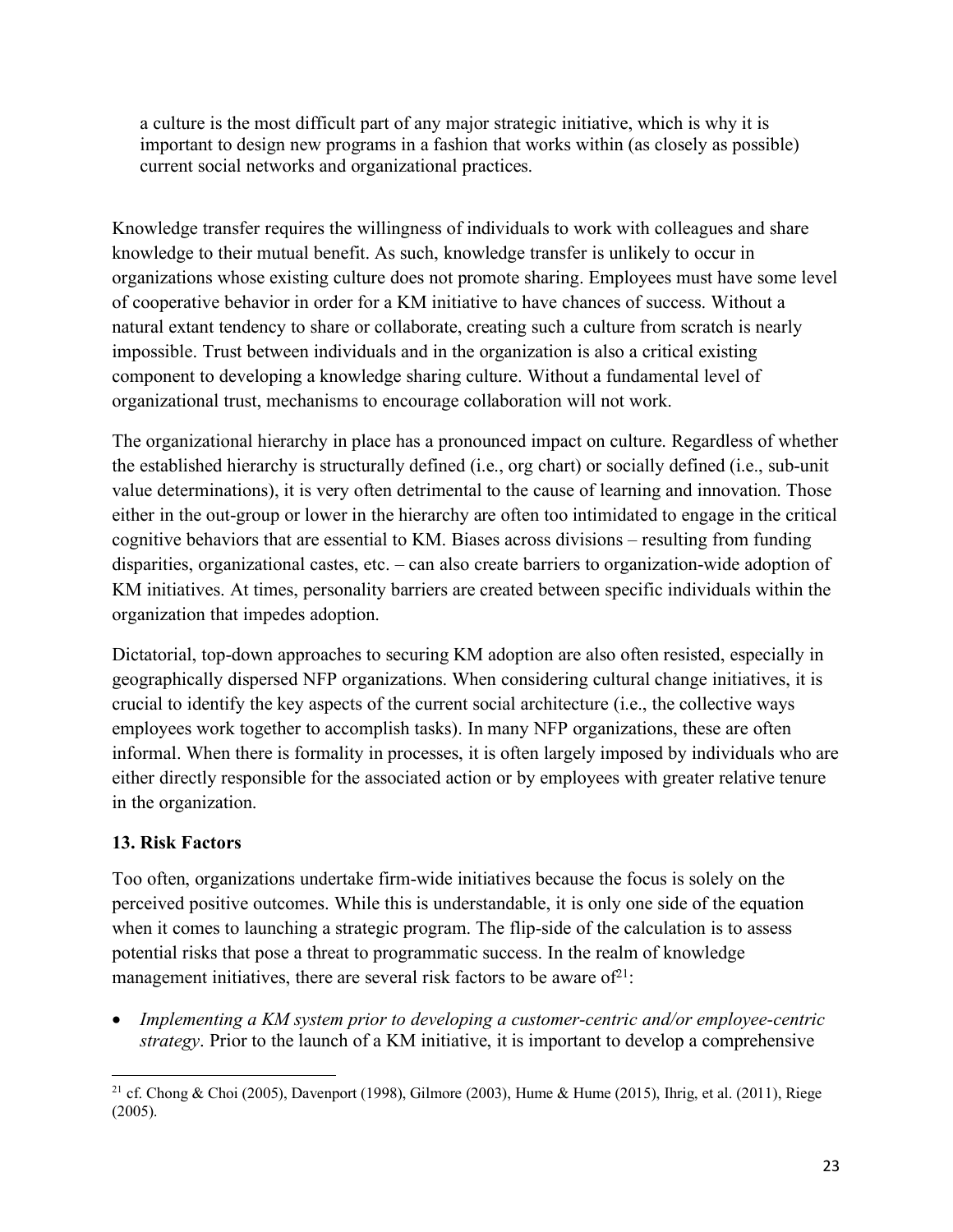understanding of both whom the program is designed to help as well as the individuals that are going to implement it. Developing a strategic program without a thorough understanding of all its component parts is a recipe for failure. Organizations must adjust their knowledge sharing goals and systems to the organizational culture, not vice versa.

- *Lack of a business purpose*. Too often, organizations develop a KM program in anticipation of a future payoff or because other similar organizations have implemented one. This is simply a solution in search of a problem that almost always results in program failure. The goal must be to take the organization's most pressing challenges and use KM to help solve them.
- *Failure to adequately and clearly define the end goals of the KM initiative*. One of the key reasons for failure of KM initiatives (notably in small and NFP organizations) is due to a lack of a clear connections between the KM strategy and the organizational goals. In organizations where work is heavily focused on overcoming immediate and pressing issues (e.g., NCDOT), individuals often view knowledge sharing as an activity that is *separate* from their daily responsibilities. The relationship between knowledge sharing and both individual and organizational goals must be made explicit to employees.
- *Lack of top management support*. Time and again, failed KM programs cite the lack of overt top management team support of the initiative as a key source of failure. This support must persist beyond the euphoric kickoff or pilot phase of the initiative and be evident (in both word and deed) throughout the evolution of the program. If employees sense lagging support from upper management, they will cease to support the initiative themselves.
- *Lack of organizational resources*. There are multiple aspects to this risk factor. Of course, financial resources need to be allocated to the program. This includes not only money for a pilot launch but also for a full organizational launch in the future. There needs to be a clear financial analysis of the necessary investments over a longer timeframe. Human resource allocations need to also be adequately assessed. People are promoted and leave over time; so, the longer-term human factors need to be assessed and planned for.
- *Lack of customization*. KM programs are not one-size-fits-all. The program should be tailored to the individual needs of an organization. The program and its associated platforms must conform to the organization's culture and social network of individuals and activities.
- *Lack of accountability*. In order for a KM program to be successful, someone (explicitly) must be responsible for the success of the initiative. Without overt responsibility resting in one more individuals, most initiatives fail over time. The larger the organization, the more people that are likely required. While success is dependent on everyone in the organization participating, without overt responsibility (e.g., written into performance evaluations) residing in the appropriate individuals, initiatives are often left to slowly wane.
- *Political risk*. Senior leaders who are appointed by politicians might perceive personal positional risk from overt support of programs that might be viewed as uncertain.

### **14. Internal Marketing & Communication**

Internal marketing and communication (IMC) efforts have been shown to be a key enabler of KM programs and are essential to the success of KM implementation in non-profit (NFP)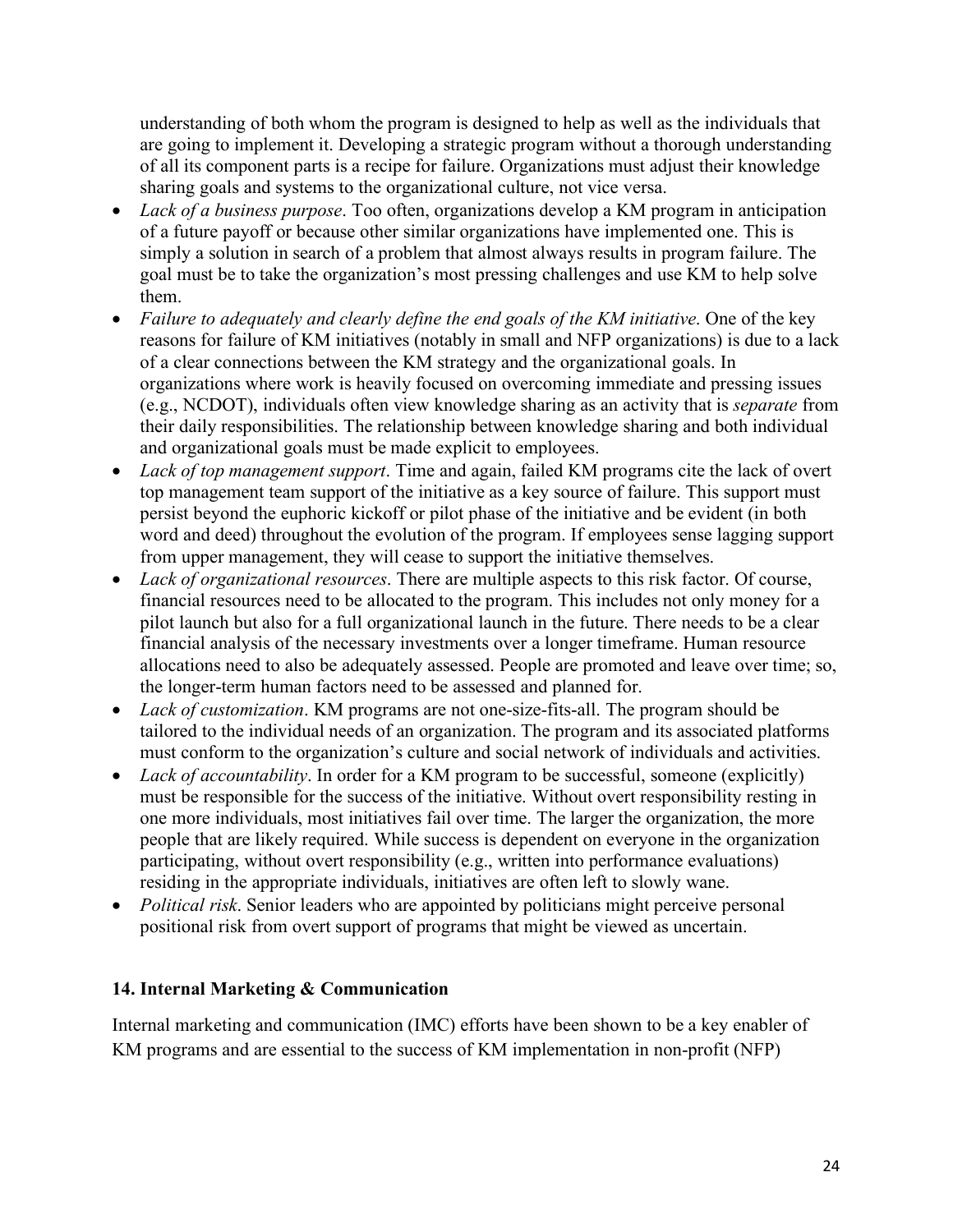organizations22. In the CLEAR context, IMC is loosely defined as a planned effort using a marketing-like approach directed at motivating employees to implement and integrate organizational strategies. IMC can create a series of motivating activities that helps to drive knowledge from individual implicit levels to organization-wide explicit levels on an ongoing basis. Yet, IMC efforts at NFP organizations are somewhat different than at for-profit counterparts $^{23}$ .

Traditional vehicles such as newsletters, promotional items, intranets, and recordings are shown to have *limited benefit* in driving NFP organization-wide behavioral change. While these vehicles have clearly been demonstrated to increase awareness of KM initiatives, the functional behavioral benefits from them are decidedly mixed to somewhat negative. Traditional communication vehicles used to drive awareness of the CLEAR program are necessary, but not sufficient. Such efforts have been shown to boost awareness of KM programs at NFP organizations. For example, employees have been shown to be aware of the operational, customer, and personal benefits of a KM program, yet they still failed to actively participate in the program for some of the reasons discussed in this report (e.g., not my job, not enough time, too complex). Thus, it is posited that a traditional-only IMC approach at the NCDOT will inform employees but will not motivate them.

Where NFP organizations have seen success in motivating behavioral change in KM initiatives has been in using socialization strategies. One approach in this vein begins with identifying individuals and groups within the organization within whom core process information and knowledge resided and establishing formal communication lines to those individuals. The second approach (at times, in tandem with the first) is to communicate KM program information via informal lunchtime presentations, workshops, training sessions, internal subject matter expert directories, and a Q&A Help Desk. It is also worth noting that a structural approach (i.e., agendas, regular meetings, selected venues) to these socialization strategies is beneficial. This approach appears to be the most effective, although relatively more time-consuming and difficult than traditional communication vehicles.

Thus, a dual IMC approach is probably warranted at the NCDOT. Traditional vehicles can be used to build awareness of the CLEAR program. A "teaser" campaign via traditional communication channels might be appropriate in the early, pilot phase of the rollout to pique employee interest and "brand" the program. Likewise, the identification of knowledge champions and subject matter experts to be used in an appropriate socialization strategy is also essential. Any communications transmitted via audio or video should highlight these individuals. The specific socialization tactics employed should be tailored to the culture of specific NCDOT divisions. To be useful, engagement activities need to be established and continuously managed through a strategic engagement plan in order to facilitate organization-wide collaboration.

l

 $22$  Hume & Hume (2015; 2016).

<sup>23</sup> *Although scholastic research on the topic is new and limited.*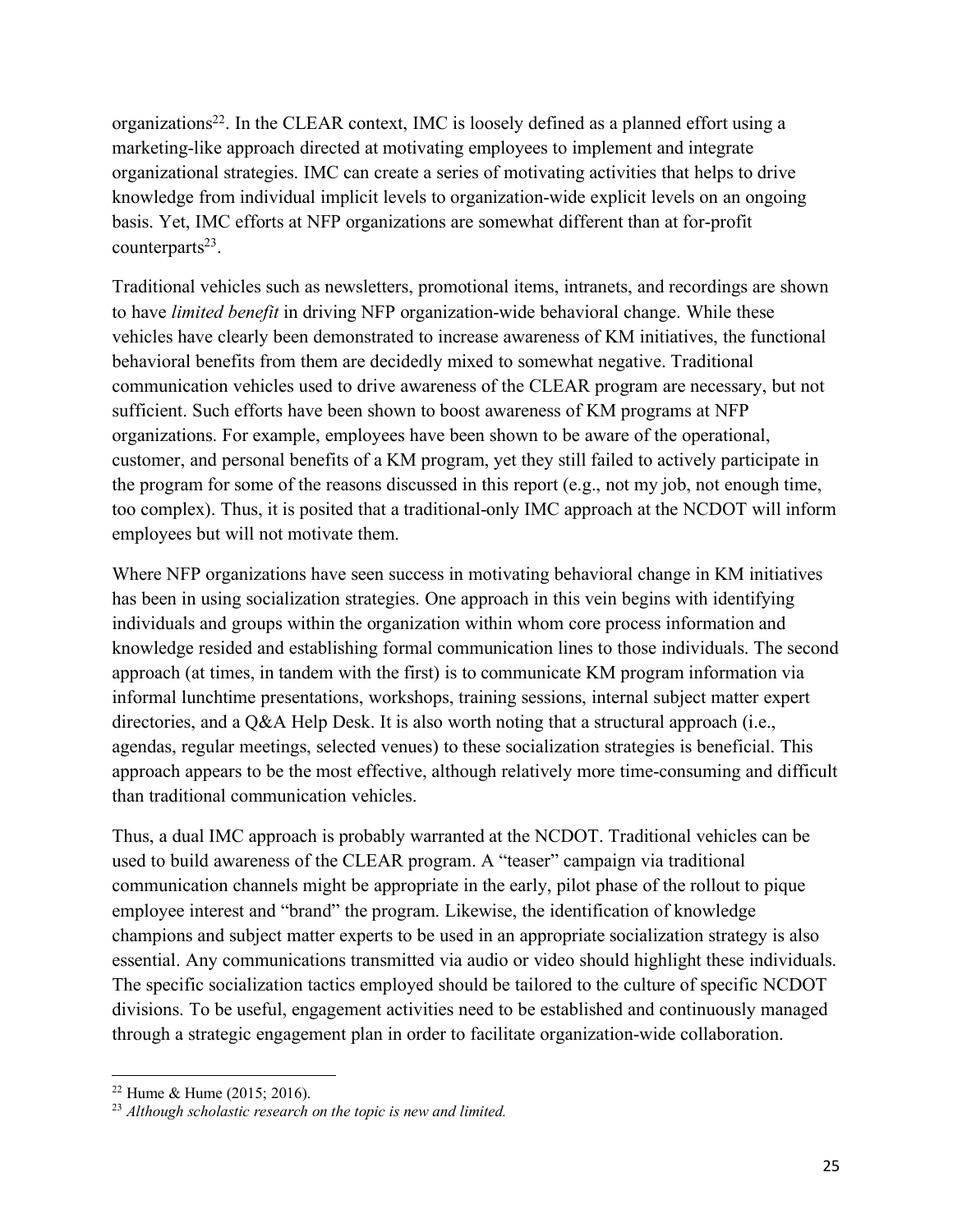#### **15. Peer Exchange Overview**

On June 1-2, 2020 the Federal Highway Administration (FHWA), sponsored by the Utah DOT (UDOT), conducted a virtual peer exchange meeting whereby representatives from 10 state DOTs met on-line to discuss the topic of innovation. State representatives included individuals from California, Colorado, Florida, Idaho, Iowa, New Jersey, North Carolina, Pennsylvania, Utah, and Washington. The purpose of the meeting was for participants to share practices on how to engage employees in innovation initiatives as well as discuss tools used to support a culture of innovation. Below, are some of the overarching themes that emerged as they relate to the CLEAR program.

*Dashboards*. A few states reported using dashboards in their innovation programs. While no concrete specifics were provided, those states employing them spoke about them as non-static information that was available for all employees to view. Information on the dashboards discussed appeared to be simple in nature (e.g., # ideas generated, \$\$ saved, etc.). A STIC scoring card was also mentioned. These dashboards were also mentioned as being used to influence upper management and legislators. One state mentioned that their dashboard was available for public viewing.

*Storytelling*. A couple of states reported the use of storytelling as a mode of employee communication. The foundational idea is that individuals will respond to, and remember more vividly, information that comes in a "story" mode (v. data-driven arguments). This is an anthropological approach that works well in small groups. NASA adopted this approach several years ago.

*Engagement Events*. Several states described efforts to involve and energize employees in their innovation initiatives. Some of the efforts noted include:

- Employee-voting on viability of ideas (e.g., internal polling)
- Shark Tank-like events to pitch innovation ideas
- Videos of innovation success stories
- Idea Link button for employees on DOT webpage
- EDC Summit (funded by STIC, Tech Transfer-T2)
- Annual research symposium
- Innovation Challenges (CA held five in 2019)
- Bi-monthly Webinar Wednesdays
- On-site interactions to generate ideas (local visits by a champion)

*Awards*. Reward structures varied. One participant noted that it was important to differentiate "good ideas" from "innovations." Some of the examples noted included:

- Ideas that led to STIC funding
- Build a Better Mousetrap award
- DOT clothing/gear
- Camping gear
- Private sector sponsors (e.g., State Farm NJ)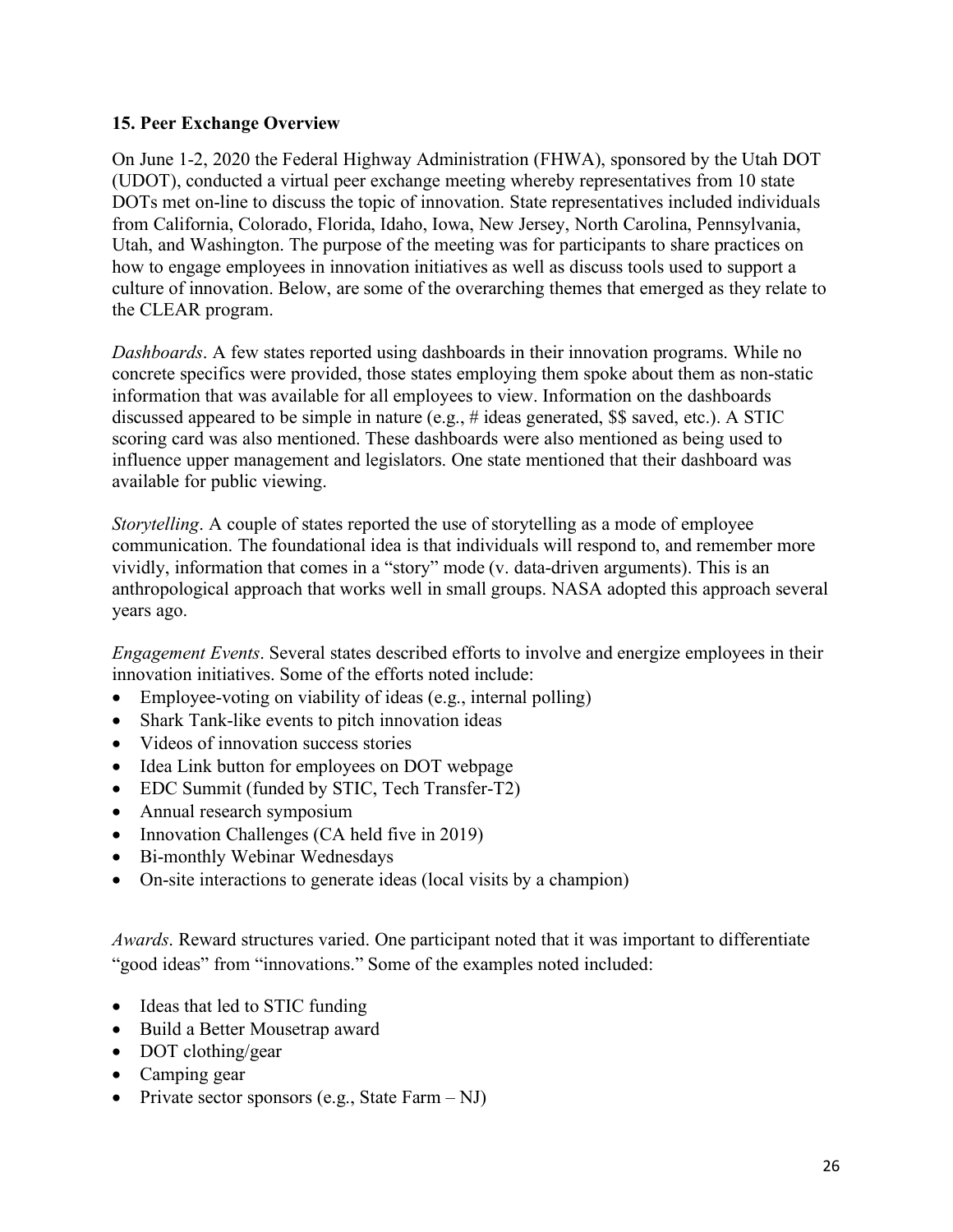*ROI*. Given the meeting structure and time constraints, the conversation on return-on-investment as relatively limited. Yet, perhaps the key comment (from Idaho) was to focus your metric on "the intent" of the innovation. Namely, *dollars* saved, *time* saved, or safety / injury prevention. Be wary to try and blend the two or to conduct savings assessments that extend beyond three years (i.e., the calculated point at which an innovation becomes standard operating procedure).

*Miscellaneous*. Some miscellaneous comments in addition to the above:

- Track ideas/innovations by department but track ROI by organization
- You must institute a formalized "process" to achieve success
- Innovation champions must attend training sessions
- Develop a formal scoring card with which to evaluate submissions
- Submissions can be submitted 24/7, but are only evaluated 3x per year
- Annual Organizational Climate Survey for leadership/upper management
- Tailor communication vehicles to specific audiences
- DOT employees are reluctant to share ideas
- All idea/innovation submissions must be followed-up to reinforce behavioral change
- Programs must be engrained into the organizational processes
- Must communicate that there are "no bad ideas"
- Iowa does not involve upper management in STIC review process
- Change Management training being incorporated in some states
- Roles must be overtly defined for individuals and teams leading innovation initiatives

### **16. Innovation Culture Index**

The Innovation Culture Index<sup>24</sup> (ICI) was developed by the author to provide the NCDOT with a mechanism for an annual evaluation of the impact that the CLEAR knowledge management program has on employee perceptions of the culture of innovation at the NCDOT. It is currently being administered to each unit or division employee as part of the pilot rollout program. To date, nearly 300 NCDOT employees have taken the survey.

This 22-question quantitative and qualitative survey was designed to succinctly capture both the key aspects of the previously administered USDOT Innovation survey as well as the best practices of knowledge management programs around the world. A score of "4.0" or above on the ICI indicates a "strong" or "very strong" level of agreement with each statement. Scores in the "3.0-3.9" range indicate a "moderate" level of agreement with each statement, whereas scores of less than "3.0" indicate relatively strong disagreement with each statement.

A table denoting the mean ratings per ICI item across all respondents-to-date follows. Readers should bear in mind that these results are only representative of the perceptions of those

l

<sup>24</sup> Please see Appendix A for survey items.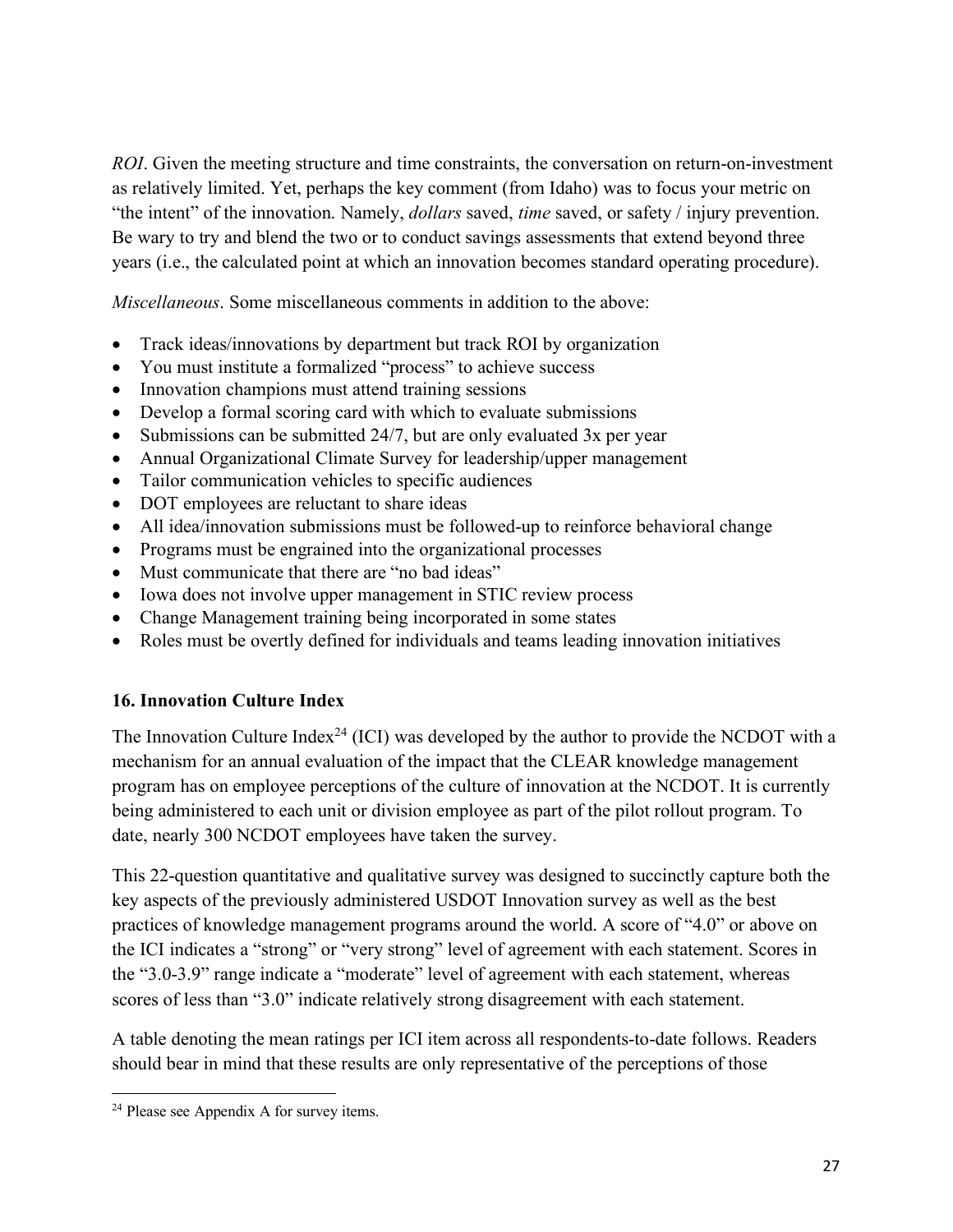employees who have currently completed the survey. Overall results can change as more units and divisions are rolled out over the next several months.

|                                                                                                   | Mean<br>Rating |
|---------------------------------------------------------------------------------------------------|----------------|
| <b>ICI Survey Question</b>                                                                        |                |
| The topic of innovation is regularly discussed at our division/unit staff meetings.               | 3.4            |
| My division/unit actively encourages employees to submit innovative ideas on a regular basis.     | 3.5            |
| I feel comfortable offering my ideas on innovative improvements to my peers.                      | 4.2            |
| I feel comfortable offering my ideas on innovative improvements to my managers.                   | 4.1            |
| Successful innovative ideas are rewarded in my division/unit.                                     | 3.0            |
| Successful innovative ideas are openly shared across my division/unit.                            | 3.4            |
| My division/unit has a formal process for submitting innovative ideas.                            | 2.3            |
| If I submit an innovative idea, I clearly know how that idea will be evaluated by others.         | 2.7            |
| I am encouraged to spend work time thinking about innovative ways to improve my<br>division/unit. | 3.0            |
| It is clear to me why innovation and knowledge sharing is important to the NCDOT.                 | 4.1            |
| My division/unit shares innovative ideas from other divisions that might be helpful to us.        | 3.2            |
| NCDOT executive level managers actively support and promote innovation.                           | 3.4            |
| My division/unit level managers actively support and promote innovation.                          | 3.7            |
| If I have an innovative idea, I clearly know whom to tell it to.                                  | 3.4            |
| My division/unit has a designated "innovation champion" who leads our innovation efforts.         | 2.2            |
| Several people in the NCDOT act as "innovation champions."                                        | 2.6            |
|                                                                                                   |                |

## **17. Internal Marketing & Communication**

Internal marketing and communication (IMC) efforts are a crucial enabler of knowledge management (KM) programs and are essential to the success of KM implementation in nonprofit (NFP) organizations<sup>25</sup>. In the CLEAR program context, IMC is defined as a planned communication effort using a marketing-like approach directed at motivating employees to implement and integrate organizational strategies. IMC can create a series of motivating

l <sup>25</sup> Hume & Hume (2015).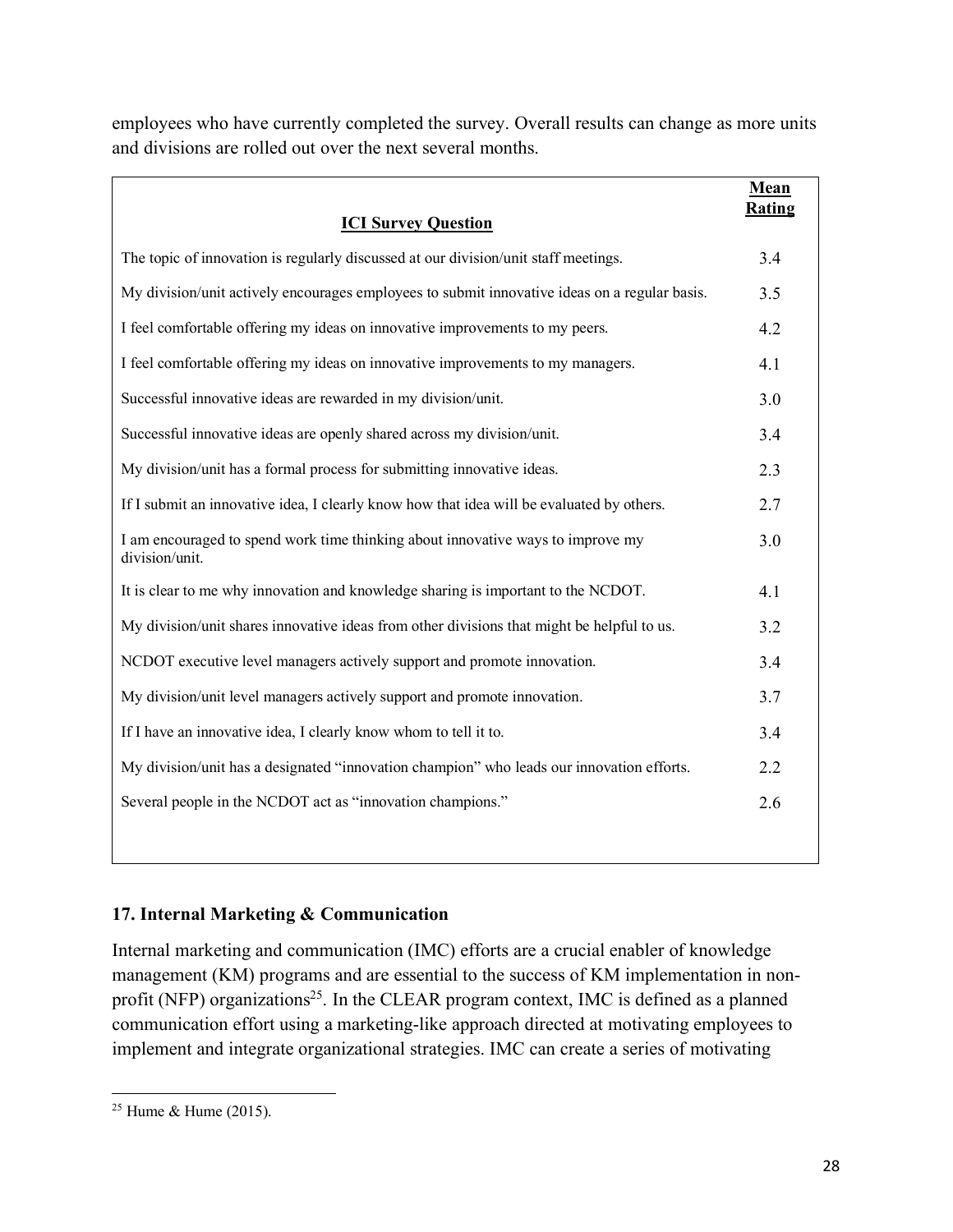activities that helps to drive knowledge from an individual employee's implicit level to organization-wide explicit level on an ongoing basis.

As noted in previous reports, traditional communication vehicles such as newsletters, intranets, and bulletins have limited effect in driving organization-wide behavioral change. While these vehicles have clearly been demonstrated to increase awareness of KM initiatives, the functional behavioral benefits from them are decidedly mixed to somewhat negative at NFP organizations. Traditional communication vehicles used to drive awareness of the CLEAR program are necessary, but not sufficient. When communicated to via traditional-only mediums, employees have been shown to be aware of the operational, customer, and personal benefits of a KM program, yet they still failed to actively participate in the program for some of the reasons discussed in previous reports (e.g., not my job, not enough time). It is believed that a traditionalonly IMC approach at the NCDOT will *inform* employees but will not *motivate* them to act.

Where NFP organizations have seen success in motivating behavioral change in KM initiatives has been in using *socialization strategies*. As previously noted, this begins with identifying individuals and groups within the organization within whom core process information and knowledge resided and establishing formal communication lines to those individuals. These individuals can then operate as advocates for the CLEAR program. An additional approach is to communicate program information via informal presentations, workshops, training sessions, internal subject matter expert directories, and a Q&A Help Desk. A structured approach (i.e., job-specific training, regular meetings, updates) to both of these socialization strategies is necessary.

A dual IMC approach is warranted at the NCDOT. Traditional vehicles should be used to build awareness of the CLEAR program. A "teaser" campaign via traditional communication channels might be appropriate in the early, pilot phase of the rollout to pique employee interest in the program. Likewise, the identification of knowledge champions and subject matter experts to be used in an appropriate socialization strategy is also essential. Any communications transmitted via audio or video should highlight these individuals. The specific socialization tactics employed should be tailored to the culture of specific NCDOT divisions. To be useful, engagement activities need to be established and continuously managed through a strategic engagement plan in order to facilitate organization-wide collaboration. This approach is detailed in the Deliverable #5 report.

## **FINDINGS and CONCLUSIONS**

With regard to best practices and lessons learned, several questions present themselves with regard to what is the best way to structure, implement, and evaluate the CLEAR program at the North Carolina Department of Transportation. Below, I break these questions down by key categorical facets of the knowledge management (KM) initiative.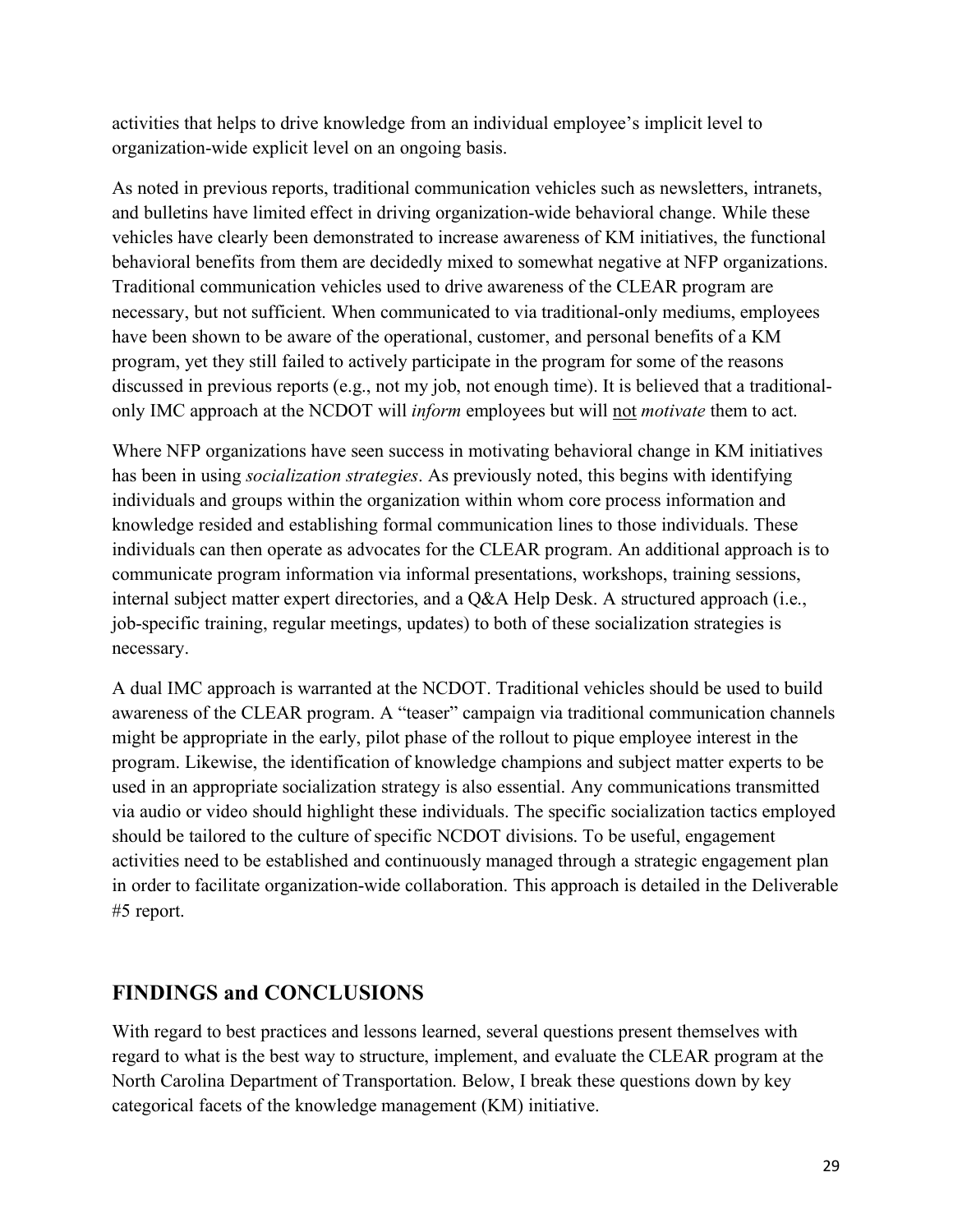## **18. Cultural Facets**

- 1. *Are high-level NCDOT officials committed to the long-term viability of the CLEAR program?* As noted in this report, without overt and ongoing support from top managers, KM initiatives nearly always fail. High level managers at NCDOT need to be informed of their critical longterm role. In cases of tepid support levels, it must be made clear that any show of nonsupport from high-level officials will seriously hamper the program.
- 2. *Are the short- and long-term goals of the CLEAR program clearly defined?* KM programs cannot be a solution in search of a problem. NCDOT employees at all levels must be able to clearly and succinctly recite the organizational goals for which the CLEAR program is the answer. This process begins with top management.
- 3. *Are sufficient financial and human resources dedicated to the long-term viability of the CLEAR program?* While no program success is ever guaranteed, without proper support (beyond rollout), most initiatives either fail or reach sub-optimal results.
- 4. *Is the organizational culture open to individual recognition for knowledge contributors and subject matter experts or is individualization shunned?* This question has ramifications for how to organize the knowledge system. For instance, should contributors and reviewers of knowledge be directly referenced in the database or not? If employees are driven more by mission/task accomplishment or personal satisfaction than individual recognition, the platform should reflect this.
- 5. *How likely is it that there will be organizational resistance to the CLEAR program and from where is it likely to arise?* Most major initiatives face internal resistance. Resistance can be political, structural, cultural, or individual. Prior to launch, it is important to identify any potential areas of resistance and seek to prevent or mitigate them to the greatest degree possible.
- 6. *Are there any hierarchical or functional frictions across NCDOT that will make implementation of a knowledge sharing culture problematic?* In order for the CLEAR program to be successful, knowledge must be able to be freely shared across functional silos and across supervisory levels. KM communication sharing needs to be "flat" regardless of the organizational structures currently in place.

### **19. Individual Facets**

- 1. *Are field level managers in the NCDOT supportive of the CLEAR program?* These individuals are the closest level of management to individual employees who will use the KM system. It is essential to obtain program buy-in from as many of them as possible. A loss of support at the local level can easily result in depressed knowledge sharing.
- 2. *Can knowledge champions be identified and recruited at the divisional level?* Champions for both the CLEAR program in general and champions for appropriate skills and situational expertise in particular must be identified and "socialized."
- 3. *Do rank and file NCDOT employees have the requisite skill level to successfully implement the CLEAR program?* This question relates primarily to the level of technological prowess that is necessary to interact on the CLEAR program platforms.
- 4. *What are the available and relevant methods of compensation/reward for individual and team participation in the CLEAR program?* The success of the CLEAR program depends upon the voluntary engagement of employees. These individuals must be motivated to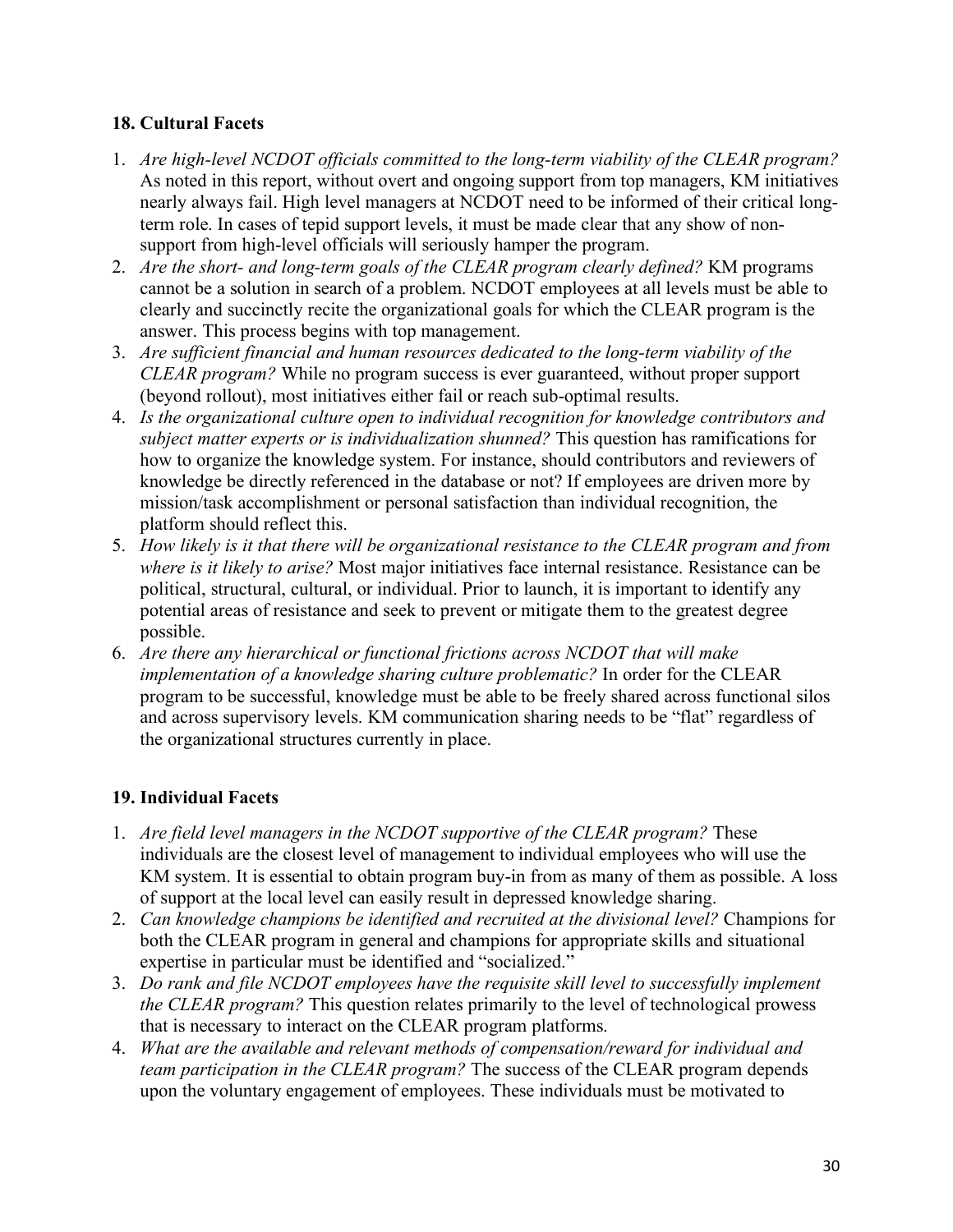participate. That motivation is often idiosyncratic, but an analysis of which financial and non-financial incentives are applicable would be beneficial to the development of the KM platform.

### **20. Knowledge Facets**

- *1. Can the organization distinguish between explicit and implicit knowledge?* For each participating division of the NCDOT, it is important to distinguish between explicit and tacit knowledge. This has implications for how information is stored (e.g., database or individual), how it is reported in a technical platform, and how it is shared (e.g., database or individual) across the organization.
- *2. Does explicit and implicit knowledge vary across divisions or departments?* This follows from the previous question and could mean that there is a slightly different format or network structure for each division.
- 3. *Can individual holders of critical knowledge (i.e., subject matter experts) be easily identified?* Without conducting an expensive and time-consuming network analysis, can each division of the NCDOT catalogue what the critical areas of implicit knowledge are as well as who(m) the expert in that area is. Can there be a cross-divisional network identified as well? This will help to facilitate the sharing of crucial implicit information.
- 4. *Can the subject matter experts be persuaded to actively serve as a team, divisional, or organizational point of contact within a knowledge network?* Serving as a champion or subject matter expert takes time away from an individual's primary job tasks. There must be some form of compensation to attract and retain individuals to serve in this capacity.

### **21. Technology Facets**

- *1. Does the NCDOT currently have the technical capacity to successfully launch and continuously support the CLEAR program?* Does the NCDOT currently have sufficient staff and resources to undertake the new initiative? If not, resources should be sourced prior to launch.
- *2. Are appropriate tools being developed to capture both explicit and implicit knowledge objects?* Both types of knowledge assets need to be identified, rated for programmatic value, and assigned to a particular form of acquisition and retention. Senior managers and IT professionals must develop a plan for capturing and disseminating both types of knowledge.
- *3. Do the tools on the technical platform fit as seamlessly as possible with current tools?* If the CLEAR platform for knowledge acquisition and transmission is not adequately similar to the current social form of interaction, the initiative will be resisted and inadequately used.
- *4. Will the IT personnel at NCDOT be able to both train employees on the new platform and be available to provide technical support on an ongoing basis?* This question focuses on the available equipment, financial capital, human capital, and bandwidth of the NCDOT IT staff to launch and support the initiative over an extended time. Failure to do so at any stage in the program's evolution will be harmful.
- *5. Are the technical tools necessary for the CLEAR program available where and when individuals need to use them?* The answer to this question might vary across NCDOT divisions. In essence, the CLEAR tools (knowledge inputs/outputs) must be readily available to individuals (e.g., office, field, mobile) in order for the platform to be utilized. Knowledge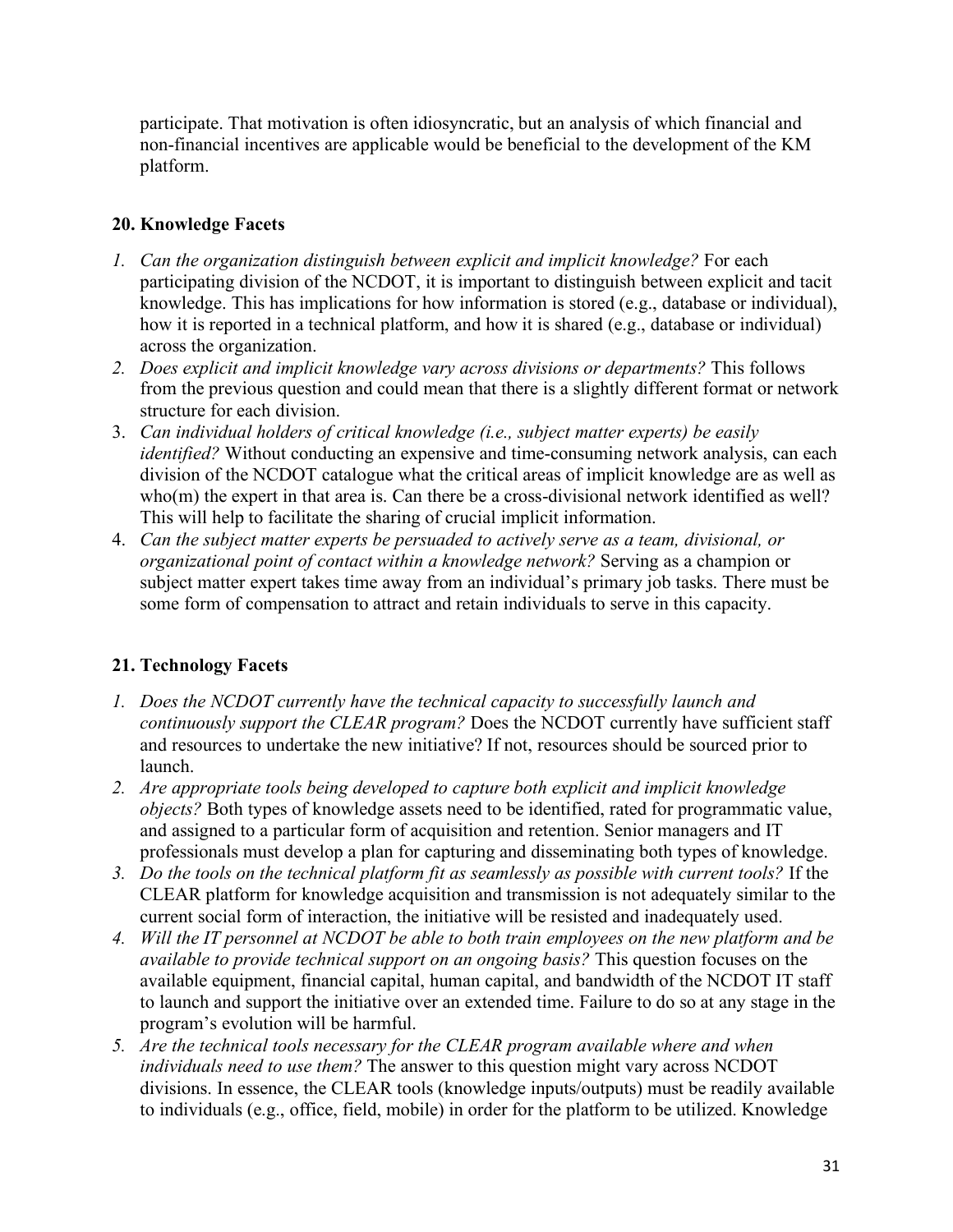will rarely be "saved for later" and will need to be readily accessible if the platform is to be widely used.

# **RECOMMENDATIONS**

Quantitative and qualitative results from this research initiative coupled with insights from the initial pilot program rollout and knowledge management programs' best practices provide the NCDOT with strong insights with which to begin advancing the CLEAR rollout to the entire organization. The findings and implications for the organization are as follows:

The NCDOT is starting from a position of strength with respect to rolling out a knowledge management program. According to scholastic research, this is an anomaly to most non-profit or governmental organizations (NFP). Many employees  $(\sim 60\%)$  view the NCDOT as "an innovative agency." Moreover, an overwhelming majority indicated a high level of interest in participating in work that is innovation-oriented.26

1. The CLEAR program must freeride off of this extant perception and reinforce how the initiative serves to further advance the cause of innovation and knowledge capture at NCDOT. It should be communicated as an opportunity to contribute "cross-unit/division" knowledge" that is "now available to everyone" as a result of "newly available technology," which was developed due to "requests by NCDOT employees."

There are pockets of weakness, however, with approximately 40% of employees who do not view the agency as innovative. While a minority, this is not an insubstantial number of individuals. As previously noted, the Aviation and Hydraulics units were selected for the initial pilot rollout because their leadership and employees who were pre-determined to be positively biased in favor of innovation and knowledge management initiatives. Yet, even these employees were relatively unclear about how to advance innovative ideas and how those ideas would be evaluated.

2. The CLEAR program must clearly communicate a centralized/formalized process (with appropriate unit/division variations) by which CLEAR will be instituted as well clearly indicate how submissions will be evaluated and by whom. A weighted scorecard should be developed (e.g., STIC-influenced, ROI-influenced) to shape internal evaluations. A simplified scorecard could be developed to communicate to employees and shape their expectations and submissions.

NCDOT employees are service- and task-oriented. As noted in the Deliverable #1 report, this is a common trait in NFP employees. While research often notes this as a negative trait<sup>27</sup>, the NCDOT survey results indicate that it might be more of a double-edged phenomenon. Specifically, employees were generally open-minded to department-wide innovations as well as to structural changes.

 $\overline{\phantom{a}}$ 

<sup>&</sup>lt;sup>26</sup> This inclination is relatively strongest among employees with 1-10 years of experience.

<sup>&</sup>lt;sup>27</sup> The *profit motive* of employees in for-profit organizations is widely credited for advancing employee acceptance of knowledge management programs. The lack thereof in NFPs is generally viewed as a barrier to acceptance.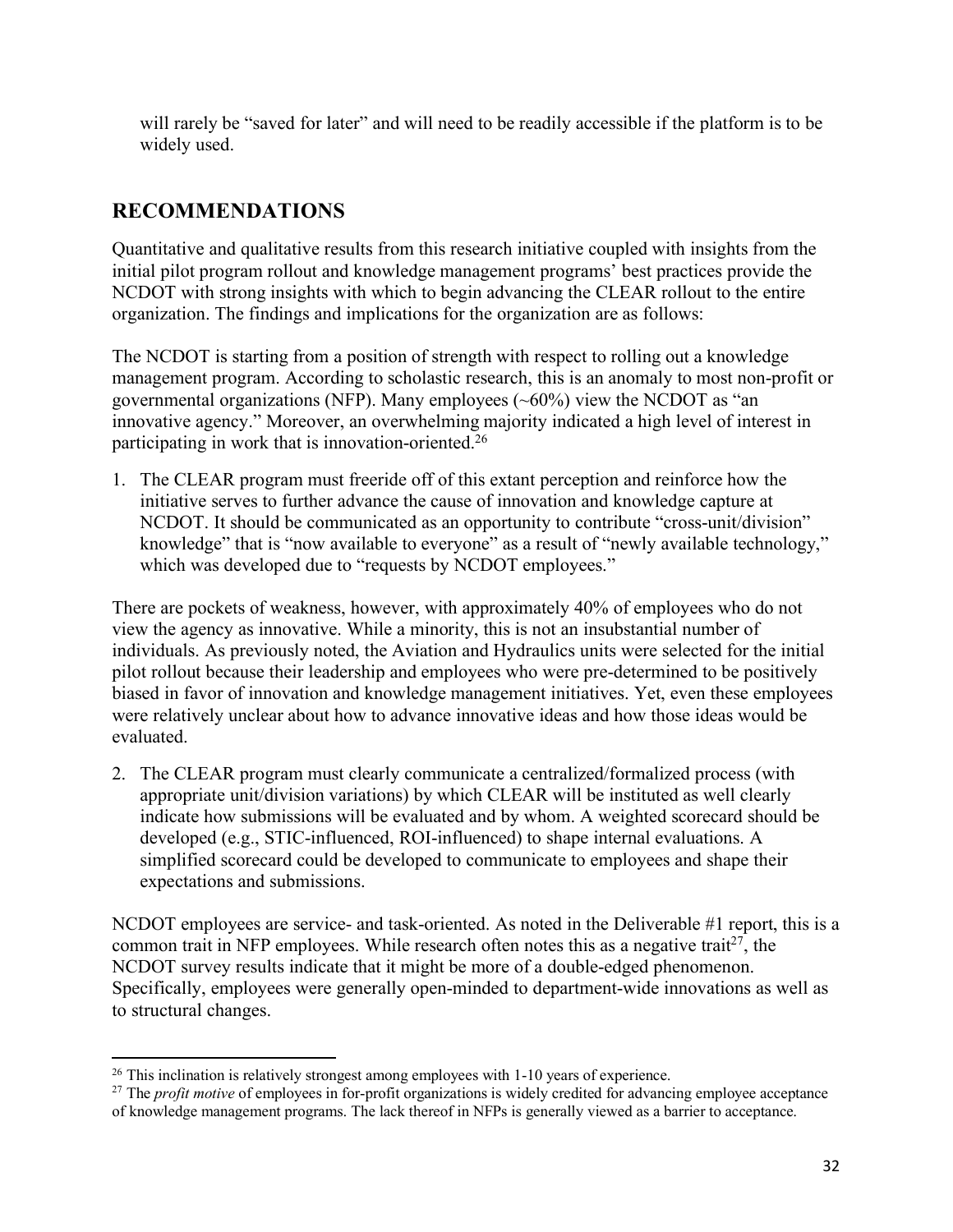3. The CLEAR program must make a clear linkage (in the minds of employees) between the innate service-orientation of the organization and the goals of the knowledge management program. This messaging should be part of the overall communication strategy and should accompany the "employee driven" communications that were recently instituted in the pilot rollout meeting.

NCDOT employees feel empowered and encouraged to participate in bringing innovation to their daily work duties. The support and encouragement of their "direct management" was noted as the primary driver of this feeling. Recent technological introductions also played a key role here.

4. The CLEAR program must use unit and/or division level managers as the primary individuals to advance the initiative – not upper level employees. Unit managers should be trained on the conceptual, practical, and communication aspects of the CLEAR program prior to rollout to their respective employees. Use of the CLEAR portal and submission of innovative ideas should be a regular topic at unit and/or division meetings. Likewise, occasional meetings solely dedicated to innovation and knowledge management should occur at the unit/division level. The IT resources available via the CLEAR program should also be overtly (and regularly) communicated to employees.

NCDOT employees prefer to engage in small groups. The Deliverable #1 report noted that the CLEAR program should consider how employees currently interact and strive to fit the initiative within current cultural norms of interaction. 60% of employees indicated that word-of-mouth was their primary method of communication regarding innovation, which ties into the "small group" results. Workshops and webinars were also noted as current modes of knowledge transfer as well as modes that employees are generally comfortable with. While a minority of employees, a substantial number of individuals indicated a willingness to engage in offsite experiences (during non-working hours) and even contests or competitions.

5. The CLEAR program must predominantly use unit or division level engagements (be they workshops, webinars, contests, etc.) as opposed to organization-wide engagements. Following the "think global, act local" mantra is good advice as the NCDOT rolls out the initiative. Unit and/or division level managers (or local level designated "knowledge champions") should serve as the focal leaders for most engagements. As the program expands, unit/division leaders from previously rolled out units/divisions should serve as "guest speakers" at new rollouts. Upper level management should play a relatively minor visible role during rollouts. Engagements should be held at the local level (v. Raleigh) where possible. Even on-line interactions should be limited to a single (or small number of) unit/division.

Innovation is an intimate concept for NCDOT employees. While approximately one-quarter of employees indicate that they have personally submitted or designed something innovative during their tenure at NCDOT, 80% of employees have witnessed innovations impacting their daily work experience. This might account for the large number of individuals who see the organization as "innovative." These employees credited things like meeting in small groups, having appropriate resources (e.g., time, money), and having a tolerance for failure as driving forces behind these innovations.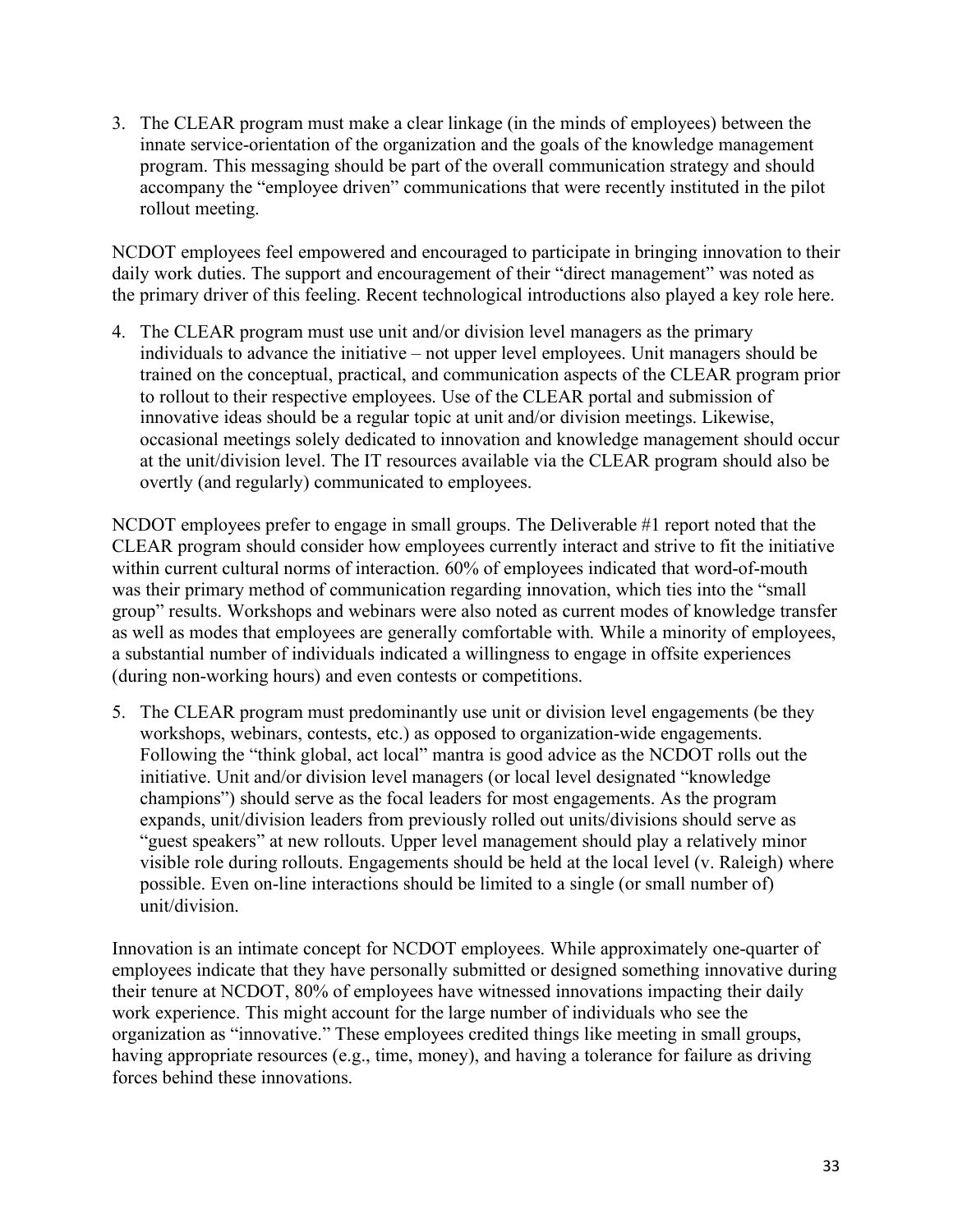6. The CLEAR program must freeride off of the history of innovation at the NCDOT. The message that CLEAR is "employee driven" and that the program is a "bottom up" initiative must be communicated clearly and consistently. Employees – and their past successes – should be the focal point of communications. This should occur regularly at the local unit/division level, but stories of success in other (perhaps complementary) units/divisions should also be shared. Managers must encourage employees to devote time to contemplating and sharing innovative ideas. Incentives (both monetary and non-monetary) must be developed to help motivate and shape behavior.

Some NCDOT employees have experienced resistance to personal attempts to promote innovation. Roughly 30% of individuals claim to have personally experienced someone or something thwarting their attempts to advance innovation. While several specific causes for the resistance were noted by employees, they each fall into approximately three key areas: (a) cultural resistance, (b) leadership support issues, and (c) resource constraints (financial, human, technical, time). What is interesting is that while (a) and (b) are noted as barriers to innovation, these same areas were noted by other employees as facilitators of innovation. This might indicate variance in unit/division leadership and/or sub-cultural differences in the NCDOT.

7. The CLEAR program must identify those unit and/or division leaders who will actively support and promote the initiative. They must be trained in the specifics of the program and their units/divisions should be among the first ones to which CLEAR is rolled out. This will help to positively impact the organization-wide rollout by accomplishing a few things: (a) early adopters of CLEAR can serve as positive evangelists for subsequent units/divisions; (b) creating an "exclusivity" effect of an invitation-only rollout (and overtly promoting success stories), will induce other units/divisions to seek out inclusion in the rollout process; (c) employees across the organization will witness the positive aspects of innovation and knowledge management, whereby non- or less-supportive leaders are more likely to be positively socialized by their peers. Unit and/or division leaders should overtly and regularly support the CLEAR program and encourage their direct reports to participate. Appropriate resources should be allocated to help facilitate the notion that contributions to the CLEAR portal and the innovation process are welcome. IT advancements associated with the program should be communicated to employees and training on IT systems should be replete across the organization. It should also be communicated that the CLEAR program evolved as a "bottom-up" initiative in response to employees who sought greater innovation at the NCDOT. While top management support is necessary for the initiative to persist, employees need to be empowered and to take ownership of the program for long-term cultural and behavioral change to occur.

A substantial number (30%) of NCDOT employees do not feel encouraged to be innovative. The reasons cited evoke a similar thread to those mentioned previously: (a) lack of leadership support, (b) lack of resources (financial, technology), (c) cultural resistance, and (d) lack of follow-up. Again, there is an interesting juxtaposition as many of these factors are listed by both those who do and those who do not feel encouraged to be innovative. Without more specific information at this time, it appears that certain factors might be at play. First, it could be a leadership issue at the unit/division level. While some leaders overtly support

innovation, others might suppress or discourage it (for any variety of reasons). Second, it could be a lack of information regarding intentions or resources. Technological advances might not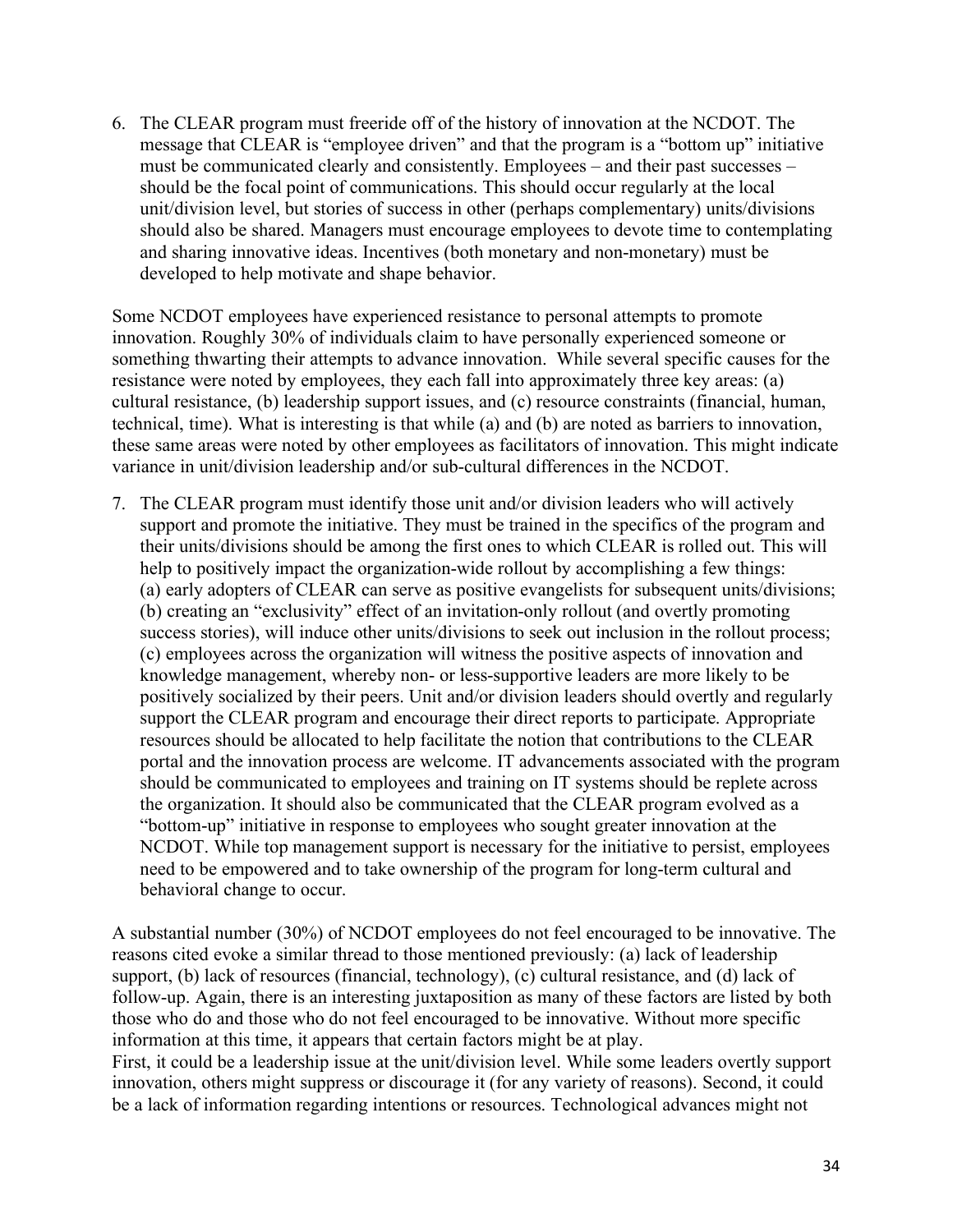have been broadly communicated or there could be gaps in technology depending upon job functions or locations. Third, there is a possibility that the NCDOT is comprised of multiple subcultures (as opposed to a general organizational culture) that are largely influenced by local leaders and job responsibilities. Finally, the nature of the job responsibilities coupled with managerial expectations of performance might simply not allow sufficient time for employees to "be innovative."

8. The CLEAR program must be structured so that it accentuates those factors that are positive influences and mitigates those that are negative. A positive disposition from leaders at all levels is important. It is vital that unit/division leaders reflect this. Where resources exist but are perceived to not exist, communication of the availability of resources (e.g., time, technology, money) should be initiated. Where resources are actually scarce, efforts should be made to accommodate them or develop alternatives until resources are available. Culture is a tricky proposition and, as noted in the Deliverable #1 report, perhaps the greatest barrier to organizational change. The CLEAR program should initially focus on positively biased units/divisions for rollouts, moving then to complementary units/divisions (e.g., Hydraulics first, then Roadway or Project Standards units) saving less enthusiastic units/divisions for later in the organizational rollout. This phased and selective approach, coupled with ongoing organization-wide communication of the process, will help to positively shape the actions of leaders and employees of relatively more resistant units/divisions.

The Innovation Culture Index (ICI) survey was developed to: (a) provide the NCDOT with a baseline of employee perceptions and (b) serve as a quantitative mechanism to gauge the effectiveness of the CLEAR program in future years. The ICI survey has now been administered to multiple units of the NCDOT<sup>28</sup> as part of the pilot rollouts and there now are sufficient results to begin to develop insights from the survey. In summary, the general conclusions from this report are as follows:

- 1. NCDOT employees are generally positively predisposed toward innovation and knowledge sharing in the organization. Employees are comfortable sharing ideas and clearly understand that innovation and knowledge sharing is important to the organization. This is an anomaly in most non-profit organizations and provides NCDOT leadership with a solid cornerstone upon which to build the CLEAR program.
- 2. While the initial results of the ICI survey are generally positive in nature, the variance in perceptions across employees is quite large and indicates that opinions about issues related to innovation and knowledge management are varied. Differences in perceptions are often related to length of tenure with the Department as well as the unit or division of employment. This indicates that a uniform, one-size-fits-all approach might not be warranted.
- 3. Knowledge sharing *within* units/divisions exists to some degree, albeit non-uniform; but, knowledge sharing *across* units/divisions is sparse at present.
- 4. The training of front-line managers is crucial to the continued development and success of the CLEAR initiative. Front-line managers will play a crucial role in the CLEAR program.

l

<sup>&</sup>lt;sup>28</sup> Please note that the ICI survey was administered at the beginning of a CLEAR rollout meeting to the employee's unit/division. The reported survey results were taken prior to any employee's knowledge of CLEAR or its purpose.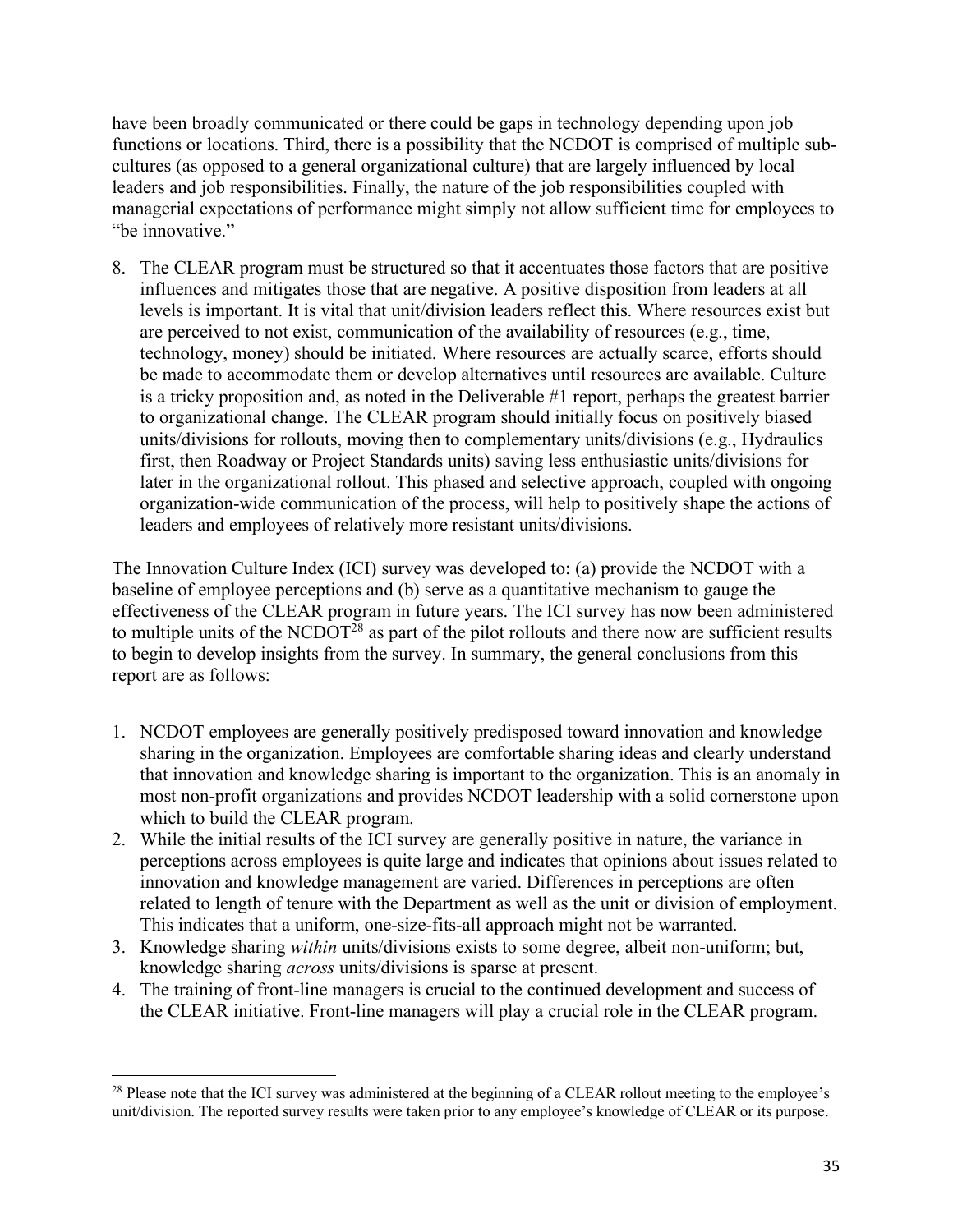- 5. Executive level buy-in and support for CLEAR is essential. Perceptions concerning current levels of support for innovation and knowledge sharing is generally favorable, but mixed.
- 6. Employees are generally unware of how or where to submit any innovative ideas that they might have. Likewise, there is little understanding of how ideas would be evaluated even if submitted. See footnote 1.
- 7. There is an overall lack of employee awareness that the NCDOT has employees who are dedicated to innovation and knowledge sharing. See footnote 1.
- 8. There are noticeable differences in perceptions between employees who predominantly work in teams versus those who work in an individualistic environment. Perceptions about innovation and knowledge sharing are statistically, and overwhelmingly, more positive among those individuals who work in teams.

While the peer exchange conversations were relatively brief, the information gleaned from them has specific implications for NCDOT and CLEAR. Some specific ideas and issues to consider might include:

- 1. Potential redesign of the CLEAR portal to incorporate a *dashboard*-type interface that is relevant to the NCDOT audiences (e.g., employees, management, elected officials, etc.). While the CLEAR portal is an internal medium, an externally focused dashboard could be developed as well. A behind the scenes, formal scoring card for vetting submissions could be developed, if helpful. A simplified, public version of this could help shape employee submissions.
- 2. While not formally being broached until the Deliverable #5 report, a communication strategy for the NCDOT is being discussed informally (e.g., bottom-up messaging, unit-level evangelism of CLEAR, etc.). The *storytelling* concept would work well as part of a unit-level communication approach. Cross-division/unit storytelling (e.g., during rollout meetings) would also be beneficial.
- 3. *Employee engagement events* should be developed for the point at which CLEAR has been rolled out to a substantive portion of the organization. Once there is a critical mass of employees who have been trained on the CLEAR system and approach, such events can serve to fuel new innovative ideas. Formats (e.g., competitions, ideathons, challenges, etc.) that are appropriate to the NCDOT culture should be developed and, where possible, designed so that they persist over time. Any event initiated should not be a one-shot event.
- 4. Appropriate *awards* should be developed. These should be monetary and non-monetary in nature (as appropriate to NCDOT cultural norms) and should be persistent in nature so that employees see the permanence of the CLEAR program. In addition to exploring EDC and STIC funding for awards or event underwriting, private organizations should be approached to help with financial support.
- 5. The issue of *ROI* needs to be fully explored as it relates to CLEAR. Metrics should be appropriate to either the organization or the innovation (e.g., dollars or time). Development of these metrics should incorporate a wide variety of NCDOT employees and relevant stakeholders. This is an issue that will have long-term implications for the CLEAR program. It will also help to align employee engagement with the initiative and the types of ideas submitted.
- 6. Given the current and likely near-future budgetary constraints on the state of North Carolina, *funding* will likely be an issue going forward. It will be imperative that CLEAR be driven by institutionalized employee behaviors. STIC, EDC6, and external funding should be used to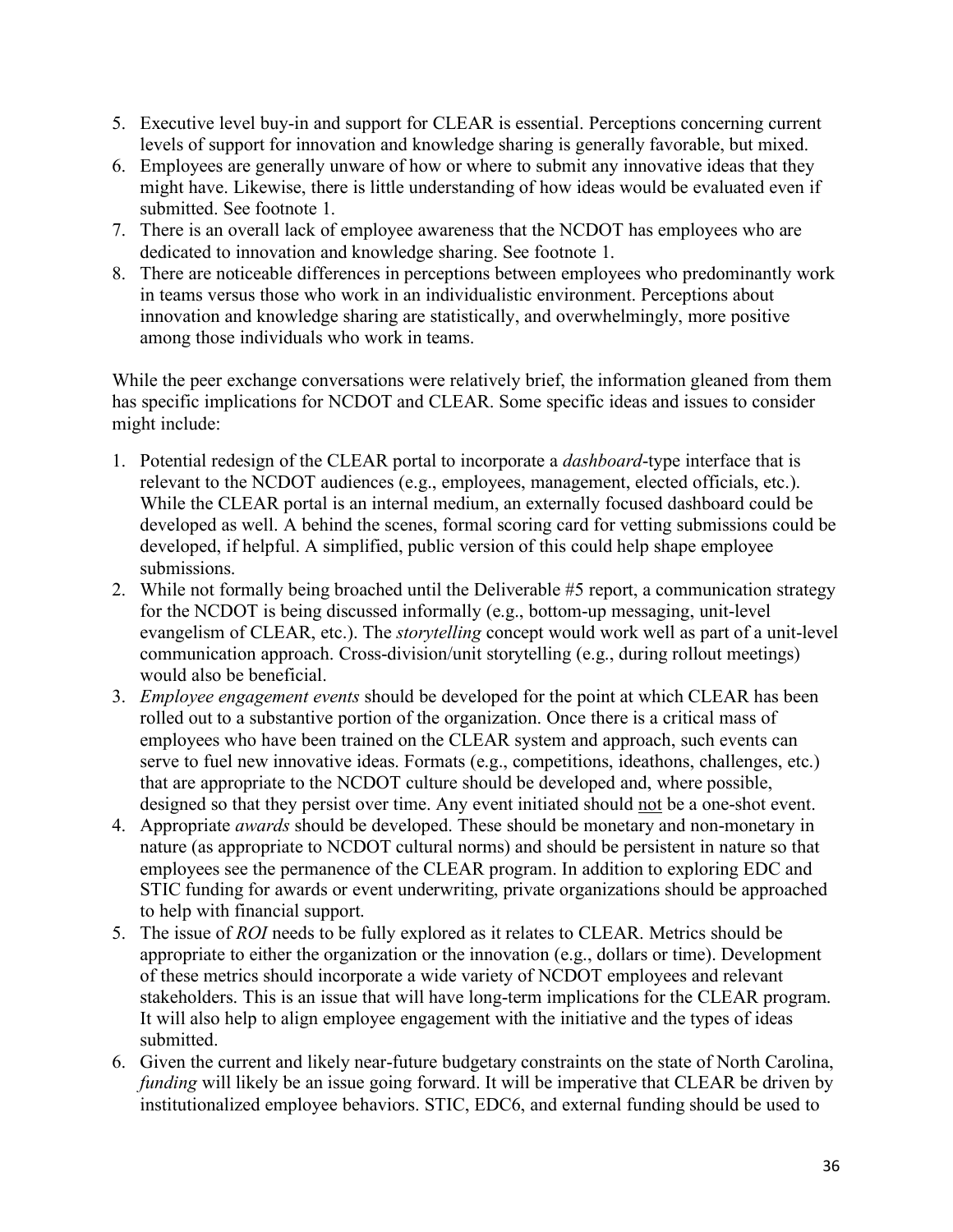support activities, events, and initiatives that will drive organizational behaviors that are conducive to CLEAR. Creativity will be key.

7. The CLEAR program has already put in place several of the ideas put forth by the peer exchange participants. There is a formal process via the portal. Submissions are tracked and vetted. Innovation champions have been identified and trained. Anecdotally, the CLEAR program appears to be more advanced than many of the innovation programs presented in the peer exchange. Some nuanced changes will be necessary as we learn from the pilot rollouts and from peer institutions, but the core of the initiative appears solid.

Unit and division managers involved in the pilot and first wave program rollouts are crucial to both the short- and long-term success of CLEAR at the NCDOT. These individuals were hand selected to be part of the initial rollouts because they personally, and/or their units generally, were deemed to be innovation-oriented and positively biased toward the principles of the CLEAR program. Unit and division managers involved in the second wave are also crucial to the overall success of the program. Their role in the communication plan is vital and multi-faceted. Key aspects of the front-line manager role are detailed below:

- 1. *Motivate employees*: As front-line leaders, these individuals are critical in motivating individuals on their teams to actively engage in the CLEAR program. Preliminary data from NCDOT employees indicates that the unit culture might be stronger than an overall Department culture. Front-line employees will likely follow the lead of their unit or division managers.
- 2. *Local knowledge experts*. If these managers are not designated as the knowledge champion or expert for their unit, then they must identify such a person and actively promote the role of the local knowledge expert. Future candidates for this role should also be identified and groomed to respond to promotions or retirements.
- 3. *Socialization champions*. Front-line managers must instill a culture of knowledge sharing and innovation in their respective units/divisions. This requires not only support of the CLEAR program but also consistent communication of the program at meetings and other gathering points for their employees.
- 4. *Peer support*. Front-line managers should overtly and actively support peers in other units or divisions. This can include activities such as guest speaking at unit rollouts or general meetings, holding joint unit/division meetings, sponsoring innovation contests, or openly sharing information with peer units/divisions. These interactions should be overt in that front-line employees from multiple units/divisions should be clearly aware of cross-unit collaboration at the front-line manager level.

While the role of front-line managers is crucial to the success of the CLEAR program, the role of senior management is of utmost importance as well. The degree of communication to and interaction with front-line employees is relatively less than that of front-line managers, but the failure of senior managers to *overtly* and *consistently* support knowledge management programs is a common predicate for program failure at large organizations. Key aspects of their role are detailed below:

1. *Program support*. It is important that senior managers become educated on the central facets of the CLEAR program and overtly support the program. This support can be communicated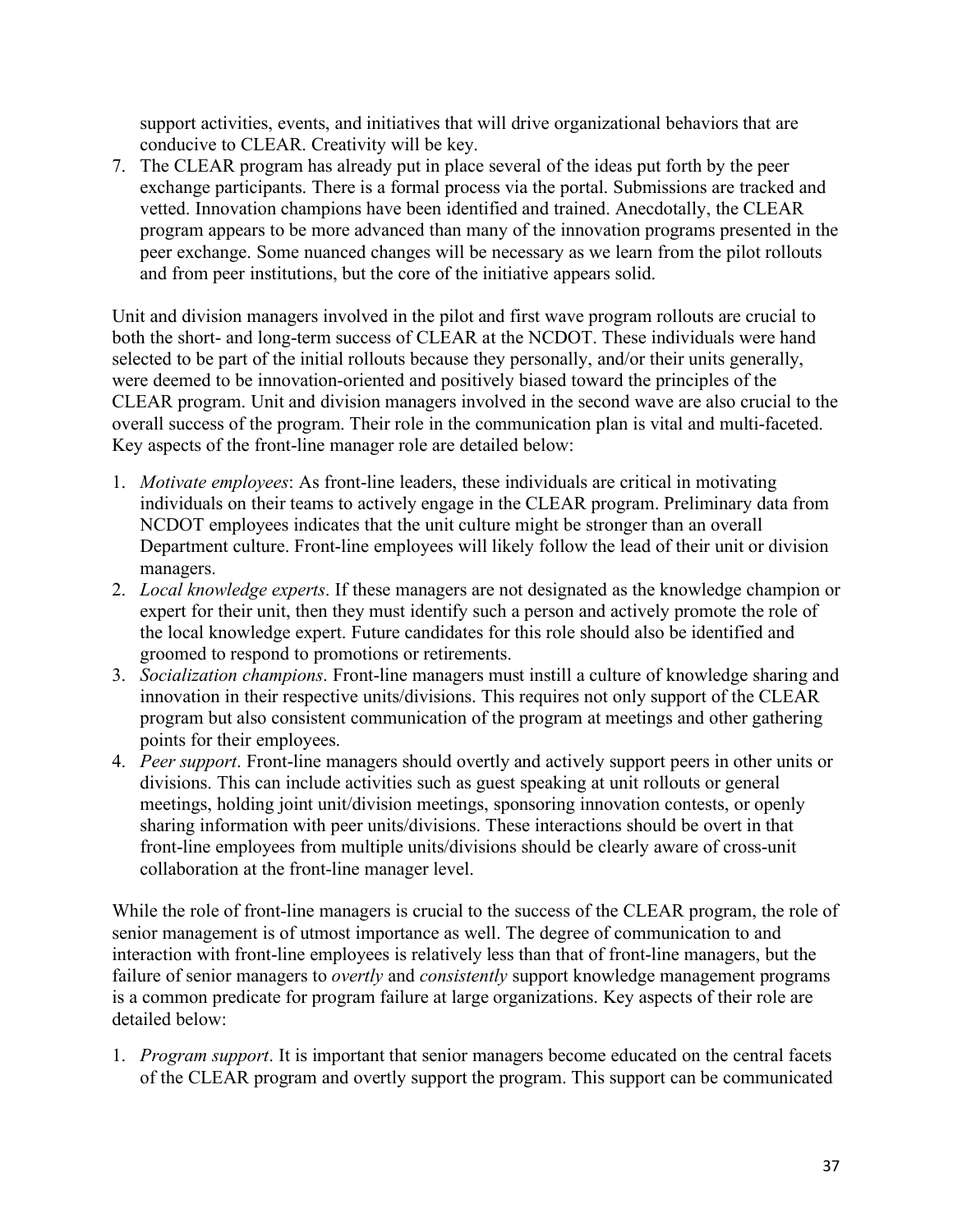in a variety of ways such as direct communications, audio or video recorded support, proxy support via others, or sponsorship of program activities and initiatives among other things.

- 2. *Motivate front-line managers*. Senior managers must clearly communicate to front-line managers that the CLEAR program is important to the *organization* and that senior management will monitor the activities and results of each unit or division as the CLEAR program expands. The celebration of successes and the punishment of failures to actively participate will help to socialize front-line managers.
- 3. *Long-term support*. Program support must be long-term oriented in that while initial senior management support of the CLEAR program will motivate employees at all levels to engage at the rollout stage of the program, that support will erode over time if employees are not occasionally reminded that top management remains committed to the initiative.

# **IMPLEMENTATION OF TECHNOLOGY TRANSFER PLAN**

Findings and research implications from this research have already been implemented as the CLEAR program has developed, evolved, and been rolled out to NCDOT units since March 2020. Training and communications plans have been initiated. The ICI survey will be used to assess the effectiveness of CLEAR annually going forward. Dashboards are in development. Implementation is already underway.

## **CITED REFERENCES**

Adler, J. (2020), "SWOT model and value proposition for crowdsourced data," USDOT ITS Joint Program Office, online presentation.

Ballantine, D. (2000), "Internal relationship marketing: A strategy for knowledge renewal," *International Journal of Bank Marketing*, 18(6), 274-80.

Burk, Mike (1999), "Knowledge management: Everyone benefits by sharing information," *Federal Highway Administration Research and Technology*, 63(3), 1-6.

Bryan, L. (2004), "Making a market in knowledge," *The McKinsey Quarterly*, Vol. 3, 101-11.

Chang, C. and T-C. Lin (2015), "The role of organizational culture in the knowledge management process," *Journal of Knowledge Management*, 19(3), 433-55.

Choi, T. and S. Chandler (2020), "Knowledge vacuum: An organizational learning dynamic of how e-government innovations fail," *Government Information Quarterly*, 37, 1-11.

Chong, S. and Y. Choi (2005), "Critical factors in the successful implementation of knowledge management," *Journal of Knowledge Management Practice*, 5, 253-61.

Cohen, W. and D. Levinthal (1990), "Absorptive capacity: A new perspective on learning and innovation," *Administrative Science Quarterly*, 35, 128-52.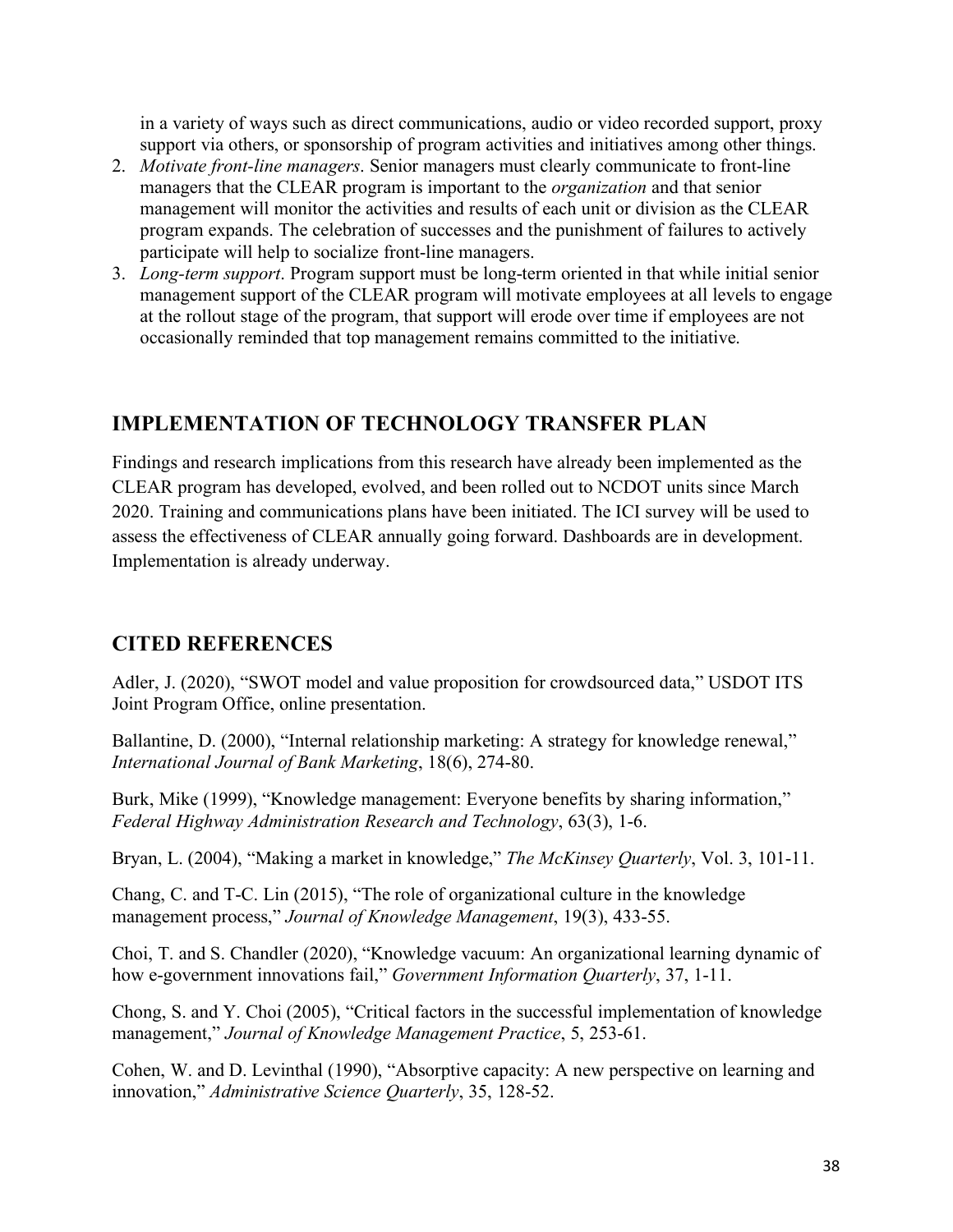Colyar, J. and P. Jodoin, "Crowdsourcing for operations," *Federal Highway Administration, www.fhwa.dot.gov/.*

Davenport, T. (1998), "Successful knowledge management projects," *Sloan Management Review*, Winter, 43-54.

Dixon, N. (2000), *Corporate knowledge: How companies thrive by sharing what they know*, Harvard Business Press, Boston.

Donahue, K. (2001), "Knowledge management: Beyond databases," *Harvard Management Update*, 1-2.

Gilmore, D. (2003), "How to fix knowledge management," *Harvard Business Review*, October, 16-17.

Goh, S. (2002), "Managing effective knowledge transfer: An integrative framework and some practice implications," *Journal of Knowledge Management*, 6(1), 23-30.

Henard, D. and A. McFadyen (2006), "R&D knowledge is power," *Research-Technology Management*, May-June, 41-7.

Henard, D. and A. McFadyen (2008), "Making knowledge workers more creative," *Research-Technology Management*, March-April, 40-6.

Hume, C., et al. (2012a), "KM 100: Introductory knowledge management for not-for-profit organisations," *International Journal of Organisational Behaviour*," 17(2), 56-71.

Hume, C., et al. (2012b), "The role of knowledge management in the large nonprofit firm: Building a framework for KM success," *International Journal of Organisational Behaviour*," 17(3), 82-104.

Hume, C. and M. Hume (2015), "The critical role of internal marketing in knowledge management in not-for-profit organizations," *Journal of Nonprofit & Public Sector Marketing*, 27, 23-47.

Hume, C. and M. Hume (2016), "What about us? Exploring small to medium Australian not-forprofit firms and knowledge management," *Journal of Knowledge Management*, 20(1), 104-24.

Ihrig, M., M. Boisot, and I. MacMillan (2011), "Are you wasting money on useless knowledge management?" *Harvard Business Review*, Jan., 1-4.

Im, S. et al. (2016), "How knowledge management capabilities help leverage knowledge resources and strategic orientation for new product advantages in B-to-B high-technology firms," *Journal of Business-to-Business Marketing*, 23, 87-110.

Jaworski, B. and A. Kohli (1993), "Market orientation: Antecedents and consequences," *Journal of Marketing*, 57(3), 57-70.

Lang, J. (2001), "Managerial concerns in knowledge management," *Journal of Knowledge Management*, 5(1), 43-59.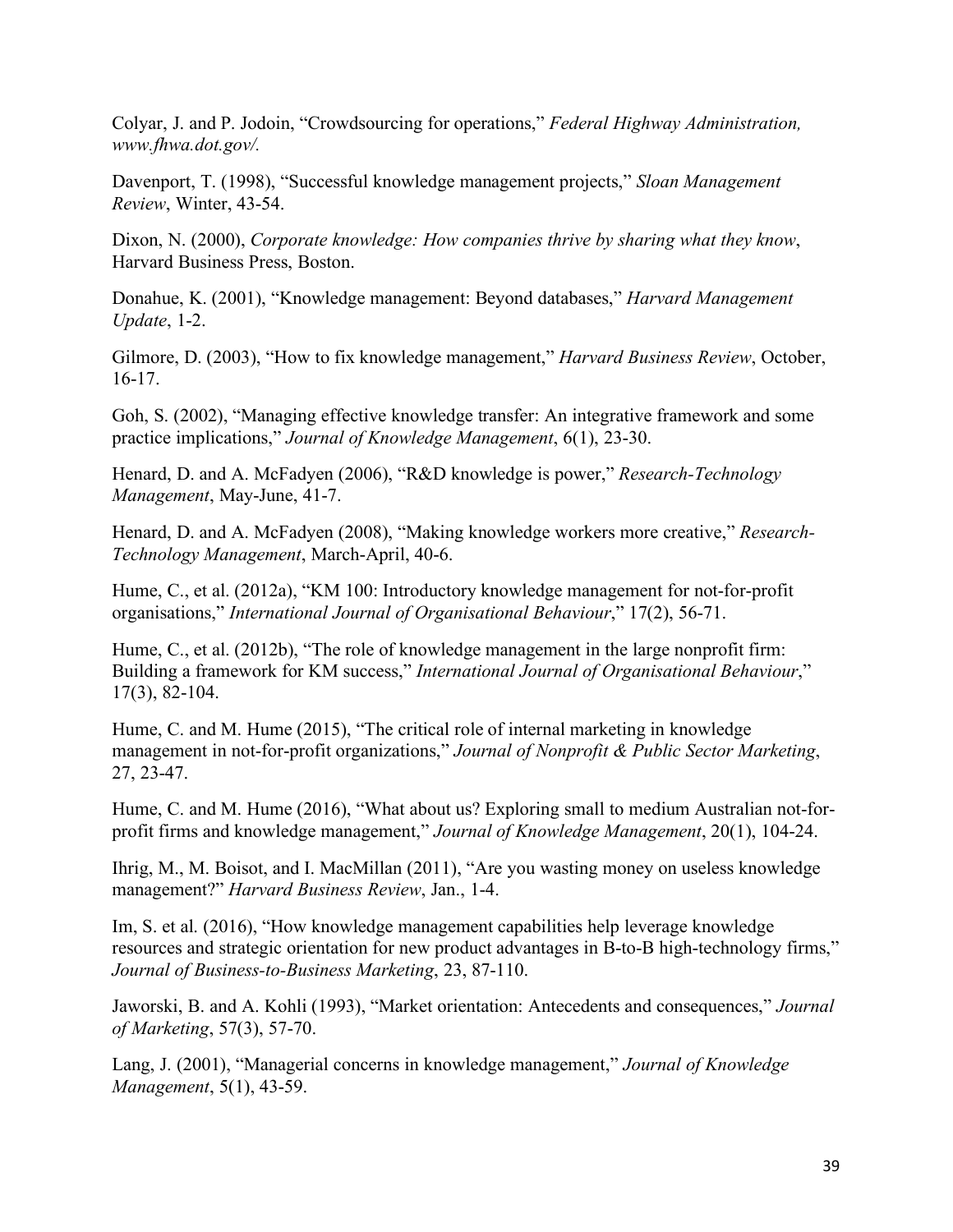Lettieri, E., et al. (2004), "Knowledge management in non-profit organizations," *Journal of Knowledge Management*, 8(6), 16-30.

Lin, C., et al. (2011), "Exploring barriers to knowledge flow at different knowledge management maturity stages," *Information & Management*, 49(1), 10-23.

Lorenz, J. et al. (2018), "Guide to Creating and Sustaining a Culture of Innovation for Departments of Transportation," NCHRP Research Report 885, 1-71.

Malhotra, A. et al., (2017), "Developing innovative solutions through internal crowdsourcing," *Sloan Management Review*, Summer, 73-9.

March, A. and D. Gavin (1997), "A note on knowledge management," *Harvard Business School*, Nov., 398-031, 1-20.

Peters, D. (2000), "Knowledge management: Four practical steps," *Harvard Management Update*, 1.

Riege, A. (2005), "Three-dozen knowledge sharing barriers managers must consider," *Journal of Knowledge Management*, 9(3), 18-35.

Rossi, G., A. Garlatti, and C. Leardini (2015), "How to engage stakeholder knowledge in decision-making: A case study from the non-profit sector," *Academic Conferences International Limited*, 1-6.

Salgado, S. et al., (forthcoming 2020), "Innovation and the co-creation experience for customers: Exploring the role of perceived challenge," *Journal of Business Research*.

Spender, J-C. (1996), "Making knowledge the basis of a dynamic theory of the firm," *Strategic Management Journal*, 17(4), 45-62.

Swanson, L. (2013), "A strategic engagement framework for nonprofits," *Nonprofit Management & Leadership*, 23(3), 303-23.

Taylor, M. and A. Taylor (2013), "Performance measurement in the third sector: The development of a stakeholder-focused research agenda," *Production Planning & Control: The Management of Operations*, 25(3), 35-61.

Valentine, M. (2018), "Renegotiating spheres of obligation: The role of hierarchy in organizational learning," *Administrative Science Quarterly*, 63(3), 570-606.

Wenger, E. and W. Snyder (2000), "Communities of practice: The organizational frontier," *Harvard Business Review*, 78(1), 139-45.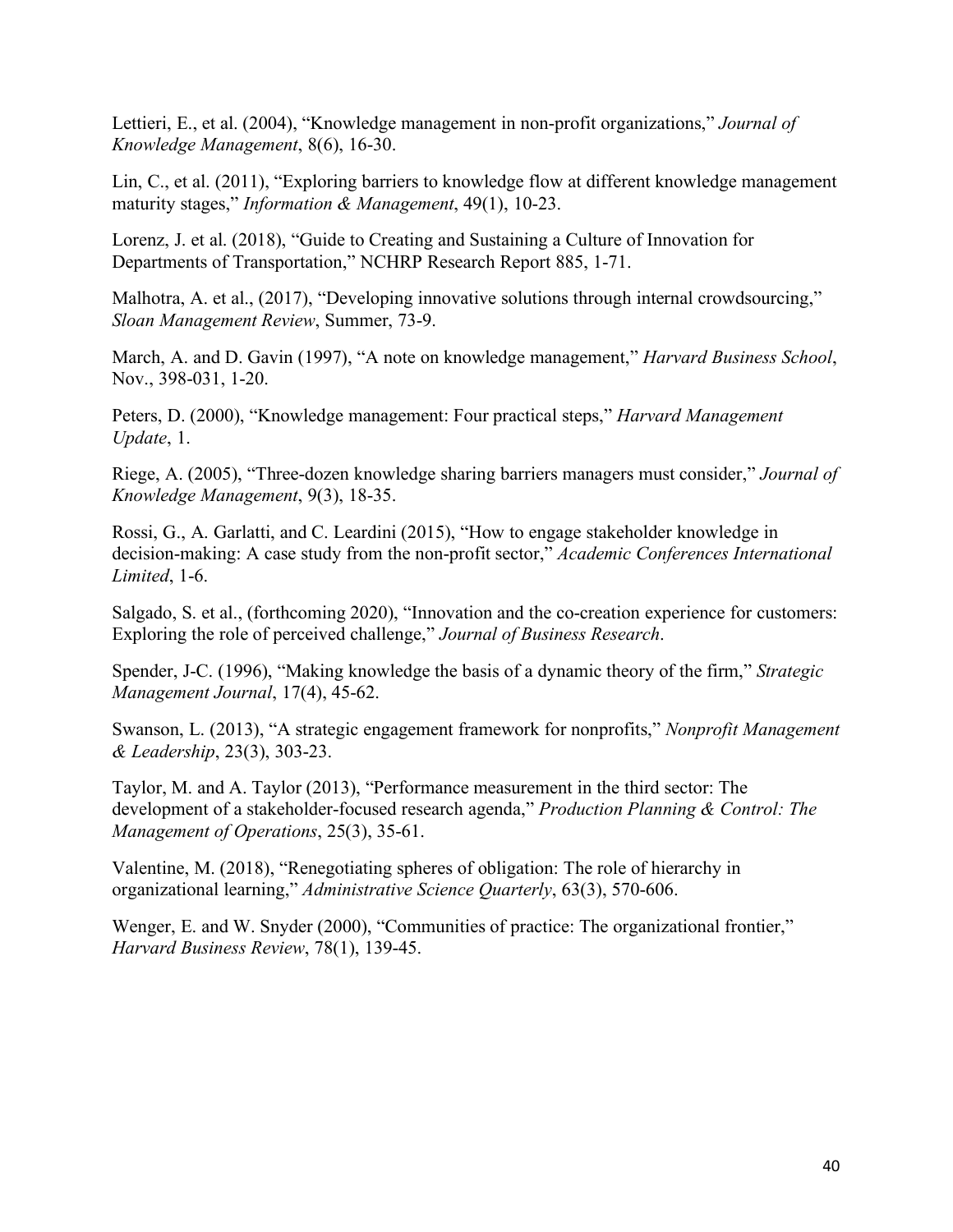# **APPENDICES**

#### **A. Innovation Culture Index (ICI) Survey Items**

- 1. The topic of innovation is regularly discussed at our division/unit staff meetings.
- 2. My division/unit actively encourages employees to submit innovative ideas on a regular basis.
- 3. I feel comfortable offering my ideas on innovative improvements to my peers.
- 4. I feel comfortable offering my ideas on innovative improvements to my managers.
- 5. Successful innovative ideas are rewarded in my division/unit.
- 6. Successful innovative ideas are openly shared across my division/unit.
- 7. My division/unit has a formal process for submitting innovative ideas.
- 8. If I submit an innovative idea, I clearly know how that idea will be evaluated by others.
- 9. I am encouraged to spend work time thinking about innovative ways to improve my division/unit.
- 10. It is clear to me why innovation and knowledge sharing is important to the NCDOT.
- 11. My division/unit shares innovative ideas from other divisions that might be helpful to us.
- 12. NCDOT executive level managers actively support and promote innovation.
- 13. My division/unit level managers actively support and promote innovation.
- 14. If I have an innovative idea, I clearly know whom to tell it to.
- 15. My division/unit has a designated "innovation champion" who leads our innovation efforts.
- 16. Several people in the NCDOT act as "innovation champions."
- 17. How many years of work experience do you have with the NCDOT?
	- Less than 5 years
	- $\bullet$  6-10 years
	- $\bullet$  11-15 years
	- $\bullet$  16-20 years
	- More than 20 years
- 18. Which of the following best represents how your typical job responsibilities are divided?
	- 100% in the field
	- $75\%$  field  $/25\%$  office
	- $50\%$  field /  $50\%$  office
	- 25% field  $/ 75%$  office
	- 100% in the office
- 19. Which of the following best describes your typical job responsibilities?
	- I usually work as part of a team
	- I usually work as an individual
- 20. Which of the following best describes your typical job responsibilities?
	- I manage staff
	- I manage multiple teams of individuals
	- I manage one team of individuals
	- I do not manage any teams